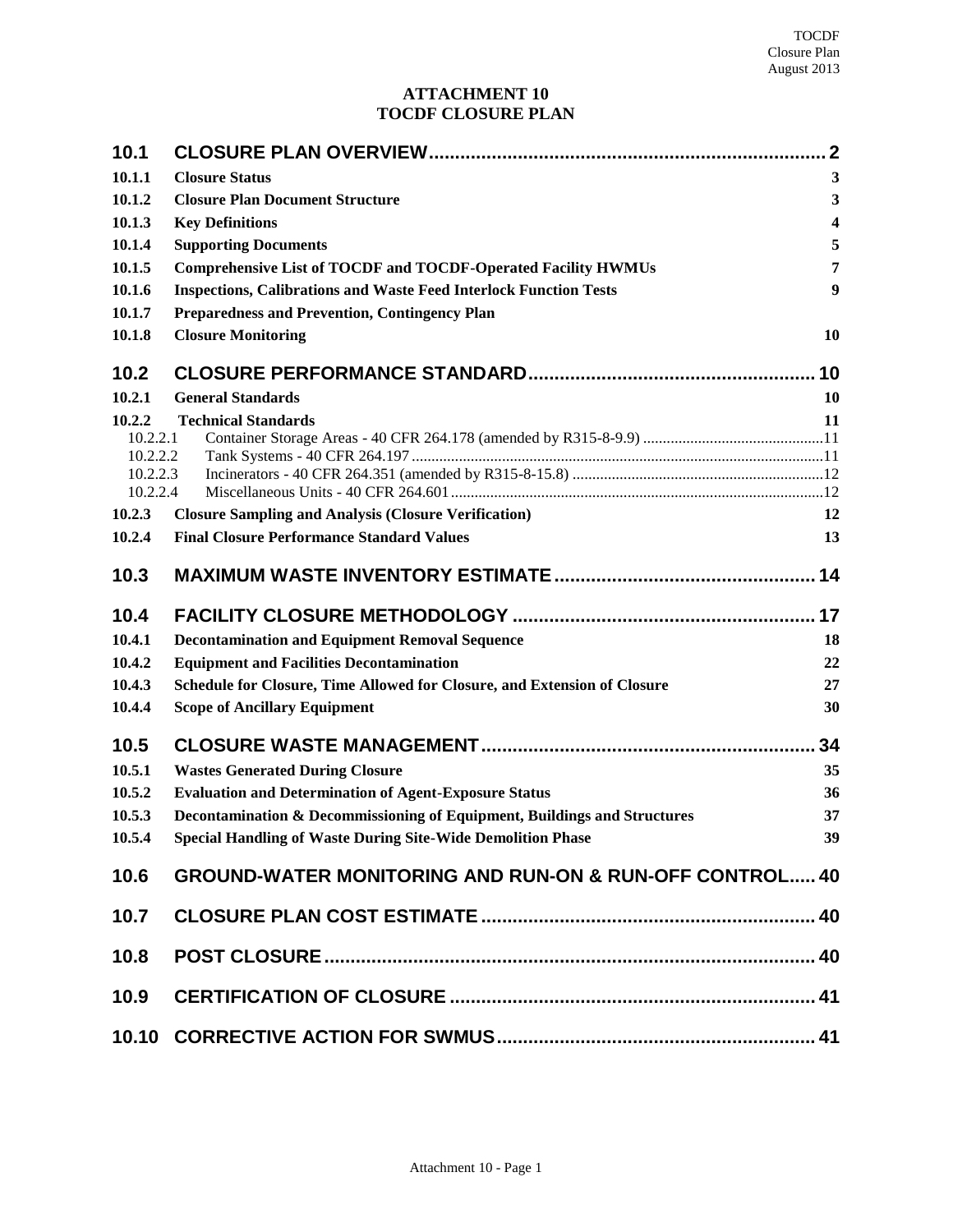## **TOCDF CLOSURE PLAN**

## <span id="page-1-0"></span>10.1 **CLOSURE PLAN OVERVIEW**

This plan has been prepared for the closure of the two remaining active portions of the Tooele Chemical Agent Disposal Facility (TOCDF) (i.e., main TOCDF active portion and TEAD-S Area 10 active portion) in accordance with Title 40 of the Code of Federal Regulations, Part 264 and Utah Administrative Code (UAC) R315-8-7.

Owned by the U.S. Army Chemical Materials Activity (CMA), TOCDF is a hazardous waste treatment and storage facility co-operated by the CMA and EG&G Defense Materials, Inc., (a division of URS). In addition to being co-operators, CMA and EG&G are co-permittees of TOCDF.

Although located entirely within the boundaries of the south area of the Tooele Army Depot (TEAD-S), the TOCDF facility operates as an autonomous permitted facility under the authority of its own RCRA Permit. The TEAD-S operates under a separate RCRA Permit even though the TEAD-S and the TOCDF facilities share the same EPA I.D. Number of UT5210090002. Consequently, this closure plan only addresses operations directly associated with the TOCDF main active portion and the TEAD-S Area 10 active portion operated in accordance with this RCRA Permit. In order to complete closure of the entire UT5210090002 installation, TEAD-S closure operations will be addressed within a TEAD-S Closure Plan entirely separate from this TOCDF Closure Plan.

This plan describes general closure requirements for the TOCDF Facility, which includes multiple individual hazardous waste management units (HWMUs) included in this permit (i.e., main TOCDF and Area 10), but does NOT include CAMDS which has heretofore been RCRA-closed.



This closure plan was prepared for all TOCDF-controlled facilities (except the CAMDS closed portion) and will result in conditions protective of human health and the environment during and after closure. The ultimate goal of this plan is to present the processes that will enable the TOCDF Facility main active portion and Area 10 active portion to be closed in a manner that minimizes the need for further maintenance, and minimizes, controls, or eliminates post closure escape of hazardous wastes or their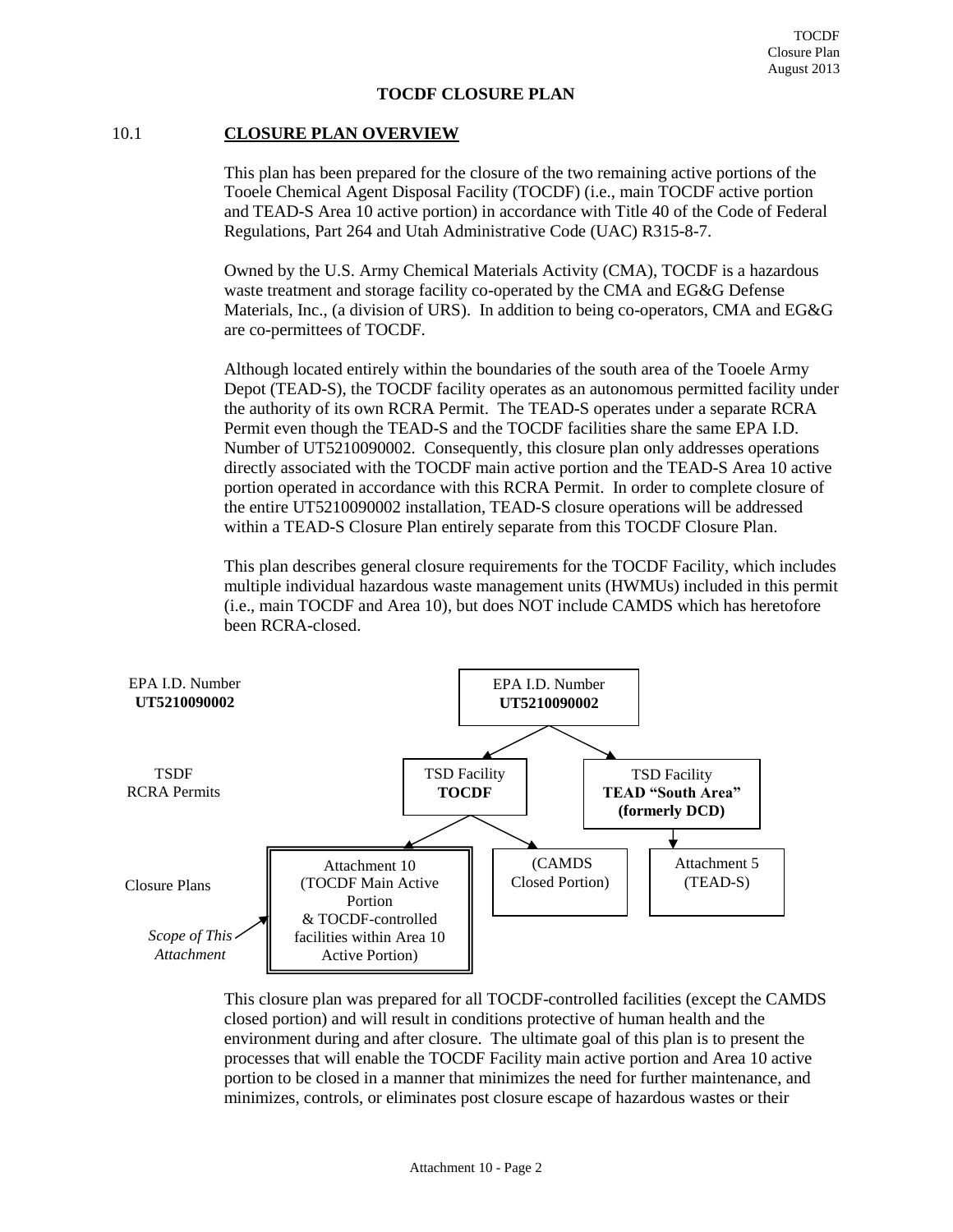constituents into the environment.

## <span id="page-2-0"></span>10.1.1 Closure Status

Since the beginning of chemical agent permitted-treatment operations in 1996, various permitted HWMUs have been removed and RCRA-closed as 1) certain "treatment campaigns" were completed and the equipment became obsolete, or 2) the equipment was no longer useful for its originally-intended purpose.

HWMUs that have heretofore attained and been granted formal "closure" status no longer appear in the RCRA Permit as permitted-HWMUs (e.g., Subpart X Rocket Shear Machine, the Subpart O Dunnage Incinerator, etc.). However, obsolete HWMUs that have NOT been granted formal closure status AND that still appear in the Permit will, for the purposes of this closure plan, be considered active HWMUs regardless of whether they are still in-place or if they have been partially or fully disassembled. Hence, all currently-operating or previously-operated permitted HWMUs are considered "active". Only those previously-operated HWMUs that have been granted formal closure-status by the Utah Department of Environmental Quality (DEQ) Division of Solid and Hazardous Waste (DSHW) will be considered "RCRA-closed".

#### <span id="page-2-1"></span>10.1.2 Closure Plan Document Structure

Contents of the remainder of Attachment 10, TOCDF Closure Plan, include:

10.2: *Closure Performance Standard* provides the performance standards for the closure of hazardous waste management units. This section also provides details for the determination of whether closure performance standards have been met for closed RCRA permitted units.

10.3: *Maximum Waste Inventory* lists the maximum inventory of waste stored at any time at the facility.

10.4: *Facility Closure Methodology* describes the overall approach for closure including the overall closure sequence, a description of the decontamination methods to be utilized, and the overall schedule to complete closure activities.

10.5: *Closure Waste Management* describes the methods which will be utilized for managing the hazardous wastes generated during closure.

10.6: *Ground Water Monitoring and Run-on and Run-off Control* describes the run-on and run-off control that will be employed during closure.

10.7: *Closure Plan Cost Estimate* documents that financial assurance is not applicable to TOCDF.

10.8: *Post Closure* describes the requirements for post-closure care of the facility.

10.9: *Certification of Closure* states that closure will be certified according to the approved Closure Plan by an independent, qualified, registered professional engineer.

10.10: *Corrective Action for Solid Waste Management Units* describes the activities that may need to be taken to comply with 40 CFR 264.101.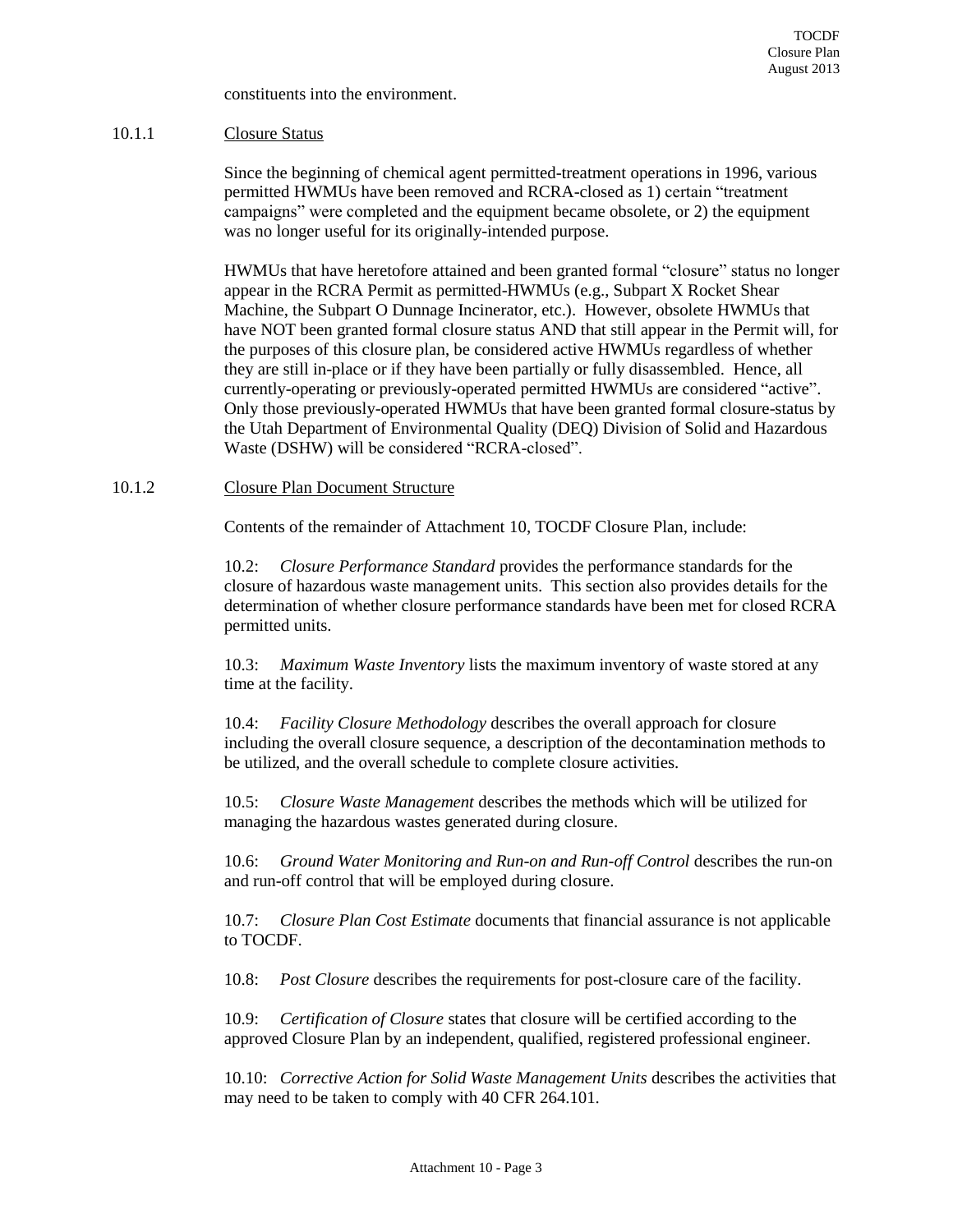## <span id="page-3-0"></span>10.1.3 Key Definitions

The following terms are used frequently throughout this closure plan. 40 CFR 260.10 is incorporated by Utah Administrative Code (UAC) R315-1-1(b) and 40 CFR 268.2 is incorporated by UAC R315-13-1.

- 10.1.3.1 *Active Portion* means that portion of a facility where treatment, storage or disposal operations are being or have been conducted…and which is not a closed portion. (§260.10).
- 10.1.3.2 *Ancillary Equipment* means any device…that is used to distribute, meter, or control the flow of hazardous waste from its point of generation to a storage or treatment tank(s), between hazardous waste storage and treatment tanks to a point of disposal onsite, or to a point of shipment for disposal off-site. (§260.10) For the purposes of this closure plan, secondary containment systems and Subpart CC air emissions control devices/closedvent systems are included within this definition regardless of the fact that they do not directly contact the hazardous waste being managed by the HWMU.
- 10.1.3.3 *Clean Closure* means achieving the general and technical closure performance standards by removing hazardous waste from the facility or HWMU and then decontaminating (i.e., contaminants from permitted-operations) the facility or HWMU such that no post-closure care is required. The TOCDF facility, including all of its HWMUs will be RCRA "cleanclosed" to residential standards in accordance with this plan (i.e. risk-based residential closure).
- 10.1.3.4 *Closed Portion* means that portion of a facility which has closed in accordance with the approved facility closure plan or a specific partial closure plan and all applicable closure requirements. (§260.10)
- 10.1.3.5 *Debris* means solid material exceeding a 60 mm particle size that is intended for disposal and that is
	- 1) a manufactured object, or

2) plant or animal matter, or

- 3) a natural geologic material (§268.2)
- 10.1.3.6 *Decontamination* means the act of removing some or all hazardous waste residues or contaminants "contained-in" equipment, buildings or structures by use of one or more of the following technologies: physical extraction, chemical extraction, thermal extraction, biological destruction, thermal destruction, chemical destruction.
- 10.1.3.7 *Facility* means all contiguous land, and structures, other appurtenances, and improvements on the land, used for treating, storing or disposing of hazardous waste. The TOCDF "facility" includes multiple treatment and storage operational units (i.e., HWMUs), some of which are detached (i.e., Area 10 igloos). (§260.10). "*Approved hazardous waste management facility"* or "*approved facility"* means a hazardous waste TSDF which has received an EPA permit in accordance with federal requirements, has been approved under Section 19-6-108 of the Utah Code and R315-3, or has been permitted or approved under any other EPA authorized hazardous waste state program.  $[R315-1-1(f)(1)]$
- 10.1.3.8 *Final Closure* means the closure of *all* HWMUs at the facility in accordance with all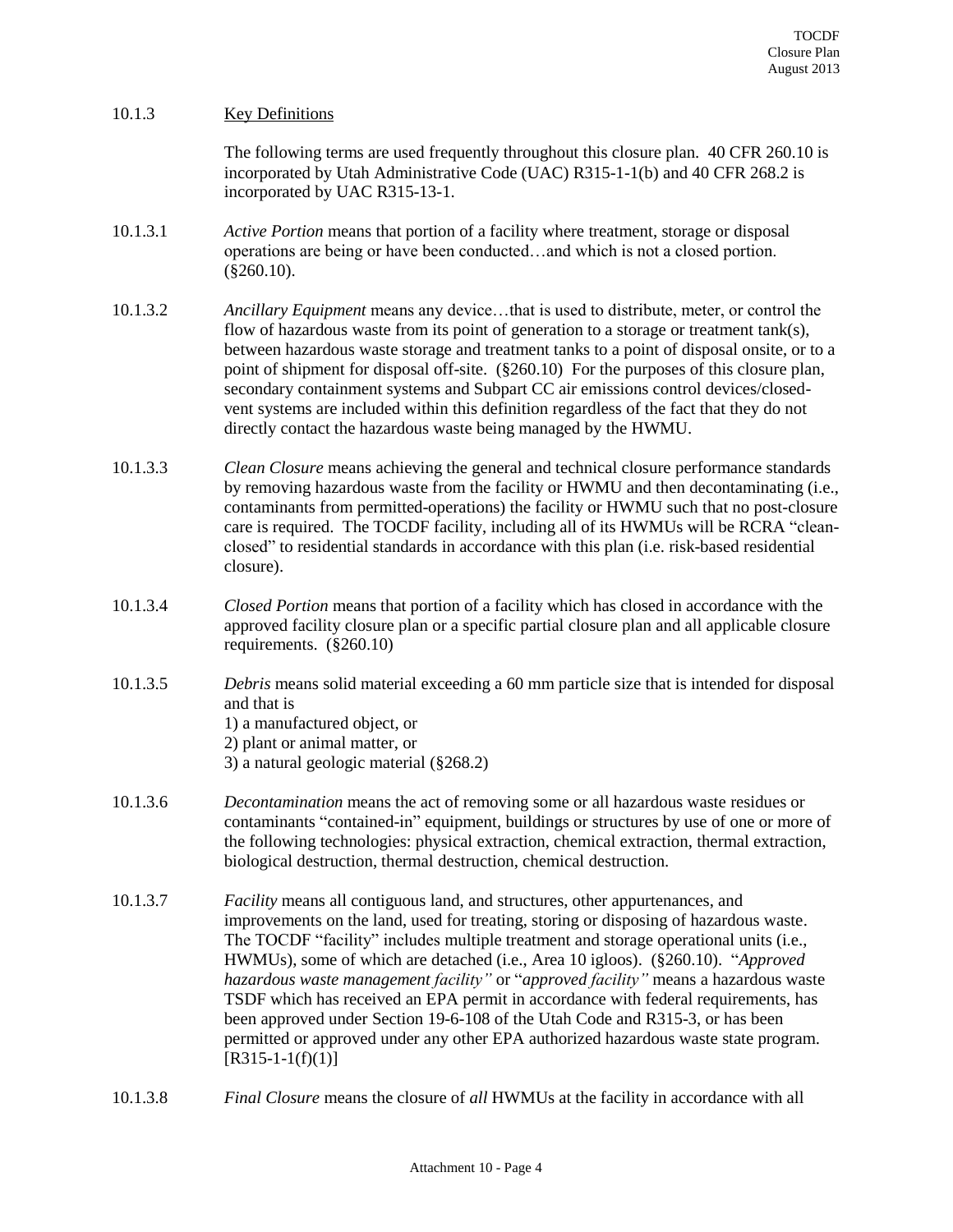applicable closure requirements so that hazardous waste management activities under parts 40 CFR 264 and 265 are no longer conducted, unless subject to the [90-day accumulation] provisions of §262.34. (§260.10)

- 10.1.3.9 *Generator* means any person, by site, whose act or process produces hazardous waste…or whose act first causes a hazardous waste to become *subject to regulation*. (§260.10). Since manufactured equipment, buildings and structures are "manufactured" and not technically "produced", their point-of-generation as "hazardous debris" is vaguer than for hazardous waste. For the purposes of this closure plan, equipment, buildings and structures undergoing closure will be generally defined as "first becoming subject to hazardous waste generator regulation" as newly generated waste at that point in time that demolition of that part of the building commences. Intact portions of the building or structure undergoing closure will not be considered newly-generated waste. Equipment that is removed during pre-demolition activities will be subject to hazardous waste generator requirements of 40 CFR 262.32 when the equipment is removed from the building that it was contained in. Once "generated", the "hazardous debris" becomes subject to all the pre-transport requirements (e.g., packaging, labeling, marking, placarding, accumulation time, etc.) of 40 CFR 262. The basis of characterizing the newly-generated F999 hazardous debris will generally be 40 CFR 262.11(c)(2) (i.e., "generator knowledge" gained from activities conducted pursuant to this closure plan).
- 10.1.3.10 *Hazardous Debris* means debris that 1) contains a hazardous waste listed in subpart D of part 261 [including UAC R315-2-10 (F999) and R315-2-11 (P999)], or 2) that exhibits a [characteristic of ignitibility, corrosivity, reactivity or toxicity] (§268.2)
- 10.1.3.11 *Partial Closure* means the closure of a [single] HWMU in accordance with the applicable closure requirements of 40 CFR 264 and 265 or an approved partial closure plan at a facility that contains other active HWMUs. (§260.10)
- 10.1.3.12 *Treatment* means any method, technique, or process designed to change the chemical or biological character or composition of any hazardous waste so as to
	- 1) neutralize such waste, or
	- 2) recover energy or material resources from the waste, or
	- 3) to render such waste
		- a) non-hazardous, or
		- b) less hazardous, or
		- c) safer to transport, or
		- d) safer to store, or
		- e) safer to dispose of, or
		- f) amenable for recovery, or
		- g) amenable for storage, or
		- h) reduced in volume. (§260.10).

## <span id="page-4-0"></span>10.1.4 Supporting Documents

In addition to the content provided herein, the following separate documents will be generated and will support closure operations at TOCDF:

Closure Verification Sampling and Analysis Plan (CVSAP). This document  $\bullet$ provides the required number, type, and location of samples to be collected in support of post-demolition closure verification; the methods and procedures for sample collection; and the analyses to be performed on the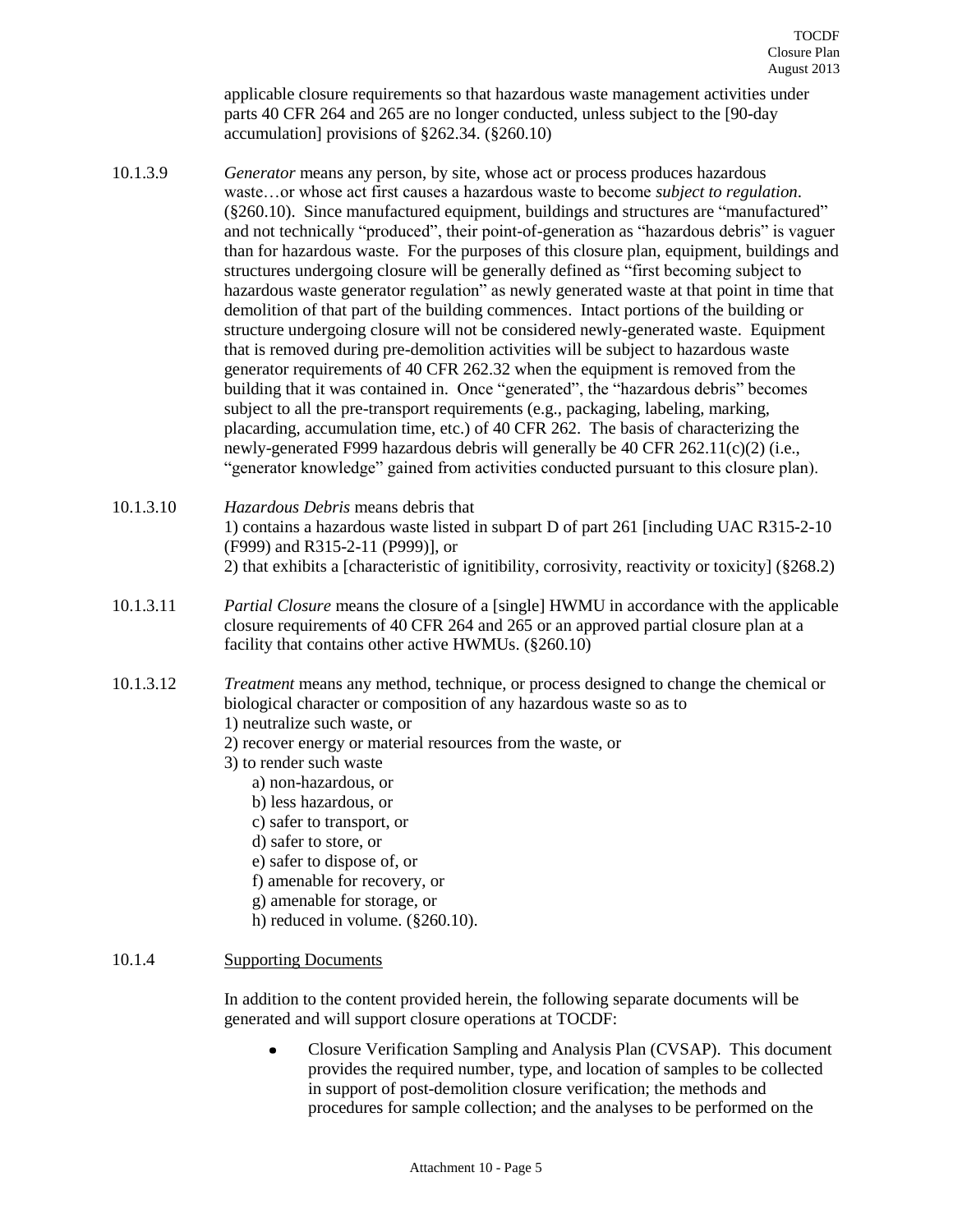collected samples. Within this document is a Quality Assurance Project Plan (QAPP) that details the quality assurance requirements for the sampling activities and analytical procedures outlined in the CVSAP. The CVSAP has been submitted to the Division of Solid and Hazardous Waste and has been approved. The approved version is EG-122 "Closure Verification Sampling and Analysis Plan, Revision 1, Change 0 dated July 22, 2013. In lieu of sampling after demolition and slab removal, soil samples may be collected "through-slab" prior to demolition (e.g., collecting soil samples by boring through a concrete slab prior to slab removal). In each case, the soil sample will be collected and managed appropriately to ensure its validity.

Spill Site Cleanup Plans. Cleanup Plans and the resulting Cleanup Reports  $\bullet$ are required for each of the TOCDF Related Spill Sites identified in Module VII, Table VII.1. Post-cleanup sampling requirements for these spill sites will be addressed in the RCRA Permit, Module VII – Corrective Action for Spill Sites from Permittee or Subcontractor Activities: Spill Resolution, various sampling and analytical plans (as needed), and in written reports submitted to the Director of the Division of Solid and Hazardous Waste.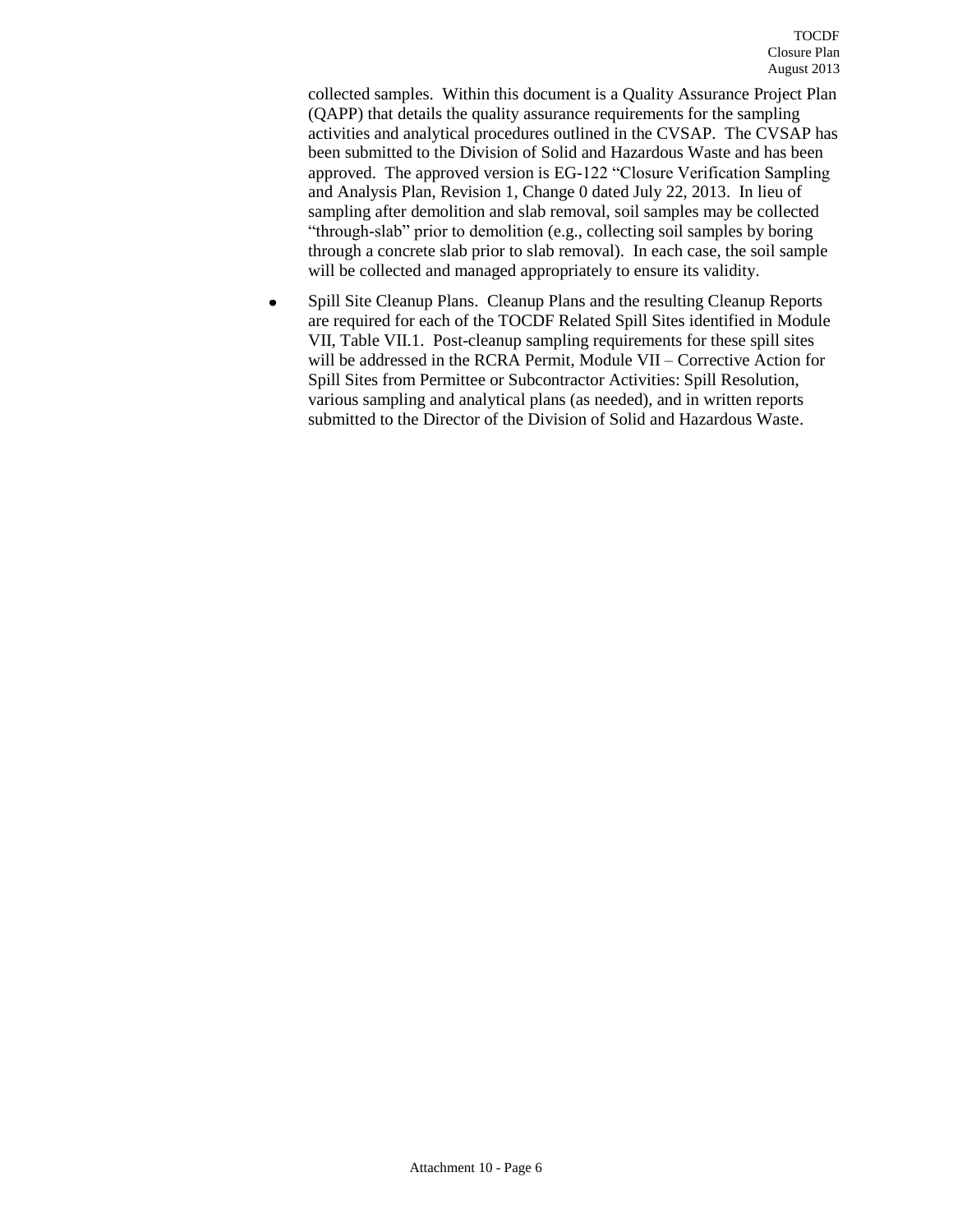# <span id="page-6-0"></span>10.1.5 Comprehensive List of TOCDF and TOCDF-Operated Facility HWMUs

Table 10-1 lists all HWMUs that are subject to this closure plan.

| <b>Table 10-1</b><br><b>TOCDF and TOCDF-Operated Facility HWMUs</b> |                          |                               |                                              |                          |
|---------------------------------------------------------------------|--------------------------|-------------------------------|----------------------------------------------|--------------------------|
| 40 CFR 264                                                          | <b>HWMU Unique</b>       | <b>Ancillary</b><br>Equipment | <b>Location of Primary</b><br><b>Element</b> | Vent. Cat. of<br>Primary |
|                                                                     | <b>Identification</b>    | <b>Definition</b>             | (MDB unless noted)                           | <b>Element</b>           |
|                                                                     | <b>CHB</b>               | 10.4.4.5                      | <b>CHB</b>                                   | D                        |
|                                                                     | <b>UPA</b>               | 10.4.4.4                      | <b>UPA</b>                                   | $\overline{C}$           |
|                                                                     | ECV <sup>1</sup>         | 10.4.4.4                      | <b>ECV</b>                                   | A/B                      |
|                                                                     | TMA <sup>1</sup>         | 10.4.4.4                      | <b>TMA</b>                                   | A                        |
|                                                                     | TMA Airlock (TMA-C)      | 10.4.4.4                      | <b>TMA Airlock</b>                           | $\overline{C}$           |
|                                                                     | <b>TMA</b> Decon         | 10.4.4.4                      | <b>TMA</b> Decon                             | A/B                      |
| Subpart I                                                           | U P M C <sup>1</sup>     | 10.4.4.4                      | <b>UPMC</b>                                  | A                        |
| <b>Container Storage</b>                                            | $S-2$                    | 10.4.4.5                      | $S-2$                                        | $\mathbf D$              |
| Areas                                                               | <b>Igloo 1632</b>        | 10.4.4.5                      | Area 10 Igloo 1632                           | $\mathbf{C}^2$           |
|                                                                     | <b>Igloo 1633</b>        | 10.4.4.5                      | Area 10 Igloo 1633                           | $\mathbf D$              |
|                                                                     | <b>Igloo 1634</b>        | 10.4.4.5                      | Area 10 Igloo 1634                           | $\mathbf D$              |
|                                                                     | Igloo 1635               | 10.4.4.5                      | Area 10 Igloo 1635                           | $\mathbf D$              |
|                                                                     | Igloo 1636               | 10.4.4.5                      | Area 10 Igloo 1636                           | $\mathbf D$              |
|                                                                     | Igloo 1639/ATLIC<br>Room | 10.4.4.5                      | Area 10 Igloo 1639/ATLIC<br>Room             | $C^2$                    |
|                                                                     | $ACS-TANK-1013$          | 10.4.4.1                      |                                              |                          |
|                                                                     | $ACS-TANK-1023$          | 10.4.4.1                      | <b>Toxic Cubicle</b>                         | A                        |
|                                                                     | SDS-TANK-101             | 10.4.4.1                      |                                              |                          |
|                                                                     | SDS-TANK-102             | 10.4.4.1                      | <b>SDS</b> Room                              | A                        |
|                                                                     | SDS-TANK-103             | 10.4.4.1                      |                                              |                          |
| Subpart J                                                           | BRA-TANK-101             | 10.4.4.1                      |                                              |                          |
| <b>Tank Systems</b>                                                 | BRA-TANK-102             | 10.4.4.1                      |                                              | D                        |
|                                                                     | BRA-TANK-201             | 10.4.4.1                      | Outdoors                                     |                          |
| Conventional                                                        | BRA-TANK-202             | 10.4.4.1                      |                                              |                          |
|                                                                     | LCS-TANK-8511 $3$        | 10.4.4.1                      |                                              |                          |
|                                                                     | SDS-TANK-8523            | 10.4.4.1                      |                                              |                          |
|                                                                     | NSF-TANK-8514            | 10.4.4.1                      | Area 10 Igloo 1639                           | See Note 2               |
|                                                                     | LCS-TANK-8516            | 10.4.4.1                      |                                              |                          |
|                                                                     | LCS-TANK-8534            | 10.4.4.1                      |                                              |                          |
|                                                                     | Sump 134                 | 10.4.4.2                      | 111 "A" Airlock                              | A                        |
|                                                                     | Sump 135                 | 10.4.4.2                      | TMA "A" Area                                 | A                        |
|                                                                     | Sump 154                 | 10.4.4.2                      |                                              |                          |
|                                                                     | Sump 153                 | 10.4.4.2                      | TMA "A/B" Area                               | A/B                      |
|                                                                     | Sump 164                 | 10.4.4.2                      | Lower Buffer Storage Area                    | $\mathbf{A}$             |
| Subpart J                                                           | Sump 190                 | 10.4.4.2                      |                                              |                          |
| <b>Tank Systems</b>                                                 | Sump 179                 | 10.4.4.2                      | <b>Lower Munitions Corridor</b>              | A                        |
| <b>ICU Sumps With</b>                                               | Sump 184                 | 10.4.4.2                      |                                              |                          |
| Secondary                                                           | Sump 125                 | 10.4.4.2                      | 123 "A" Airlock                              | A                        |
| Containment                                                         | Sump $106^3$             | 10.4.4.2                      | ECR-B                                        | A                        |
|                                                                     | Sump $1073$              | 10.4.4.2                      | ECR-A                                        | A                        |
|                                                                     | Sump $1083$              | 10.4.4.2                      |                                              |                          |
|                                                                     | Sump $\overline{109^3}$  | 10.4.4.2                      | <b>ECV</b>                                   | B                        |
|                                                                     | Sump $1\overline{10^3}$  | 10.4.4.2                      |                                              |                          |
|                                                                     | Sump $112^3$             | 10.4.4.2                      | <b>Upper Munitions Corridor</b>              | A                        |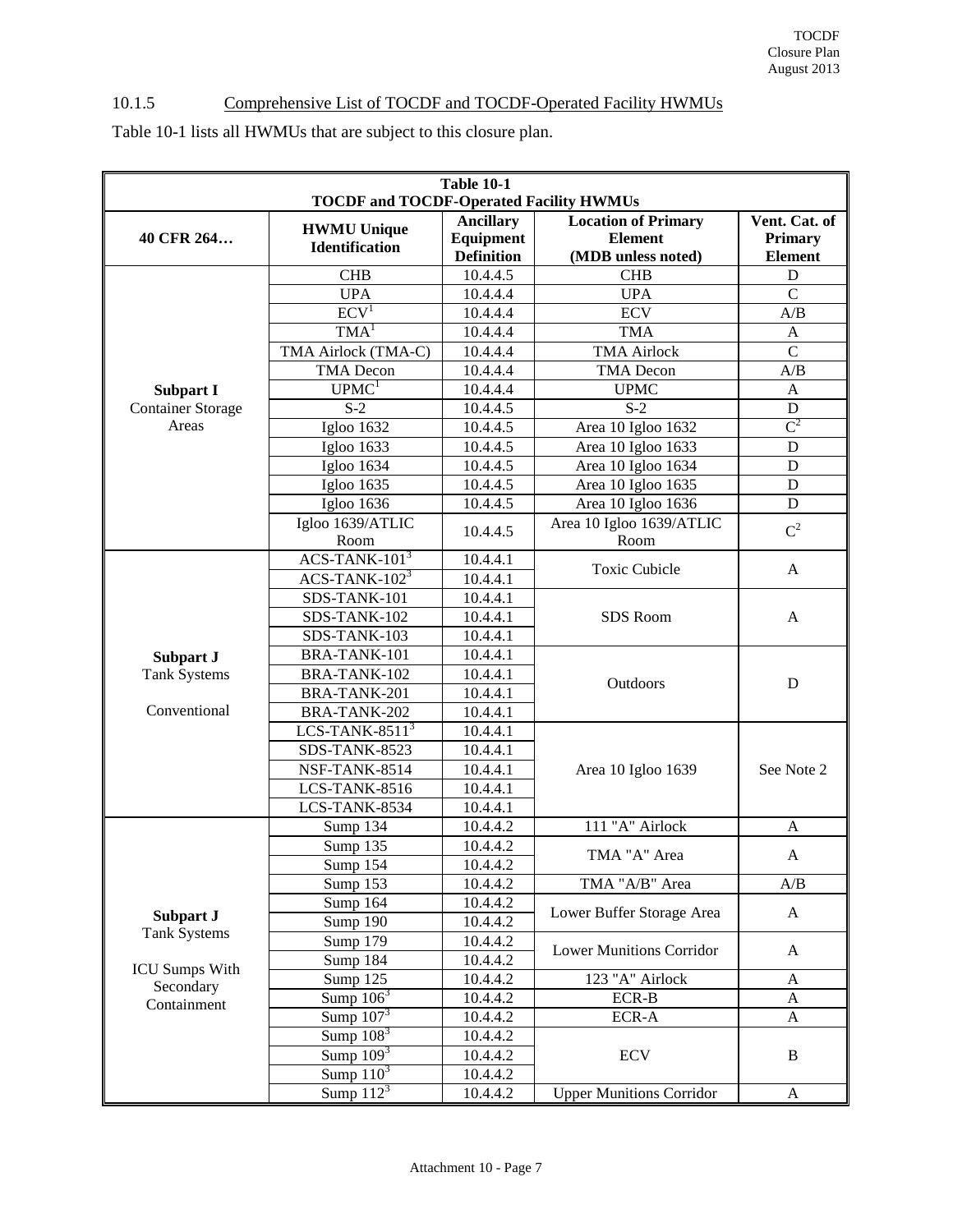| <b>Table 10-1</b><br><b>TOCDF and TOCDF-Operated Facility HWMUs</b>                                                                                                                                               |                 |          |                                 |                    |  |
|-------------------------------------------------------------------------------------------------------------------------------------------------------------------------------------------------------------------|-----------------|----------|---------------------------------|--------------------|--|
| <b>Ancillary</b><br><b>Location of Primary</b><br>Vent. Cat. of<br><b>HWMU Unique</b><br>Equipment<br><b>Element</b><br>40 CFR 264<br>Primary<br><b>Identification</b><br><b>Definition</b><br>(MDB unless noted) |                 |          |                                 |                    |  |
|                                                                                                                                                                                                                   | Sump $113^3$    | 10.4.4.2 |                                 | <b>Element</b>     |  |
|                                                                                                                                                                                                                   | Sump $114^3$    | 10.4.4.2 |                                 |                    |  |
|                                                                                                                                                                                                                   | Sump $115^3$    | 10.4.4.2 |                                 |                    |  |
|                                                                                                                                                                                                                   | Sump $1163$     | 10.4.4.2 |                                 |                    |  |
|                                                                                                                                                                                                                   | Sump $1173$     | 10.4.4.2 |                                 |                    |  |
|                                                                                                                                                                                                                   | Sump $1183$     | 10.4.4.2 |                                 |                    |  |
|                                                                                                                                                                                                                   | Sump $169^3$    | 10.4.4.2 |                                 |                    |  |
|                                                                                                                                                                                                                   | Sump $1743$     | 10.4.4.2 |                                 |                    |  |
|                                                                                                                                                                                                                   | Sump $1893$     | 10.4.4.2 |                                 |                    |  |
|                                                                                                                                                                                                                   | Sump $145^3$    | 10.4.4.2 |                                 |                    |  |
|                                                                                                                                                                                                                   | Sump $146^3$    | 10.4.4.2 |                                 |                    |  |
|                                                                                                                                                                                                                   | Sump $147^3$    | 10.4.4.2 |                                 |                    |  |
|                                                                                                                                                                                                                   | Sump $148^3$    | 10.4.4.2 | <b>Munitions Processing Bay</b> | A                  |  |
|                                                                                                                                                                                                                   | Sump $1493$     | 10.4.4.2 |                                 |                    |  |
|                                                                                                                                                                                                                   | Sump $1683$     | 10.4.4.2 |                                 |                    |  |
|                                                                                                                                                                                                                   | Sump $175^3$    | 10.4.4.2 |                                 |                    |  |
|                                                                                                                                                                                                                   | Sump 124        | 10.4.4.2 | 255 A Airlock                   | B                  |  |
|                                                                                                                                                                                                                   | Sump 126        | 10.4.4.2 | 265 A Airlock                   | $\, {\bf B}$       |  |
|                                                                                                                                                                                                                   | Sump 130        | 10.4.4.3 | Monitoring Room 457             | $\overline{C}$     |  |
|                                                                                                                                                                                                                   | Sump 131        | 10.4.4.3 | <b>Observation Corridor 451</b> | $\overline{C}$     |  |
|                                                                                                                                                                                                                   | Sump 132        | 10.4.4.3 | <b>DFS "C" Airlock</b>          | $\overline{C}$     |  |
|                                                                                                                                                                                                                   | Sump 133        | 10.4.4.3 | <b>Observation Corridor 454</b> | $\overline{C}$     |  |
|                                                                                                                                                                                                                   | Sump $144$      | 10.4.4.3 | LIC2 Secondary                  | $\overline{\rm C}$ |  |
|                                                                                                                                                                                                                   | Sump $150^3$    | 10.4.4.3 | SDS Room                        | $\overline{A}$     |  |
|                                                                                                                                                                                                                   | Sump $1513$     | 10.4.4.3 | <b>Toxic Cubicle</b>            | $\mathbf{A}$       |  |
|                                                                                                                                                                                                                   | Sump $156$      | 10.4.4.3 | LIC1 Secondary                  | $\mathcal{C}$      |  |
|                                                                                                                                                                                                                   | Sump $157^3$    | 10.4.4.3 | LIC2 Primary                    | $\overline{A}$     |  |
|                                                                                                                                                                                                                   | Sump $160$      | 10.4.4.3 | 111 "B" Airlock                 | $\overline{B}$     |  |
|                                                                                                                                                                                                                   | Sump 161        | 10.4.4.3 | DFS "B" Airlock                 | $\overline{B}$     |  |
|                                                                                                                                                                                                                   | Sump 167        | 10.4.4.3 | <b>Observation Corridor</b>     | $\overline{C}$     |  |
|                                                                                                                                                                                                                   | Sump 180        | 10.4.4.3 | LIC "A/B" Airlock               | A/B                |  |
| Subpart J                                                                                                                                                                                                         | <b>Sump 187</b> | 10.4.4.3 | MPF "A/B" Airlock               | A/B                |  |
| <b>Tank Systems</b>                                                                                                                                                                                               | Sump $188^3$    | 10.4.4.3 | <b>LIC1</b> Primary             | $\mathbf{A}$       |  |
| <b>ICU Sumps Without</b>                                                                                                                                                                                          | Sump 193        | 10.4.4.3 | <b>Observation Corridor 359</b> | $\overline{C}$     |  |
| Secondary                                                                                                                                                                                                         | Sump 197        | 10.4.4.3 | Laboratory                      | $\mathsf{C}$       |  |
| Containment                                                                                                                                                                                                       | Sump 173        | 10.4.4.3 | <b>Observation Corridor</b>     | $\mathcal{C}$      |  |
|                                                                                                                                                                                                                   | Sump 182        | 10.4.4.3 | 123 "B" Airlock                 | $\, {\bf B}$       |  |
|                                                                                                                                                                                                                   | Sump 101        | 10.4.4.3 |                                 |                    |  |
|                                                                                                                                                                                                                   | Sump 102        | 10.4.4.3 |                                 | ${\bf C}$          |  |
|                                                                                                                                                                                                                   | Sump 103        | 10.4.4.3 | Unpack Area                     |                    |  |
|                                                                                                                                                                                                                   | Sump 104        | 10.4.4.3 |                                 |                    |  |
|                                                                                                                                                                                                                   | Sump 136        | 10.4.4.3 | <b>Observation Corridor</b>     | $\mathbf C$        |  |
|                                                                                                                                                                                                                   | Sump 137        | 10.4.4.3 | <b>Observation Corridor</b>     | $\mathbf C$        |  |
|                                                                                                                                                                                                                   | Sump 138        | 10.4.4.3 | <b>Observation Corridor</b>     | $\mathsf{C}$       |  |
|                                                                                                                                                                                                                   | Sump 139        | 10.4.4.3 | <b>Observation Corridor</b>     | $\overline{C}$     |  |
|                                                                                                                                                                                                                   | Sump 140        | 10.4.4.3 | <b>Observation Corridor</b>     | $\mathsf{C}$       |  |
|                                                                                                                                                                                                                   | Sump 141        | 10.4.4.3 | <b>Observation Corridor</b>     | $\mathsf{C}$       |  |
|                                                                                                                                                                                                                   | Sump 142        | 10.4.4.3 | <b>Observation Corridor</b>     | $\mathcal{C}$      |  |
|                                                                                                                                                                                                                   | Sump 123        | 10.4.4.3 | $255 B$ Airlock                 | $\, {\bf B}$       |  |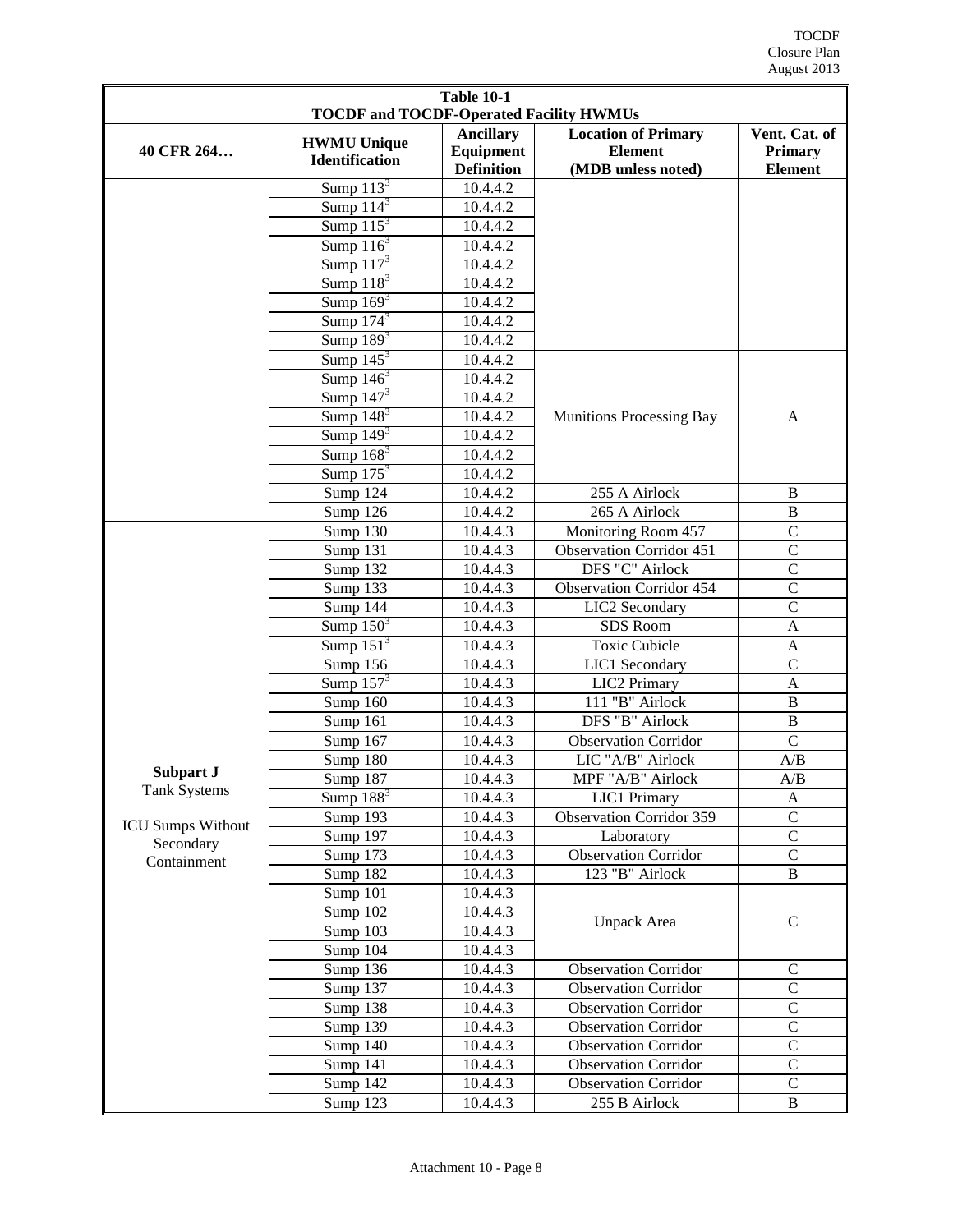| <b>Table 10-1</b>                              |                                             |                                                    |                                                                    |                                                   |  |  |
|------------------------------------------------|---------------------------------------------|----------------------------------------------------|--------------------------------------------------------------------|---------------------------------------------------|--|--|
| <b>TOCDF and TOCDF-Operated Facility HWMUs</b> |                                             |                                                    |                                                                    |                                                   |  |  |
| 40 CFR 264                                     | <b>HWMU Unique</b><br><b>Identification</b> | <b>Ancillary</b><br>Equipment<br><b>Definition</b> | <b>Location of Primary</b><br><b>Element</b><br>(MDB unless noted) | Vent. Cat. of<br><b>Primary</b><br><b>Element</b> |  |  |
|                                                | Sump 127                                    | 10.4.4.3                                           | 265 B Airlock                                                      | B                                                 |  |  |
|                                                | Sump 192                                    | 10.4.4.3                                           | <b>Observation Corridor</b>                                        | $\overline{C}$                                    |  |  |
|                                                | BST Sump 103                                | 10.4.4.3                                           | <b>Outdoors</b>                                                    | D                                                 |  |  |
|                                                | BCS Sump 107                                | 10.4.4.3                                           | <b>PUB Bulk Chemical Storage</b>                                   | D                                                 |  |  |
|                                                | LIC <sub>1</sub>                            | 10.4.4.6                                           | LIC 1 Primary and Secondary                                        | A                                                 |  |  |
| Subpart O                                      | LIC <sub>2</sub>                            | 10.4.4.6                                           | LIC 2 Primary and Secondary                                        | A                                                 |  |  |
| <b>Incinerators</b>                            | <b>MPF</b>                                  | 10.4.4.6                                           | MPF Primary and Secondary                                          | A                                                 |  |  |
| (includes PAS)                                 | <b>DFS</b>                                  | 10.4.4.6                                           | <b>DFS Room and Outdoors</b>                                       | $\overline{A}$                                    |  |  |
|                                                | <b>ATLIC</b>                                | 10.4.4.6                                           | GA/L Env. Enclosure                                                | See Note 2                                        |  |  |
|                                                | <b>PMD-101</b>                              | 10.4.4.7                                           | ECR-A                                                              | A                                                 |  |  |
|                                                | <b>PMD-102</b>                              | 10.4.4.7                                           | <b>ECR-B</b>                                                       | $\mathsf{A}$                                      |  |  |
|                                                | $MDM-101$                                   | 10.4.4.7                                           |                                                                    |                                                   |  |  |
|                                                | <b>MDM-102</b>                              | 10.4.4.7                                           |                                                                    |                                                   |  |  |
|                                                | $MDM-103$                                   | 10.4.4.7                                           | <b>Munitions Processing Bay</b>                                    | A                                                 |  |  |
|                                                | <b>BDS-101</b>                              | 10.4.4.7                                           |                                                                    |                                                   |  |  |
| <b>Subpart X</b>                               | <b>BDS-102</b>                              | 10.4.4.7                                           |                                                                    |                                                   |  |  |
| Miscellaneous Units                            | Projo Cutters                               | 10.4.4.7                                           | ECR-A and B                                                        | $\mathsf{A}$                                      |  |  |
|                                                | <b>DVS-101</b>                              | 10.4.4.7                                           |                                                                    |                                                   |  |  |
|                                                | <b>DVS-102</b>                              | 10.4.4.7                                           | Area 10 Igloo 1632                                                 | $\mathcal{C}$                                     |  |  |
|                                                | <b>DVSSR</b>                                | 10.4.4.7                                           |                                                                    |                                                   |  |  |
|                                                | Autoclave                                   | 10.4.4.7                                           | Area 10 Igloo 1631                                                 | See Note 2                                        |  |  |
|                                                | <b>BRAPAS</b>                               | 10.4.4.7                                           | Outdoors                                                           | D                                                 |  |  |
|                                                | <b>ATLIC TC Glovebox 1</b>                  | 10.4.4.7                                           | Area 10 Igloo 1639                                                 | See Note 2                                        |  |  |
|                                                | <b>ATLIC TC Glovebox 2</b>                  | 10.4.4.7                                           |                                                                    |                                                   |  |  |

**Notes** 

*1.* Container Storage Areas that are permitted for the storage of liquid chemical agent-bearing munitions and chemical agent-bearing non-DOT containers are required to possess emissions control equipment to satisfy 40 CFR 264 Subpart CC. Hence the carbon adsorption filtration systems that serve these Container Storage Areas (MDB HVAC and ATLIC HVAC) constitute equipment ancillary to these permitted units for the purposes of this closure plan.

*2.* Although not meeting the technical definition of an MDB ventilation category C area, this HWMU operates under negative pressure engineering controls and will be managed as a ventilation category C area for the purposes of this closure plan.

*3.* Tanks and sumps that are permitted for the storage of P999 liquid chemical agent per Module IV and Table 4 of the RCRA Permit are required to possess emissions control equipment to satisfy 40 CFR 264 Subpart CC. Hence the carbon adsorption filtration systems that serve these tanks and sumps (MDB HVAC and ATLIC HVAC) constitute equipment ancillary to these tanks and sumps for the purposes of this closure plan.

## <span id="page-8-0"></span>10.1.6 **Inspections, Calibrations and Waste Feed Interlock Function Tests**

10.1.6.1 Inspections and Automatic Waste Feed Cut-off (AWFCO) testing may be suspended for HWMUs and support systems identified in Attachment 5 of the TOCDF RCRA Permit when an item is removed from service for closure and after all hazardous waste has been removed (if present) from the item undergoing closure. The Director of the Division of Solid and Hazardous Waste will be notified in writing when any inspection requirement or AWFCO test listed in Attachment 5 is suspended for closure if the suspension is prior to the II.J.7 45-day notification of HWMU closure. In addition, logbooks will no longer be required to be maintained or kept at locations identified in Attachment 5 once the item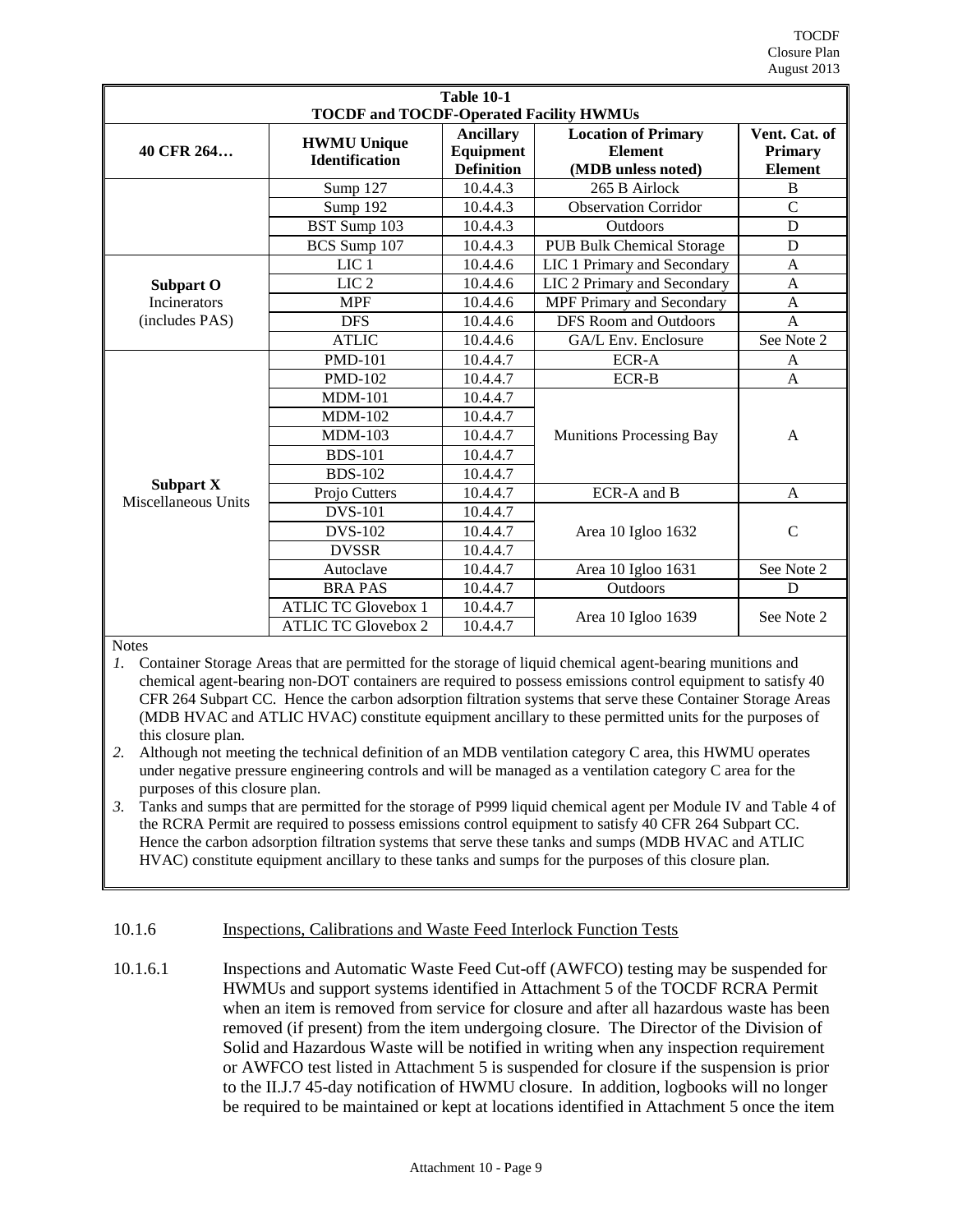is removed from service for closure. A notation will be made in the associated inspection form or logbook that the item is undergoing closure when it is removed from service for closure.

- 10.1.6.2 Calibrations and Waste Feed Interlock Function Tests may be suspended for equipment and systems identified in Attachment 6 of the TOCDF RCRA Permit when an item is removed from service for closure and after all hazardous waste has been removed (if present) from the item undergoing closure. The Director of the Division of Solid and Hazardous Waste will be notified in writing when any calibration requirement or Waste Feed Interlock Function Test identified in Attachment 6 is suspended for closure if the suspension is prior to the II.J.7 45-day notification of HWMU closure.
- <span id="page-9-0"></span>10.1.7 Preparedness and Prevention, Contingency Plan
- 10.1.7.1 Emergency equipment and systems identified in Attachment 8 and Attachment 9 of the TOCDF RCRA Permit may be removed or decommissioned in place as facility closure progresses. Emergency equipment and systems will be maintained by the Permittee during closure until it is determined that the equipment and systems no longer serve their intended purpose. The Director of the Division of Solid and Hazardous Waste will be notified when any emergency equipment or systems are to be removed or decommissioned as the result of facility closure and a permit modification will be submitted in accordance with R315-3.4.3.

#### <span id="page-9-1"></span>10.1.8 Closure Monitoring

As closure of the TOCDF progresses, agent monitoring requirements will change. A key objective for the closure of the TOCDF is to perform unventilated agent monitoring to demonstrate that the < 1.0 VSL criterion has been met. When this criterion has been satisfied, agent monitoring will be terminated and demolition will commence as described in 10.4.1 of this plan..

## <span id="page-9-2"></span>10.2 **CLOSURE PERFORMANCE STANDARD [40 CFR 264.111; 270.14(b)(13); and UAC R315-8-7]**

The closure performance standards may be divided into two parts: the *general* standards applicable to all TSDFs, and the *technical* standards for specific types of HWMUs. This Closure Plan defines the processes that will be followed to close the TOCDF and TOCDF-Operated Facilities such that all of the closure performance standards are met.

<span id="page-9-3"></span>10.2.1 General Standards

The general performance standards of 40 CFR 264.111 that are applicable to the overall TOCDF facility are as follows:

The owner or operator must close a permitted hazardous waste facility in a manner that:

- $\bullet$ Minimizes the need for further maintenance, and
- Controls, minimizes, or eliminates, to the extent necessary to protect  $\bullet$ human health and the environment, the post-closure escape of hazardous waste, hazardous constituents, leachate, contaminated runoff, or hazardous waste decomposition products to the surface or groundwater or to the atmosphere.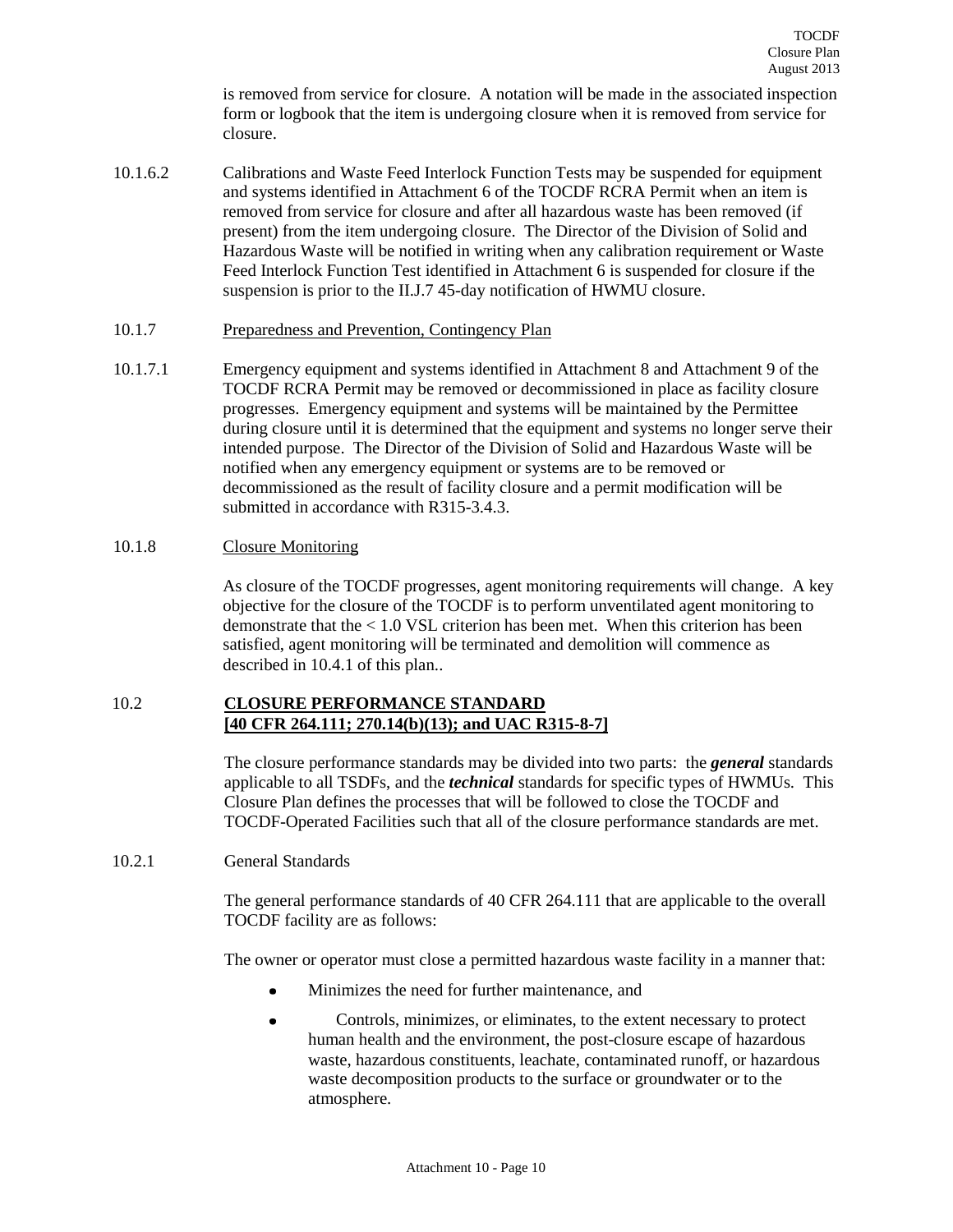These general standards will be verified at TOCDF by performing site-wide post-closure sampling and analysis described in 10.2.3.

## <span id="page-10-0"></span>10.2.2 Technical Standards

The technical performance standards of 40 CFR 264.111, which constitutes the HWMUspecific standards are as follows:

The owner or operator must close a permitted hazardous waste facility in a manner that:

- Complies with the closure requirements of 40 CFR 264, including the requirements of 264.178 (containers), 264.197 (tank systems), 264.351 (incinerators), and 264.601 through 264.603 (miscellaneous units).
- <span id="page-10-1"></span>10.2.2.1 Container Storage Areas - 40 CFR 264.178 (amended by R315-8-9.9)

At closure, all hazardous waste and hazardous waste residues must be removed from the containment system. Remaining containers, liners, bases, and soil containing or contaminated with hazardous waste or hazardous waste residues must be decontaminated or removed.

This technical standard will be met at TOCDF by 1) removing all HW containers and portable secondary containment devices (e.g., secondary containment pallets, ONCs), and 2) decontaminating the fixed secondary containment (i.e., floors and sumps) to the extent necessary for disposal as F999 hazardous debris in a Subtitle C Hazardous Waste Landfill. Secondary containment pallets and ONCs will be decontaminated by triplerinsing in accordance with RCRA. All hazardous waste or hazardous waste residues removed during decontamination activities will be characterized and managed as newlygenerated hazardous waste. The ancillary equipment (e.g., fixed secondary containment in addition to the Subpart CC closed vent and control device) will then be demolished in their entirety and disposed as newly-generated F999 hazardous debris. No ancillary equipment will remain post-closure.

This technical standard will be verified at TOCDF by performing site-wide post-closure sampling and analysis described in 10.2.3 in addition to verification of disposal of the ancillary equipment.

## <span id="page-10-2"></span>10.2.2.2 Tank Systems - 40 CFR 264.197

At closure of a tank system, the owner or operator must remove or decontaminate all waste residues, contaminated containment system components, (liners, etc.), contaminated soils, and structures and equipment contaminated with waste, and manage them as hazardous waste. If not all contaminated soils can be practicably removed or decontaminated, then the owner or operator must perform post-closure care.

This technical standard will be met at TOCDF by surface decontaminating the vessel and ALL ancillary equipment to the extent necessary for disposal as F999 hazardous debris in a Subtitle C Hazardous Waste Landfill. All hazardous waste or hazardous waste residues removed during decontamination activities will be characterized and managed as newlygenerated hazardous waste. The vessel and all ancillary equipment will then be demolished in their entirety and disposed as newly-generated F999 hazardous debris. Neither the vessel nor any ancillary equipment will remain post-closure.

In lieu of surface decontamination followed by future demolition/disposal, the permittee may dismantle and decontaminate the vessel and any or all ancillary equipment as newlygenerated waste in a duly-permitted thermal treatment unit (e.g. the MPF or Autoclave) followed by disposal as F999 hazardous debris.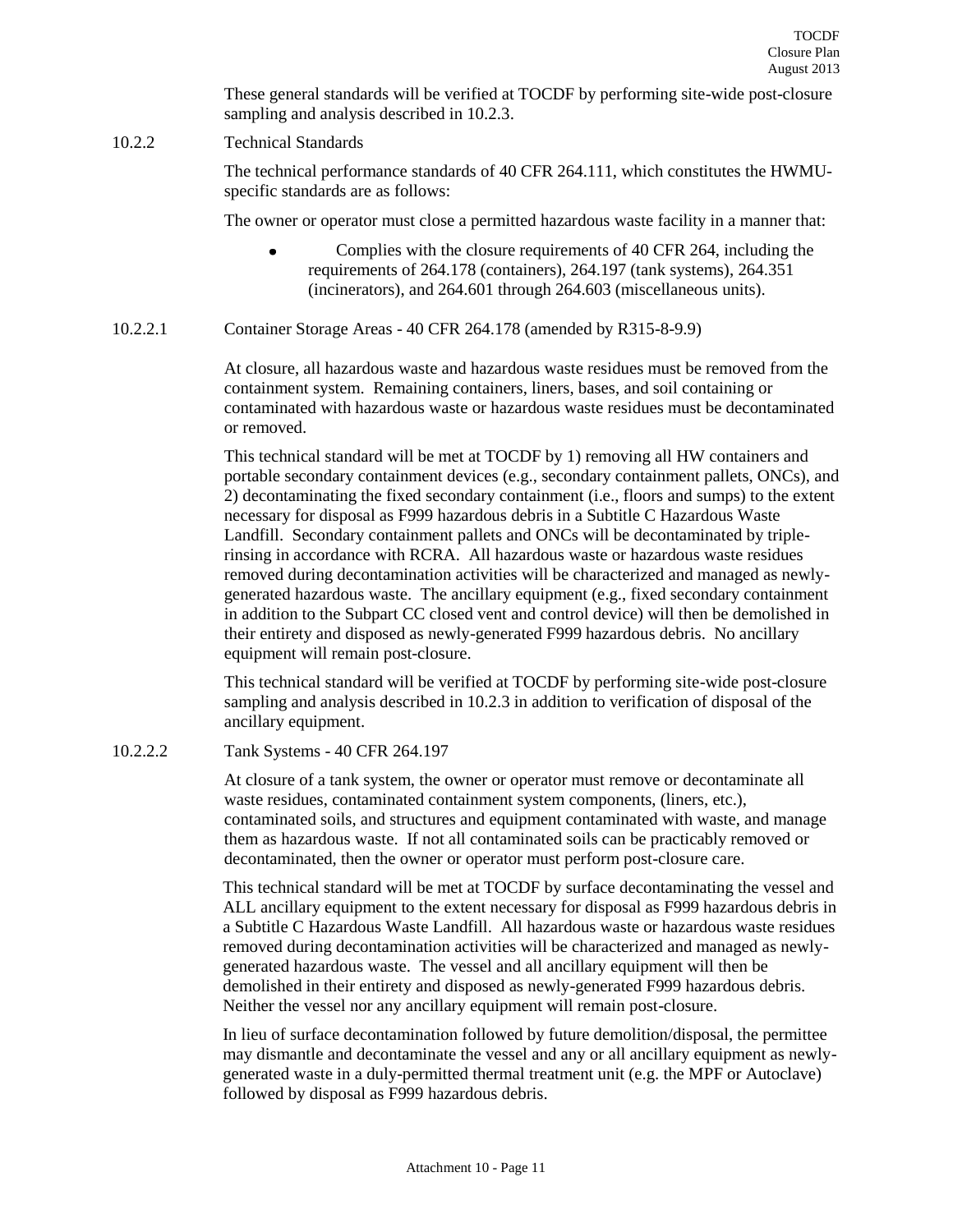This technical standard will be verified at TOCDF by performing site-wide post-closure sampling and analysis described in 10.2.3 in addition to verification of disposal of the vessel and its ancillary equipment. Thus, successful removal of contaminated soils (a requirement for achieving risk-based residential closure) will be verified as well.

<span id="page-11-0"></span>10.2.2.3 Incinerators - 40 CFR 264.351 (amended by R315-8-15.8)

At closure, the owner or operator shall remove all hazardous waste and hazardous waste residues, including, but not limited to, ash, scrubber waters, and scrubber sludges, from the incinerator site.

This technical standard will be met at TOCDF by surface decontaminating the incinerator and ALL ancillary equipment (including the PAS) to the extent necessary for disposal as F999 hazardous debris in a Subtitle C Hazardous Waste Landfill. All hazardous waste or hazardous waste residues removed during decontamination activities will be characterized and managed as newly-generated hazardous waste. The incinerator and all ancillary equipment will then be demolished in their entirety and disposed as newlygenerated F999 hazardous debris. Neither the incinerator nor any ancillary equipment will remain post-closure.

In lieu of surface decontamination followed by future demolition/disposal, the permittee may dismantle and decontaminate the incinerator and any or all ancillary equipment as newly-generated waste in a duly-permitted thermal treatment unit (e.g. the MPF or Autoclave) followed by disposal as F999 hazardous debris.

This technical standard will be verified at TOCDF by performing site-wide post-closure sampling and analysis described in 10.2.3 in addition to verification of disposal of the incinerator and its ancillary equipment.

<span id="page-11-1"></span>10.2.2.4 Miscellaneous Units - 40 CFR 264.601

A miscellaneous unit must be closed in a manner that will ensure protection of human health and the environment.

This technical standard will be met at TOCDF by surface decontaminating the miscellaneous unit and ALL ancillary equipment to the extent necessary for disposal as F999 hazardous debris in a Subtitle C Hazardous Waste Landfill. All hazardous waste or hazardous waste residues removed during decontamination activities will be characterized and managed as newly-generated hazardous waste. The miscellaneous unit and all ancillary equipment will then be demolished in their entirety and disposed as newly-generated F999 hazardous debris. Neither the miscellaneous unit nor any ancillary equipment will remain post-closure.

In lieu of surface decontamination followed by future demolition/disposal, the permittee may dismantle and decontaminate the miscellaneous unit and any or all ancillary equipment as newly-generated waste in a duly-permitted thermal treatment unit (e.g. the MPF or Autoclave) followed by disposal as F999 hazardous debris.

This technical standard will be verified at TOCDF by performing site-wide post-closure sampling and analysis described in 10.2.3 in addition to verification of disposal of the miscellaneous unit and its ancillary equipment.

<span id="page-11-2"></span>10.2.3 Closure Sampling and Analysis (Closure Verification)

In order to reach the final post-closure configuration of the TOCDF facility, the building that houses the majority of the HWMUs (the MDB) will be removed in accordance with the Facility Closure Methodology described in section 10.4 of this Plan. With the exception of those specific buildings or structures that will remain under the non-RCRA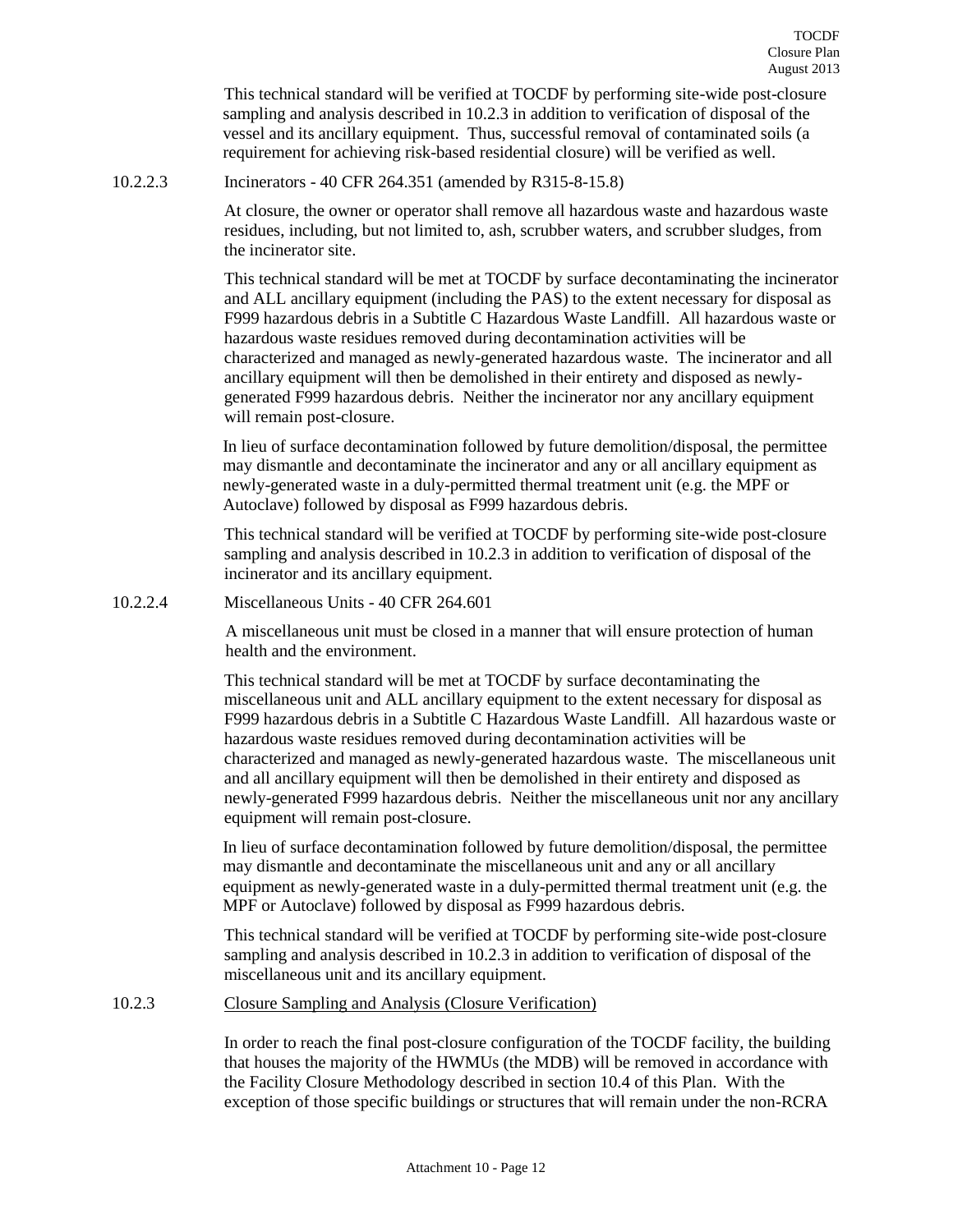use of a future tenant, outlying building superstructures that housed any HWMU ancillary equipment (e.g., the PAS, and the MDB HVAC System), and all portions of concrete, asphalt and soil identified in Module VII as still-contaminated from spills (i.e., unsuccessfully decontaminated during previous spill clean-up attempts) will be removed.

Once demolition and disposal of demolition debris is complete, the final post-closure configuration of the TOCDF will have been achieved and the soils underlying the removed HWMUs, HWMU ancillary equipment and spill sites will be sampled for CVSAP-defined hazardous constituents. In addition, concrete and asphalt pavement that will remain post-closure will be subject to closure verification sampling if specified in the CVSAP. The buildings that will remain under non-RCRA use by future tenants, which *housed* permitted HWMUs, but were not themselves ancillary to those units (i.e., did not provide secondary containment) will be verified decontaminated and returned to custody of TEAD-S. Area 10 igloos subject to the TEAD-S RCRA Permit will be subject to the final closure provisions of the TEAD-S Permit, separate from TOCDF closure.

#### <span id="page-12-0"></span>10.2.4 Final Closure Performance Standard Values

A final closure performance standard value is an analytical value for a chemical of potential concern (COPC) that indicates a level of contamination that is allowed to remain in place at final closure after demolition and disposal is complete. The values, which are protective of human health and the environment, are presented in Table 10-2 which contains closure performance standard values for several COPCs that have been identified for one or more HWMUs at TOCDF, consisting of agent degradation products (ADPs).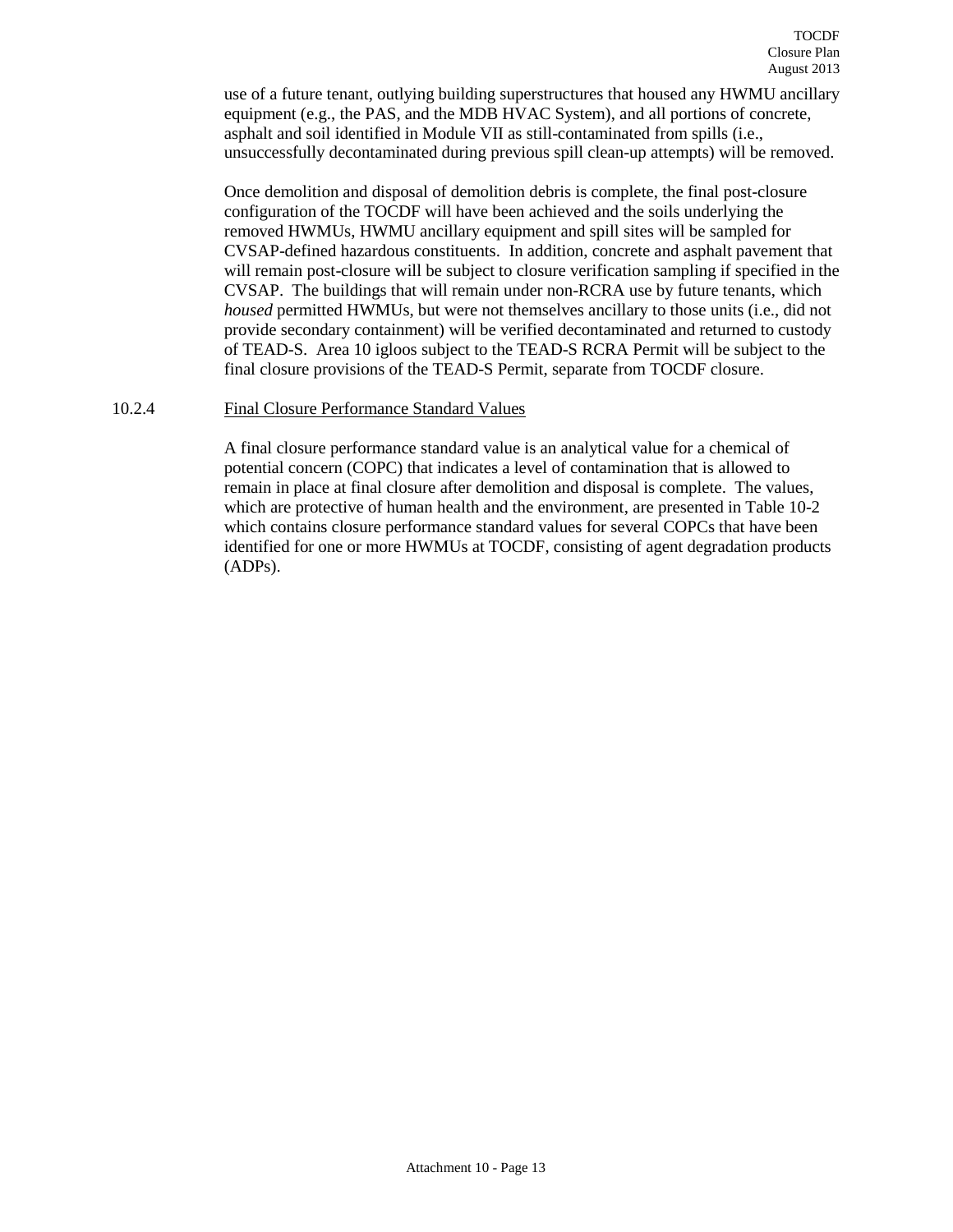| <b>TABLE 10-2</b><br>FINAL CLOSURE RISK PERFORMANCE STANDARD VALUES                                                                         |       |  |  |  |  |
|---------------------------------------------------------------------------------------------------------------------------------------------|-------|--|--|--|--|
| <b>Health Based Environmental Screening Level</b><br><b>Chemical of Potential Concern</b><br>$(HBESL)^1$<br><b>COPC</b><br>(mg/kg)          |       |  |  |  |  |
| EA-2192                                                                                                                                     | 0.047 |  |  |  |  |
| DIMP (diisopropyl methylphosphonate)                                                                                                        | 6,300 |  |  |  |  |
| EMPA (ethyl methylphosphonate)                                                                                                              | 1,700 |  |  |  |  |
| IMPA (isopropyl methylphosphonate)                                                                                                          | 6,100 |  |  |  |  |
| MPA (methylphosphonate)                                                                                                                     | 1,200 |  |  |  |  |
| Thiodiglycol<br>24,000                                                                                                                      |       |  |  |  |  |
| "Reevaluation of 1999 Health Based Environmental Screening Levels for Chemical Warfare<br>Agents", Oak Ridge National Laboratory, May 2007. |       |  |  |  |  |

# <span id="page-13-0"></span>10.3 **MAXIMUM WASTE INVENTORY ESTIMATE [40 CFR 264.112(b)(3); 270.14(b)(13); and UAC R315-8-7]**

The inventory of hazardous wastes will be managed in accordance with the requirements of the Utah Hazardous Waste Management Regulations (the Rules) for storage facilities and other HWMUs undergoing closure. At the time a HWMU is closed, there will be no residual inventory of hazardous waste present. However, 40 CFR 264.112(b)(3) requires that a closure plan provide an "estimate of the maximum inventory of hazardous wastes ever on-site over the active life of the facility". As such, Tables 10-3, 10-4 and 10-5 provide the maximum permitted-storage capacity of hazardous waste in Subpart J Tanks, Subpart J Intermittent Collection Unit (ICU) Tanks and Subpart I Container Storage Areas at TOCDF. Table 10-5 provides the total aggregate storage capacity at the TOCDF Facility subject to this closure plan. All volumes are reported in U.S. liquid gallons (231  $in^3$ ).

This maximum inventory estimate is prepared using the conservative strategy of summing the maximum permitted capacity of all units regardless of whether they were ever operated in that manner. This is particularly conservative considering that, unlike the permitted tanks; the sumps are explicitly limited to storage duration of 24-hours maximum. As a result of this extreme conservatism, the volume of ancillary piping is not considered in the total. In addition, throughout the operating history of TOCDF, newlygenerated hazardous wastes were accumulated onsite in multiple container storage areas and tanks. However, the volume of hazardous wastes that temporarily resided in these 90-day areas are not included this estimate.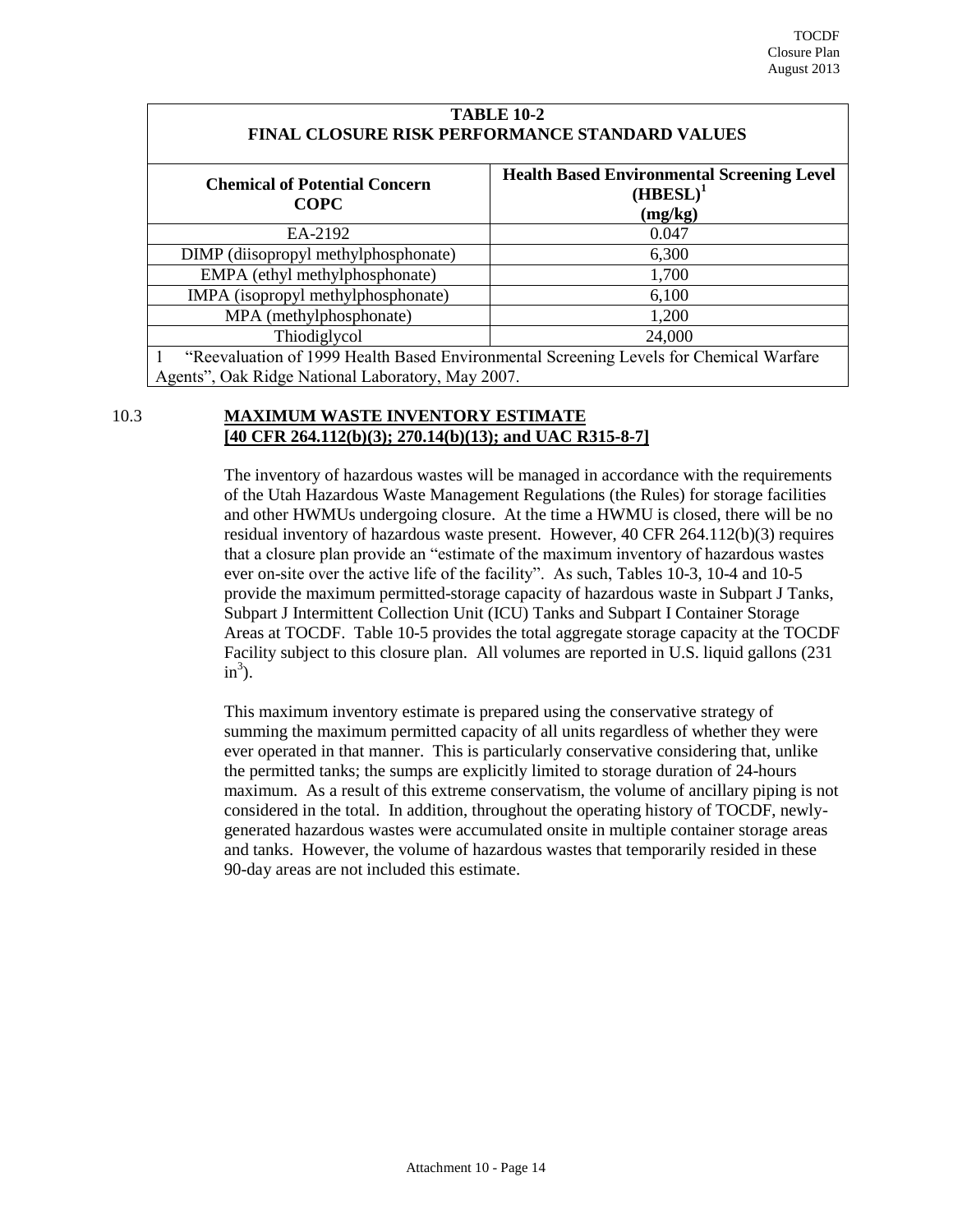| <b>TABLE 10-3</b><br><b>SUBPART J PERMITTED STORAGE TANKS</b>                   |                                      |         |  |
|---------------------------------------------------------------------------------|--------------------------------------|---------|--|
| <b>Location</b><br><b>Tank Description</b>                                      |                                      |         |  |
| <b>Agent Storage System (ACS) Tanks:</b>                                        |                                      | 1712    |  |
| ACS-TANK-101                                                                    |                                      | 582     |  |
| ACS-TANK-102                                                                    | <b>MDB</b> First Floor Toxic Cubicle | 1130    |  |
| <b>Spent Decon System (SDS) Tanks:</b>                                          |                                      | 6600    |  |
| SDS-TANK-101                                                                    |                                      | 2200    |  |
| SDS-TANK-102                                                                    | <b>MDB</b> First Floor SDS Room      | 2200    |  |
| SDS-TANK-103                                                                    |                                      | 2200    |  |
| <b>Brine Surge Tanks (BSTs):</b>                                                |                                      | 171,600 |  |
| BRA-TANK-101                                                                    |                                      | 42,900  |  |
| BRA-TANK-102                                                                    | Outdoors, West of                    | 42,900  |  |
| BRA-TANK-201                                                                    | Brine Reduction Area (BRA)           | 42,900  |  |
| BRA-TANK-202                                                                    |                                      | 42,900  |  |
| <b>ATLIC Tanks:</b>                                                             |                                      | 5330    |  |
| LCS-TANK-8511                                                                   |                                      | 1066    |  |
| SDS-TANK-8523                                                                   |                                      | 1066    |  |
| NSF-TANK-8514                                                                   | Area 10 Igloo 1639                   | 1066    |  |
| $LCS-TANK-8516$                                                                 |                                      |         |  |
| LCS-TANK-8534                                                                   |                                      |         |  |
| <b>Total Storage Capacity of Subpart J Permitted Conventional Storage Tanks</b> |                                      |         |  |
|                                                                                 |                                      | 185,242 |  |

| <b>TABLE 10-4</b><br>SUBPART J PERMITTED ICU TANKS <sup>1</sup> (SUMPS) |                                                                                        |     |     |  |  |  |  |  |
|-------------------------------------------------------------------------|----------------------------------------------------------------------------------------|-----|-----|--|--|--|--|--|
| <b>General</b><br><b>Location</b>                                       | <b>Specific</b><br>Capacity<br><b>Sump</b><br>ID <sup>2</sup><br>Location<br>(Gallons) |     |     |  |  |  |  |  |
|                                                                         | Monitoring Room 457                                                                    | 130 | 89  |  |  |  |  |  |
|                                                                         | Observation Corridor                                                                   | 131 | 89  |  |  |  |  |  |
|                                                                         | DFS "C" Airlock                                                                        | 132 | 89  |  |  |  |  |  |
|                                                                         | <b>Observation Corridor</b>                                                            | 133 | 89  |  |  |  |  |  |
|                                                                         | 111 "A" Airlock                                                                        | 134 | 89  |  |  |  |  |  |
|                                                                         | TMA "A" Area                                                                           | 135 | 89  |  |  |  |  |  |
|                                                                         |                                                                                        | 154 | 89  |  |  |  |  |  |
|                                                                         | LIC2 Secondary                                                                         | 144 | 89  |  |  |  |  |  |
|                                                                         | SDS Room                                                                               | 150 | 85  |  |  |  |  |  |
|                                                                         | <b>Toxic Cubicle</b>                                                                   | 151 | 512 |  |  |  |  |  |
|                                                                         | TMA "A/B" Area                                                                         | 153 | 89  |  |  |  |  |  |
| <b>MDB</b><br>First                                                     | LIC1 Secondary                                                                         | 156 | 89  |  |  |  |  |  |
| Floor                                                                   | <b>LIC2 Primary</b>                                                                    | 157 | 89  |  |  |  |  |  |
|                                                                         | 111 "B" Airlock                                                                        | 160 | 89  |  |  |  |  |  |
|                                                                         | DFS "B" Airlock                                                                        | 161 | 89  |  |  |  |  |  |
|                                                                         |                                                                                        | 164 | 89  |  |  |  |  |  |
|                                                                         | Lower Buffer Storage Area                                                              | 190 | 89  |  |  |  |  |  |
|                                                                         | <b>Lower Munitions Corridor</b>                                                        | 179 | 89  |  |  |  |  |  |
|                                                                         |                                                                                        | 184 | 89  |  |  |  |  |  |
|                                                                         | LIC "A/B" Airlock                                                                      | 180 | 89  |  |  |  |  |  |
|                                                                         | MPF "A/B" Airlock                                                                      | 187 | 89  |  |  |  |  |  |
|                                                                         | <b>LIC1 Primary</b>                                                                    | 188 | 89  |  |  |  |  |  |
|                                                                         | <b>Observation Corridor</b>                                                            | 193 | 89  |  |  |  |  |  |
|                                                                         | Laboratory                                                                             | 197 | 89  |  |  |  |  |  |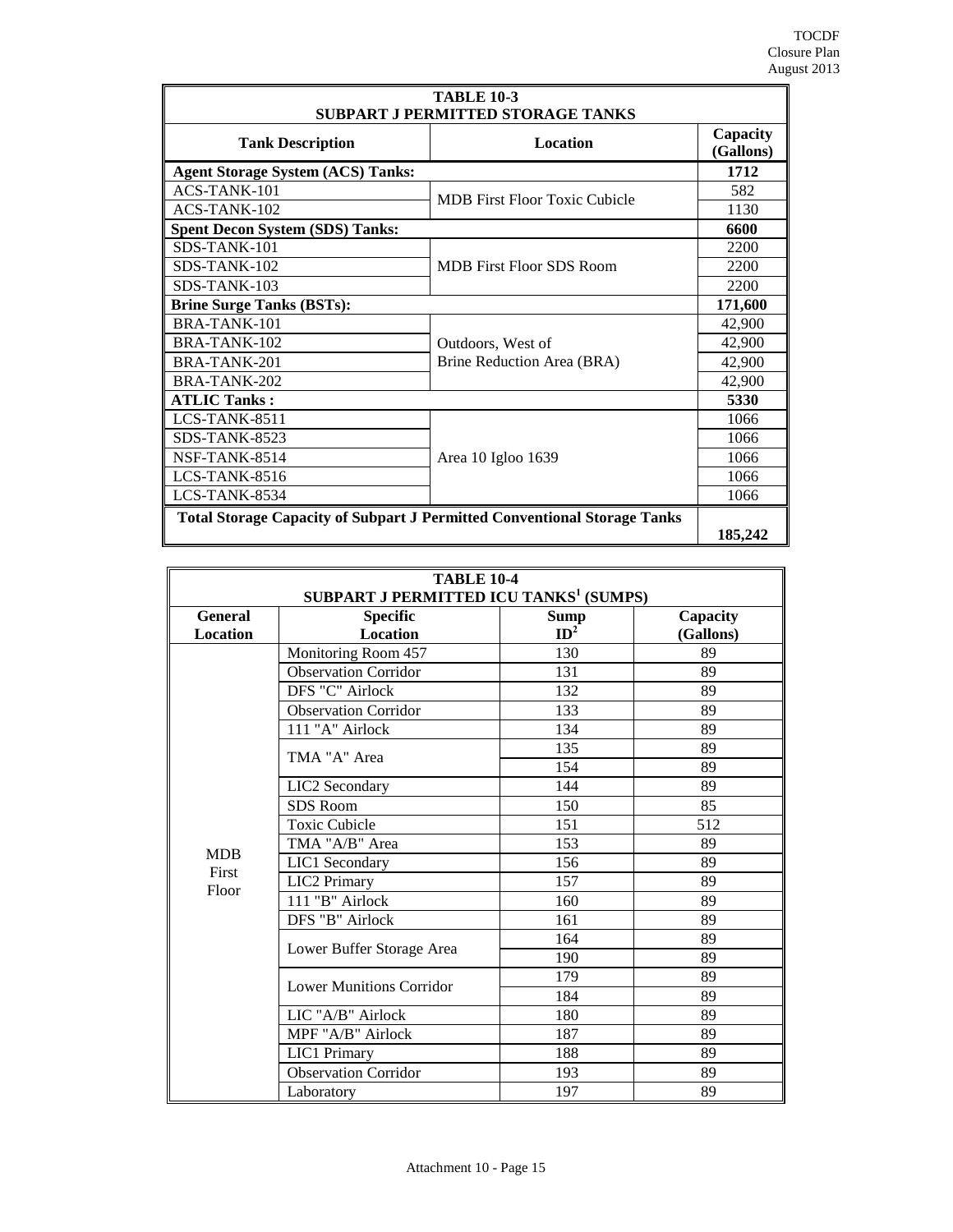| <b>TABLE 10-4</b><br><b>SUBPART J PERMITTED ICU TANKS<sup>1</sup> (SUMPS)</b>                                                                                                                                                                                                                                   |                                                                |             |           |  |  |  |
|-----------------------------------------------------------------------------------------------------------------------------------------------------------------------------------------------------------------------------------------------------------------------------------------------------------------|----------------------------------------------------------------|-------------|-----------|--|--|--|
| General                                                                                                                                                                                                                                                                                                         | <b>Specific</b>                                                | <b>Sump</b> | Capacity  |  |  |  |
| Location                                                                                                                                                                                                                                                                                                        | Location                                                       | $ID^2$      | (Gallons) |  |  |  |
| <b>MDB</b>                                                                                                                                                                                                                                                                                                      | 123 "A" Airlock                                                | 125         | 89        |  |  |  |
| First<br>Floor                                                                                                                                                                                                                                                                                                  | <b>Observation Corridor</b>                                    | 173         | 89        |  |  |  |
| Platform                                                                                                                                                                                                                                                                                                        | 123 "B" Airlock                                                | 182         | 89        |  |  |  |
|                                                                                                                                                                                                                                                                                                                 |                                                                | 101         | 89        |  |  |  |
|                                                                                                                                                                                                                                                                                                                 | Unpack Area                                                    | 102         | 89        |  |  |  |
|                                                                                                                                                                                                                                                                                                                 |                                                                | 103         | 89        |  |  |  |
|                                                                                                                                                                                                                                                                                                                 |                                                                | 104         | 89        |  |  |  |
|                                                                                                                                                                                                                                                                                                                 | ECR-B                                                          | 106         | 89        |  |  |  |
|                                                                                                                                                                                                                                                                                                                 | ECR-A                                                          | 107         | 59        |  |  |  |
|                                                                                                                                                                                                                                                                                                                 |                                                                | 108         | 89        |  |  |  |
|                                                                                                                                                                                                                                                                                                                 | <b>ECV</b>                                                     | 109         | 89        |  |  |  |
|                                                                                                                                                                                                                                                                                                                 |                                                                | 110         | 89        |  |  |  |
|                                                                                                                                                                                                                                                                                                                 |                                                                | 112         | 89        |  |  |  |
|                                                                                                                                                                                                                                                                                                                 |                                                                | 113         | 89        |  |  |  |
|                                                                                                                                                                                                                                                                                                                 |                                                                | 114         | 89        |  |  |  |
|                                                                                                                                                                                                                                                                                                                 |                                                                | 115         | 89        |  |  |  |
|                                                                                                                                                                                                                                                                                                                 | <b>Upper Munitions Corridor</b>                                | 116         | 89        |  |  |  |
|                                                                                                                                                                                                                                                                                                                 |                                                                | 117<br>118  | 89<br>89  |  |  |  |
| <b>MDB</b>                                                                                                                                                                                                                                                                                                      |                                                                | 169         | 89        |  |  |  |
| Second                                                                                                                                                                                                                                                                                                          |                                                                | 174         | 89        |  |  |  |
| Floor                                                                                                                                                                                                                                                                                                           |                                                                | 189         | 89        |  |  |  |
|                                                                                                                                                                                                                                                                                                                 | <b>Observation Corridor</b>                                    | 136         | 89        |  |  |  |
|                                                                                                                                                                                                                                                                                                                 | <b>Observation Corridor</b>                                    | 137         | 89        |  |  |  |
|                                                                                                                                                                                                                                                                                                                 | <b>Observation Corridor</b>                                    | 138         | 89        |  |  |  |
|                                                                                                                                                                                                                                                                                                                 | <b>Observation Corridor</b>                                    | 139         | 89        |  |  |  |
|                                                                                                                                                                                                                                                                                                                 | <b>Observation Corridor</b>                                    | 140         | 89        |  |  |  |
|                                                                                                                                                                                                                                                                                                                 | <b>Observation Corridor</b>                                    | 141         | 89        |  |  |  |
|                                                                                                                                                                                                                                                                                                                 | <b>Observation Corridor</b>                                    | 142         | 89        |  |  |  |
|                                                                                                                                                                                                                                                                                                                 |                                                                | 145         | 89        |  |  |  |
|                                                                                                                                                                                                                                                                                                                 |                                                                | 146         | 69        |  |  |  |
|                                                                                                                                                                                                                                                                                                                 |                                                                | 147         | 69        |  |  |  |
|                                                                                                                                                                                                                                                                                                                 | <b>Munitions Processing Bay</b>                                | 148         | 89        |  |  |  |
|                                                                                                                                                                                                                                                                                                                 |                                                                | 149         | 59        |  |  |  |
|                                                                                                                                                                                                                                                                                                                 |                                                                | 168         | 69        |  |  |  |
|                                                                                                                                                                                                                                                                                                                 |                                                                | 175         | 89        |  |  |  |
|                                                                                                                                                                                                                                                                                                                 | <b>Observation Corridor</b>                                    | 167         | 89        |  |  |  |
| <b>MDB</b>                                                                                                                                                                                                                                                                                                      | 255 B Airlock                                                  | 123         | 89        |  |  |  |
| Second                                                                                                                                                                                                                                                                                                          | 255 A Airlock                                                  | 124         | 89        |  |  |  |
| Floor                                                                                                                                                                                                                                                                                                           | 265 A Airlock                                                  | 126         | 89        |  |  |  |
| Platform                                                                                                                                                                                                                                                                                                        | 265 B Airlock                                                  | 127         | 89        |  |  |  |
|                                                                                                                                                                                                                                                                                                                 | <b>Observation Corridor</b><br>192<br>89                       |             |           |  |  |  |
|                                                                                                                                                                                                                                                                                                                 | <b>Total Storage Capacity of Subpart J Permitted ICU Sumps</b> |             | 6173      |  |  |  |
| <b>Notes</b><br>ICU sumps are permitted as Subpart J Tank systems because they may be used as <i>primary</i><br>$\mathbf{1}$<br>containment of hazardous waste for a permit-imposed maximum period of 24-hours.<br>Sumps that serve ONLY as <i>secondary</i> containment for nearby tanks or containers are not |                                                                |             |           |  |  |  |
|                                                                                                                                                                                                                                                                                                                 | included in this list.                                         |             |           |  |  |  |
| Sumps are identified by their corresponding sump pump number [e.g., sump 130]<br>2                                                                                                                                                                                                                              |                                                                |             |           |  |  |  |

2 Sumps are identified by their corresponding sump pump number [e.g., sump 130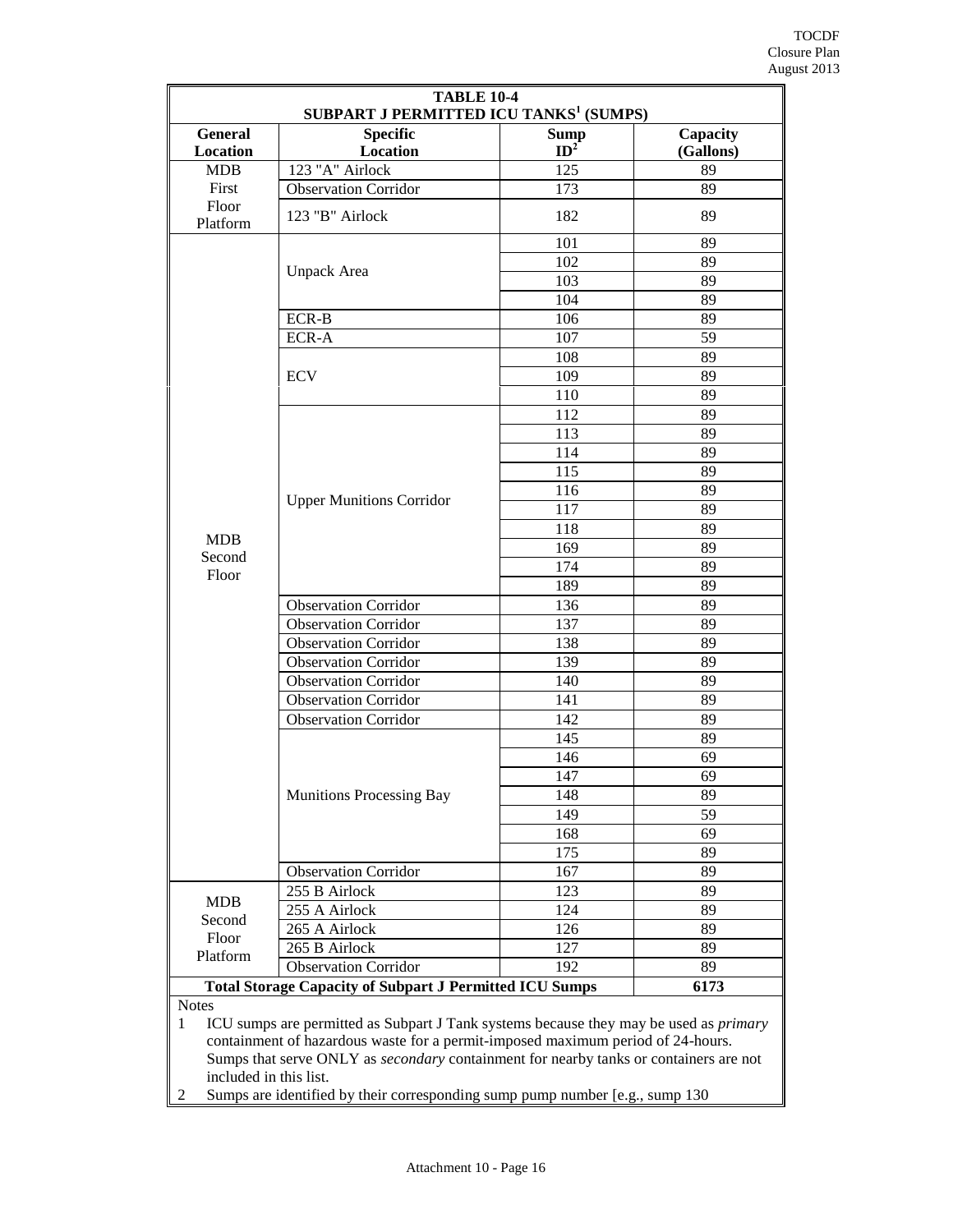| <b>TABLE 10-4</b>                                                          |                                                    |  |  |  |  |  |
|----------------------------------------------------------------------------|----------------------------------------------------|--|--|--|--|--|
|                                                                            | SUBPART J PERMITTED ICU TANKS <sup>1</sup> (SUMPS) |  |  |  |  |  |
| <b>General</b>                                                             | <b>Specific</b><br>Capacity<br>Sump                |  |  |  |  |  |
| ID <sup>2</sup><br>(Gallons)<br><b>Location</b><br>Location                |                                                    |  |  |  |  |  |
| corresponds to the sump's pump equipment piece number (EPN) SDS-PUMP-130]. |                                                    |  |  |  |  |  |

| <b>TABLE 10-5</b><br>SUBPART I CONTAINER PERMITTED STORAGE AREAS                       |                                       |  |  |
|----------------------------------------------------------------------------------------|---------------------------------------|--|--|
| <b>Container Storage HWMU</b>                                                          | <b>Maximum Inventory</b><br>(Gallons) |  |  |
| <b>Container Handling Building (CHB)</b>                                               | 36,555                                |  |  |
| S-2 Warehouse                                                                          | 38,720                                |  |  |
| Area 10 Igloo 1632                                                                     | 14,520                                |  |  |
| Area 10 Igloo 1633                                                                     | 14,520                                |  |  |
| Area 10 Igloo 1634                                                                     | 14,520                                |  |  |
| Area 10 Igloo 1635                                                                     | 14,520                                |  |  |
| Area 10 Igloo 1636                                                                     | 14,520                                |  |  |
| Area 10 Igloo 1639                                                                     | 3575                                  |  |  |
| <b>ATLIC Room</b>                                                                      | 1760                                  |  |  |
| Unpack Area (UPA)                                                                      | 3424                                  |  |  |
| Explosive Containment Room Vestibule (ECV)                                             | 833                                   |  |  |
| <b>Upper Munitions Corridor (UPMC)</b>                                                 | 4366                                  |  |  |
| Toxic Maintenance Area (TMA) Container Storage Area                                    | 2200                                  |  |  |
| TMA-C Airlock                                                                          | 2145                                  |  |  |
| TMA-A/B Decon Area                                                                     | 761                                   |  |  |
| <b>Total Storage Capacity of Subpart I Container Permitted Storage</b><br><b>Areas</b> | 166,939                               |  |  |

| <b>TABLE 10-6</b><br><b>Aggregate Total Storage Capacity, All Permitted HW Storage Units</b> |                                            |  |  |
|----------------------------------------------------------------------------------------------|--------------------------------------------|--|--|
| <b>Maximum Inventory</b><br><b>HW Storage Unit Type</b>                                      |                                            |  |  |
| Subpart J Tank Systems                                                                       | 185,242 Gallons                            |  |  |
| Subpart J ICU Sumps                                                                          | 6,173 Gallons                              |  |  |
| Subpart I Container Storage Areas                                                            | 166,939 Gallons                            |  |  |
| Total Capacity, All Permitted Storage, F999 & P999<br>$(1 ft3 = 7.481$ gallons)              | 358,354 Gallons<br>$(47,902 \text{ ft}^3)$ |  |  |

# <span id="page-16-0"></span>10.4 **FACILITY CLOSURE METHODOLOGY [40 CFR 264.112(b)(1) & (2)**

This section summarizes the processes which will be used to close HWMUs at TOCDF. This section is broken up into four subsections. The first subsection (10.4.1) provides the sequence of events for decontamination and equipment removal. The second subsection (10.4.2) provides the methods to decontaminate the HWMUs. The third subsection (10.4.3) provides the overall closure schedule. The fourth and final subsection (10.4.4) provides a specific definition of what equipment pieces associated with a HWMU are considered "ancillary equipment" and thus constitute a part of the HWMU subject to closure.

Since disassembly of a HWMU pursuant to closure does not constitute modification of the HWMU with the intent to commence storage, treatment, or disposal of hazardous waste within the HWMU, Facility Construction Certifications (FCCs) will not be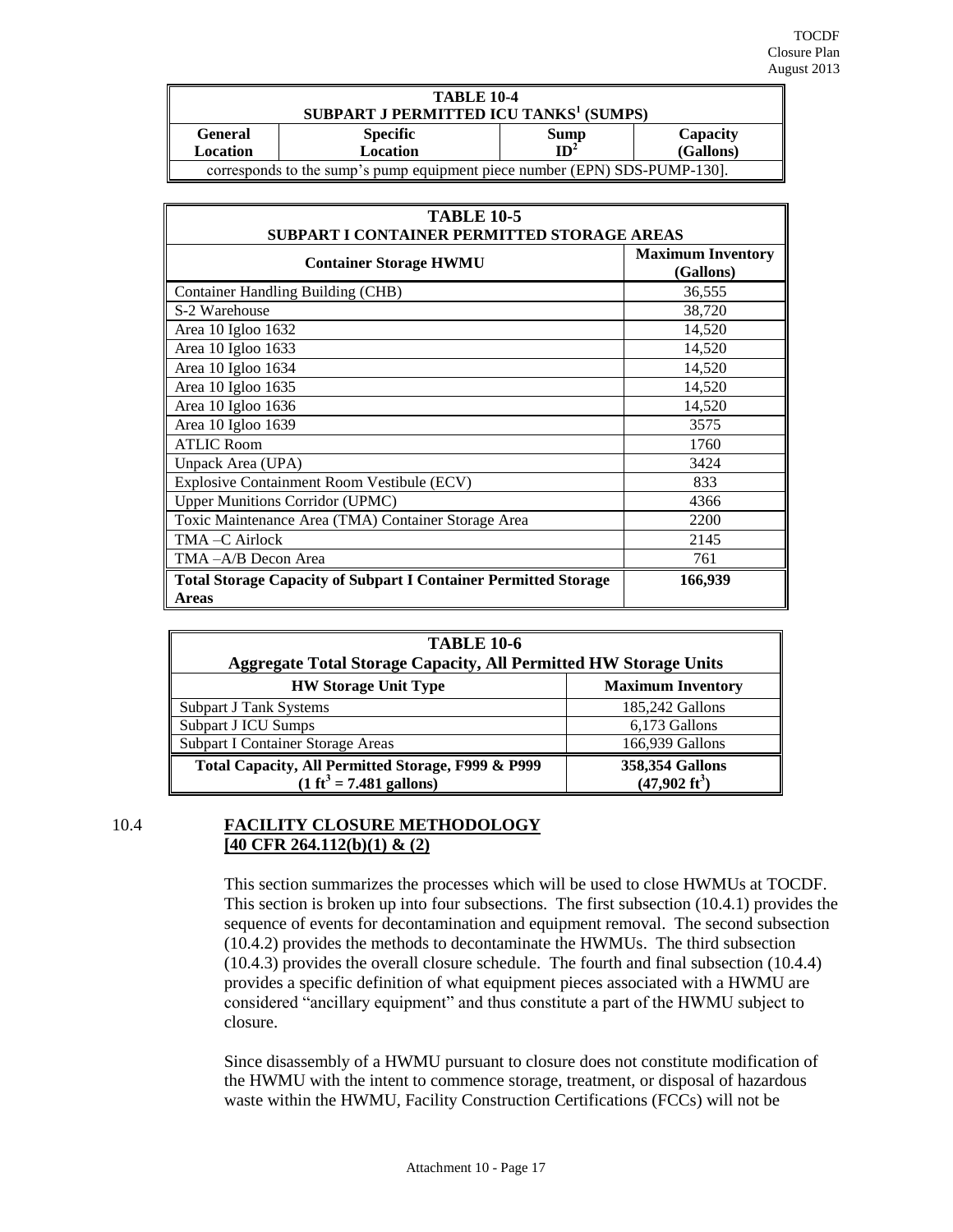required. Hence, Permit Condition I.S will not apply when modifying the configuration of any HWMU pursuant to closure unless the HWMU is intended for continued hazardous waste storage or treatment.

It should be noted that the applicable safety regulations for chemical agents described in Department of the Army Pamphlet 385-61 and TOCDF procedures that outline specific methods/codes for dress or operating procedures will be followed during closure.

#### <span id="page-17-0"></span>10.4.1 Decontamination and Equipment Removal Sequence

The sequence for proceeding through decontamination and equipment removal is a series of steps that will be performed at each area/unit within the TOCDF to ensure they have been decontaminated to a level protective of workers and the environment. The sequence begins with the management, control, and monitoring of hazardous exposures, proceeds through decontamination, and any appropriate equipment and material removal.

The sequence of events for each area is as follows:

- 1. *Establish Engineering Controls/Monitoring* For areas normally under ventilation engineering controls (e.g., category A, A/B, B and C), engineering controls will be verified established and functioning before initiating HWMU disassembly activities within a previously agent-contaminated area (liquid or vapor). For TOCDF operations, the controls will address agent vapor management through ventilation control as well as workspace monitoring for agent vapor.
- 2. *Preliminary Survey* After ventilation engineering controls are verified established, the workers will perform a preliminary survey, which will serve to verify existing conditions within the area (e.g., general arrangement of installed equipment, presence of occluded spaces, workspace hazards requiring mitigation before work execution). The survey will be conducted by closed-circuit television, observation through windows, or direct personnel entry as necessary. The steps associated with the performance of an occluded space survey are described in section 10.4.1.1.
- 3. *Preparation for Work Execution*  The readiness of the area for intended work is evaluated in this step. Energized systems in the work area that could affect the safety of the workers will be isolated and the ability to properly collect and manage newly-generated quantities of spent decon and wash water (e.g., integrity of the floor, sumps, storage containers) will be verified before gross decontamination activities are undertaken. Supporting utilities such as fire suppression system water, plant air, process water will be isolated to areas as needed. The impact of these system isolations will be evaluated in order to maintain the safety of personnel and the facility.
- 4. *Decontamination and Equipment Disposition* The approach to work in each area will differ depending upon existing conditions, installed equipment, and contamination history. The decision to decontaminate, and to what degree, will be evaluated throughout the closure process. Agent-contaminated equipment, buildings and structures will be decontaminated and monitored such that worker exposure/release levels do not exceed the WPL for reuse/disposal scenarios. . Work activities in a selected area will include the following as appropriate and generated waste will be managed in accordance with 10.5, Closure Waste Management: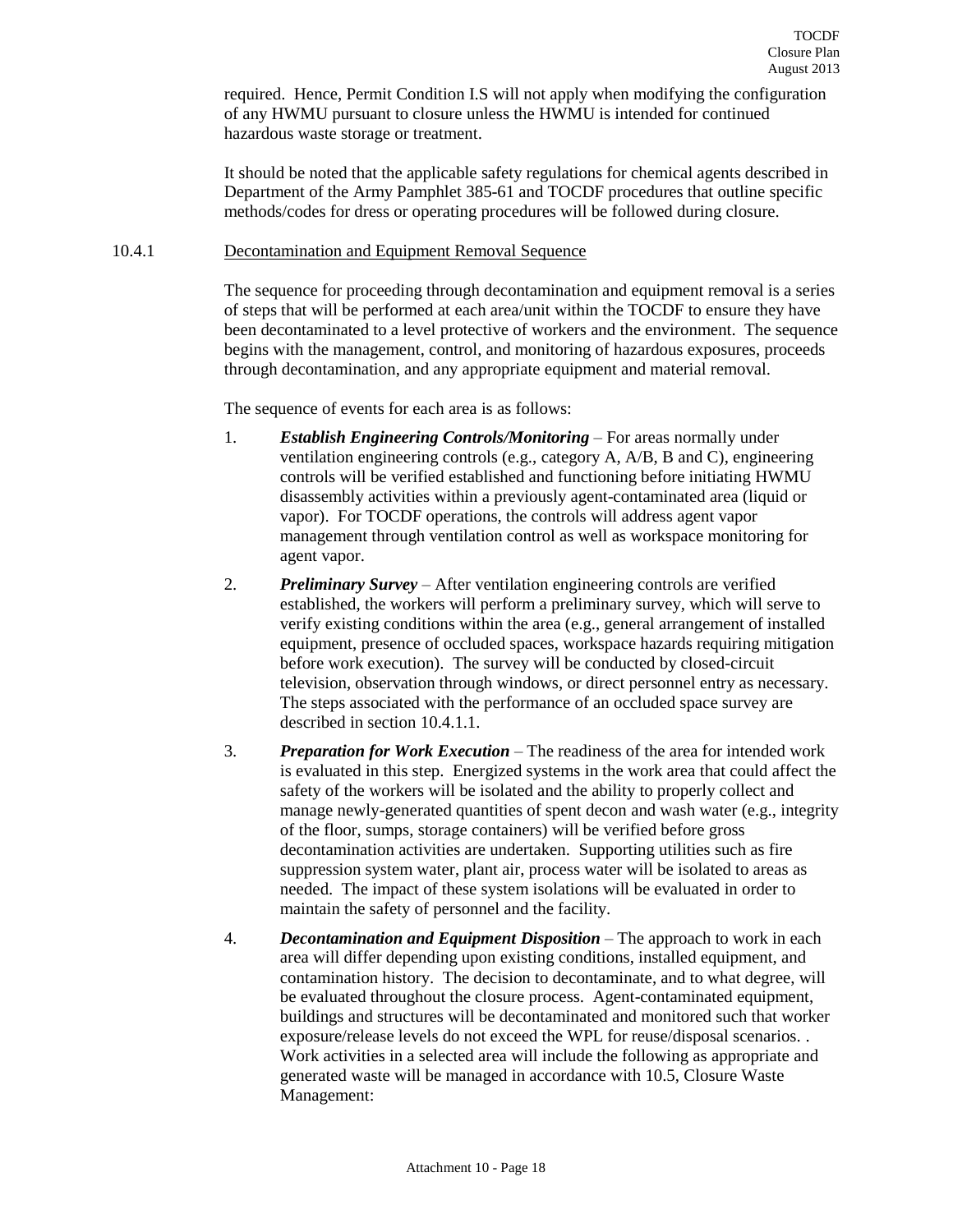- a. Elimination of fluids
- b. Removal of components and equipment deemed too complex for thorough disassembly and revealing of occluded spaces, for thermal treatment as declared P999 hazardous waste.
- c. Exposure (revealing) of occluded spaces
- d. Surface decontamination for chemical agent and other hazardous waste constituents
- e. *In situ* thermal decontamination of specific components and structures in accordance with a specific formal *in situ* thermal destruction plan prepared in accordance with site procedures and submitted to the Director of the Division of Solid and Hazardous Waste for review and approval.
- f. Removal of components and equipment that pose a personnel tripping hazard or area congestion hazard.
- g. Removal of floor coatings for underlying concrete sampling as described in section 10.4.1.2.
- h. Removal of sump protective liners.
- i. Removal of universal wastes that may adversely impact disposal during demolition (e.g., introduce additional waste codes to roll-off containers).
- 5. *Post Disposition Survey* At the conclusion of decontamination and equipment removal activities in each work area, a post-work survey will be performed to verify that work objectives have been achieved. This survey will confirm the following conditions to verify that a safe configuration has been achieved:
	- a. Occluded spaces (as described in 10.4.1.1) that have not otherwise been adequately treated (e.g., thermally) have been exposed or eliminated;
	- b. Explosives have been removed to levels below industrial clean-up standards; and
	- c. Non-agent waste materials (e.g., lead-based paint, asbestos, mercury, universal wastes) have been removed, or if left in place, have been identified for proper disposal during demolition.
- 6. *Perform Final Unventilated Monitoring Test (UMT)* Areas normally under ventilation engineering controls and which have been determined via risk assessment to require monitoring under isolated and homogenized headspace conditions, will be subject to a final Unventilated Monitoring Test (UMT). Final verification (prior to demolition) includes the performance of an UMT for areas identified via risk assessment, the goal of which is to measure an agent off-gas rate. This off-gas rate will be determined by holding the unventilated area test volume for a four-hour period of time to allow for agent, if present on building and equipment surfaces, to off-gas into the test volume airspace. The test volume airspace will be monitored throughout the entire four-hour hold time by use of near-real time (NRT) monitoring (e.g., ACAMS) for each agent of concern (e.g., GB and/or VX and/or HD. After the test volume's hold time has expired, the final agent concentration in the test volume airspace will be measured via a posthold-time NRT cycle for each agent of concern. The UMT success criterion will be < 1.0 VSL for the NRT reading post-hold-time. < 1.0 VSL provides evidence that the agent off-gas rate for an area is such that workers will not be exposed to a work environment at or above the WPL post-UMT (e.g., during demolition). If the measured off-gas rate does not meet this criterion, evaluation of areas will be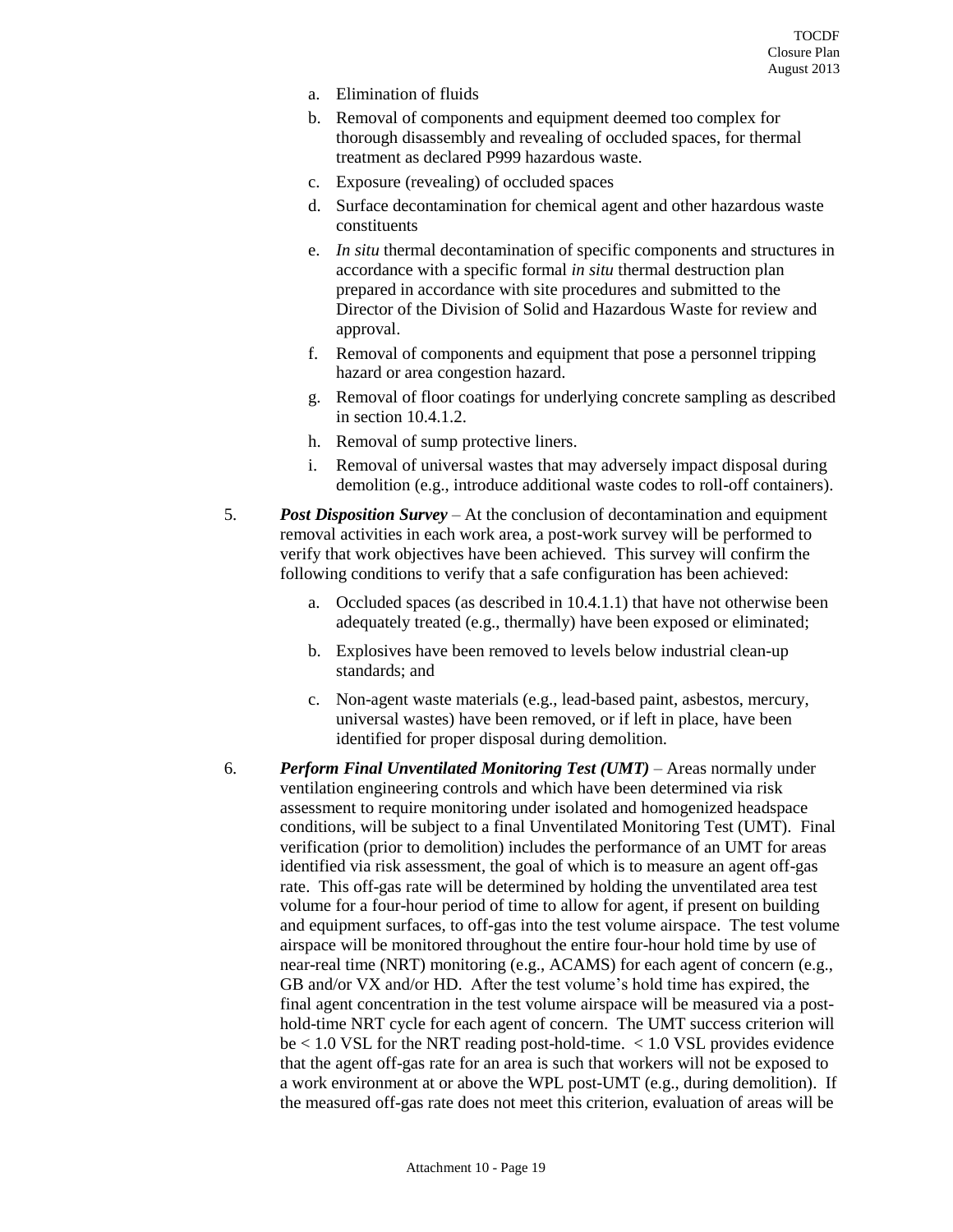performed with point-source ACAMS to identify hot spots. Contaminated surfaces will be further decontaminated and the UMT process will be repeated until the UMT success criterion is met.

In areas subject to the UMT, a successful UMT in addition to the performance of activities described in 10.4.1 steps 1 through 7 constitute evidence of

> 1) successful decontamination of building, equipment and structures such that the buildings, equipment and structures can be safely demolished, transported and disposed at a Subtitle C Hazardous Waste facility as F999 Hazardous Debris or Hazardous Waste, and

2) the non-applicability of the P999 hazardous waste code to the demolition debris via the contained-in policy.

- 7. *Final Isolation*  For areas subject to the UMT (i.e., category A, A/B, B and additional areas determined by risk assessment), upon successful completion of the final UMT, remaining monitoring will be removed. Access to the buildings/areas will be restricted until such time that demolition of the building begins.
- 8. *Demolition*  After the MDB and all other buildings housing HWMUs are decontaminated and verified to meet the minimum "action level criteria for disposal" (< 1.0 VSL generated off-gas rates determined through a successful UMT or completed decontamination for areas not subject to the UMT), the buildings and their contents will be demolished, with the exception of those specifically requested by TEAD-S to remain for future non-RCRA use. Demolition will include the removal of the MDB concrete slabs and the removal of any HWMU-ancillary underground piping. With the exception of those specifically-requested by TEAD-S to remain for future non-RCRA use, buildings and structures not associated with HWMUs will be removed to the floor slab, which will remain. At the conclusion of the demolition step:
	- a. All HWMUs will have been removed from the TOCDF site including the TEAD-S Area 10 treatment units,
	- b. With the exception of buildings that will remain under non-RCRA use by future tenants, all buildings that *housed* HWMUs, will have been removed from the TOCDF site, including the MDB floor slabs,
	- c. Buildings that will remain under non-RCRA use by future tenants by specific request that housed HWMUs and their ancillary equipment will have been decontaminated of TOCDF-related operations potential contaminants,
	- d. Module VII Spill Sites will have had contamination removed, including contaminated soil and pavement where decontamination efforts have been unsuccessful,
	- e. With the exception of specific non-HWMU buildings and their support utilities buildings and structures (e.g., sewage treatment, security, and electrical/water structures) that will remain in non-RCRA use by other tenants, all buildings will have been removed down to the grade slabs, which will remain in-place,
	- f. Paved roads, parking lots and other concrete surfaces, light poles and fixtures, sewage/water/gas/electric utilities, and other infrastructure will remain in place for non-RCRA use by other tenants.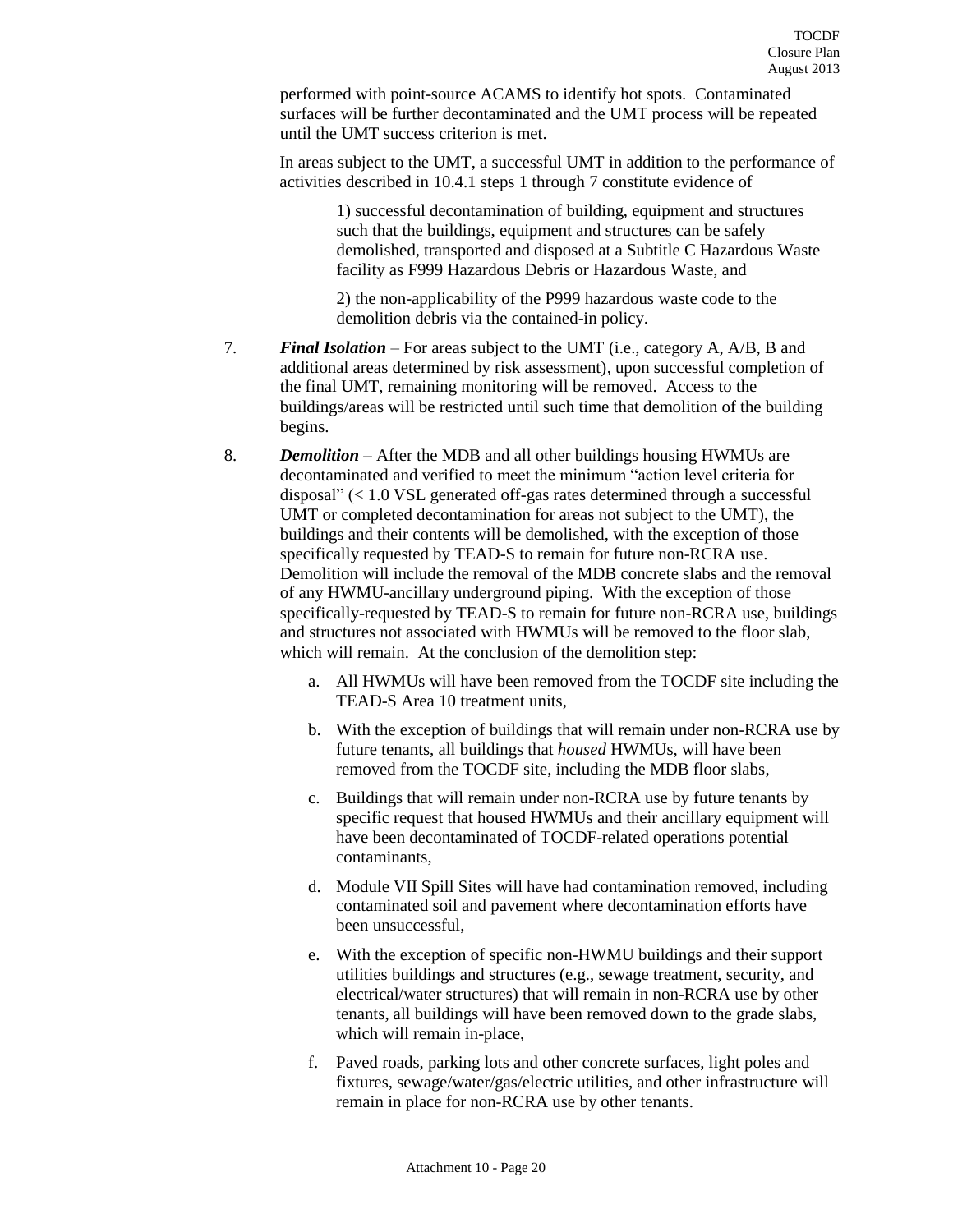9. *Conduct Final Closure Verification Sampling* – In addition to soil samples collected through-slab pre-demolition, a combination of random and judgmental samples will be collected post demolition for the purpose of closure verification. As stated in Section 10.1.4, a separate Closure Verification Sampling and Analysis Plan (CVSAP) has been submitted to the Director of the Division of Solid and Hazardous Waste for approval.

## 10.4.1.1 Occluded Space Survey

An Occluded Space is defined as a confined or restricted access volume within a system, structure, or component that was exposed to liquid agent and has the potential to contain any quantity of agent or agent-exposed or contaminated liquid and therefore poses an unacceptable agent risk to personnel during general demolition. The location and position of such spaces may prevent or limit contact with decontamination solutions. Occluded space surveys do not apply to materials that are removed from the facility prior to demolition provided the materials are managed appropriately as newly-generated waste/debris.

Prior to performing air monitoring per 10.4.1, all potential sources of residual liquid agent (occluded spaces) must be identified and decontaminated. Revealing (exposing) the occluded space to enable effective penetration of decontamination solution is the primary method of ensuring agent decontamination of an occluded space. In lieu of surface decontamination, thermal decontamination may be used in certain circumstances provided the rigors of the in situ thermal destruction technology are met as described in 10.4.2.2.9.

Following decontamination/decommissioning activities but before unventilated monitoring begins, a final survey will be performed to validate that all occluded spaces have been addressed and also to ensure that no other occluded spaces have been missed in the assessment and work process.

## 10.4.1.2 Liquid Agent-Exposed Floors

In areas where coated concrete floors have been exposed to liquid agent, the approach will be to perform statistical chip sampling in combination with judgmental samples (i.e. locations where stains/suspect areas based on observations, process knowledge and professional judgment). Agent-contamination within the underlying concrete indicates failure of the floor coating to perform as an impermeable barrier. In order to access the underlying concrete, the floor coating will be removed in these areas where samples are to be collected. If the concrete chip sample indicates agent contamination above the waste control limit (WCL), 20 ppb for GA/GB/VX and 200 ppb for Mustard/Lewisite, further sampling will be performed to assess the lateral extent of concrete contamination. Once the extent of concrete contamination has been determined, the agent-contaminated concrete within the defined area will be decontaminated by application of one of the following technologies:

1) Physical Extraction to meet the applicable performance standard (e.g., removal of at least 0.6 centimeters of the surface layer and achievement of a clean debris surface). The removed contaminated layer material will be removed, treated and disposed as hazardous waste in accordance with the generator requirements of 40 CFR 262.11. Successfully decontaminated concrete (uncontaminated underlying concrete) sampling below the WCL will be performed to verify concrete decontamination.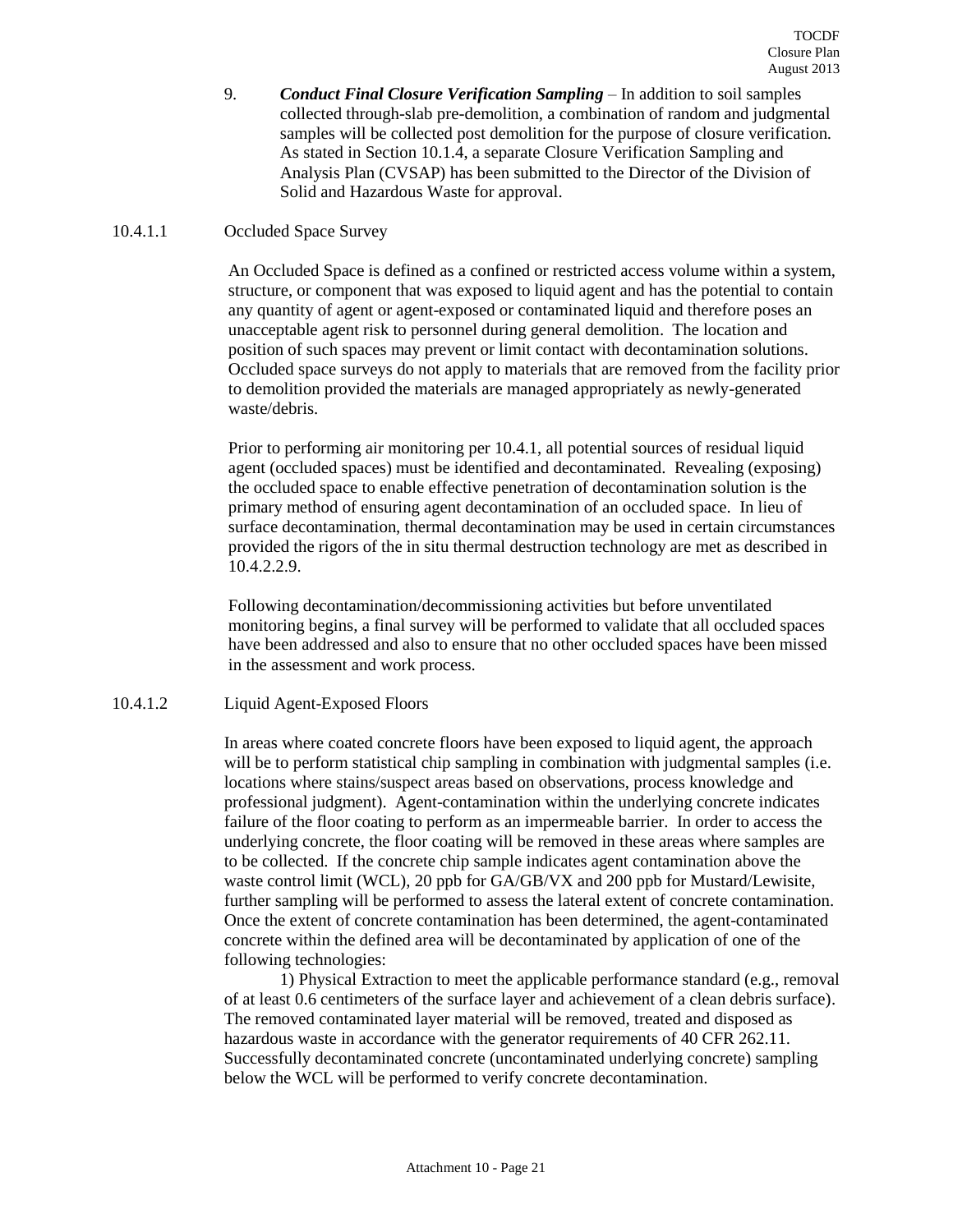2) Thermal Destruction in accordance with a formal *ad hoc in situ* thermal destruction plan prepared in accordance with site procedures and submitted to the Director of the Division of Solid and Hazardous Waste for review and approval. Successfully decontaminated concrete sampling below the WCL will be performed to verify concrete decontamination.

#### 10.4.1.3 Early Partial Closure – Individual HWMUs

This section pertains to the partial closure of an individual HWMU or any part thereof that is performed anytime after the HWMU has fulfilled its purpose, but prior to TOCDF entering the site-wide demolition phase.

TOCDF may, when the opportunity arises, perform partial closure of individual HWMUs, wholly or in-part, provided that the individual HWMU and/or its ancillary equipment can be 1) disassembled, decontaminated, treated and disposed in a manner that is consistent with the generator requirements of 40 CFR 262.11 or, 2) thermallydecontaminated in accordance with a formal *ad hoc in situ* thermal destruction plan prepared in accordance with site procedures and submitted to the Director of the Division of Solid and Hazardous Waste for review and approval.

Because early partial closure directly impacts the planned sequence and duration of closure activities as described in this Closure Plan, the Permittee will notify the Director of the Division of Solid and Hazardous Waste of the intent to perform, either whole or inpart, early partial closure prior to commencement of disassembly.

HWMU components undergoing early partial closure can be decontaminated, treated and disposed in a Subtitle C HW landfill (e.g., thermally treated in a duly-permitted treatment unitor decontaminated and disposed as F999 hazardous waste/debris based on generator knowledge of decontamination effectiveness). HWMU components thermally decontaminated pursuant to early partial closure in accordance with a formal in situ thermal destruction plan will be 1) left in-place for removal during demolition, or 2) removed, declared F999 hazardous debris, and disposed in a Subtitle C hazardous waste landfill.

Because closure of the HWMU must ultimately be certified by an independent registered professional engineer at the conclusion of final closure activities, all records pertaining to the disassembly, decontamination, treatment and disposal of the HWMU, including each piece of ancillary equipment, will be retained for future retrieval.

Metal components may be recycled by reclamation in lieu of being disposed in a landfill as hazardous debris/waste provided the requirements of 10.5.4.5 are met.

#### <span id="page-21-0"></span>10.4.2 Equipment and Facilities Decontamination

The decision to decontaminate, and to what degree, will be evaluated throughout the closure process. Agent-contaminated equipment, areas, and facilities will be decontaminated and headspace-monitored to < 1.0 VSL prior to being left in-place for demolition and disposal without additional decontamination.

Within each of the buildings/structures, selected rooms and equipment will require decontamination to reduce residual agent levels prior to disassembly and removal in accordance with the closure sequence (Section 10.4.1). The decontamination methods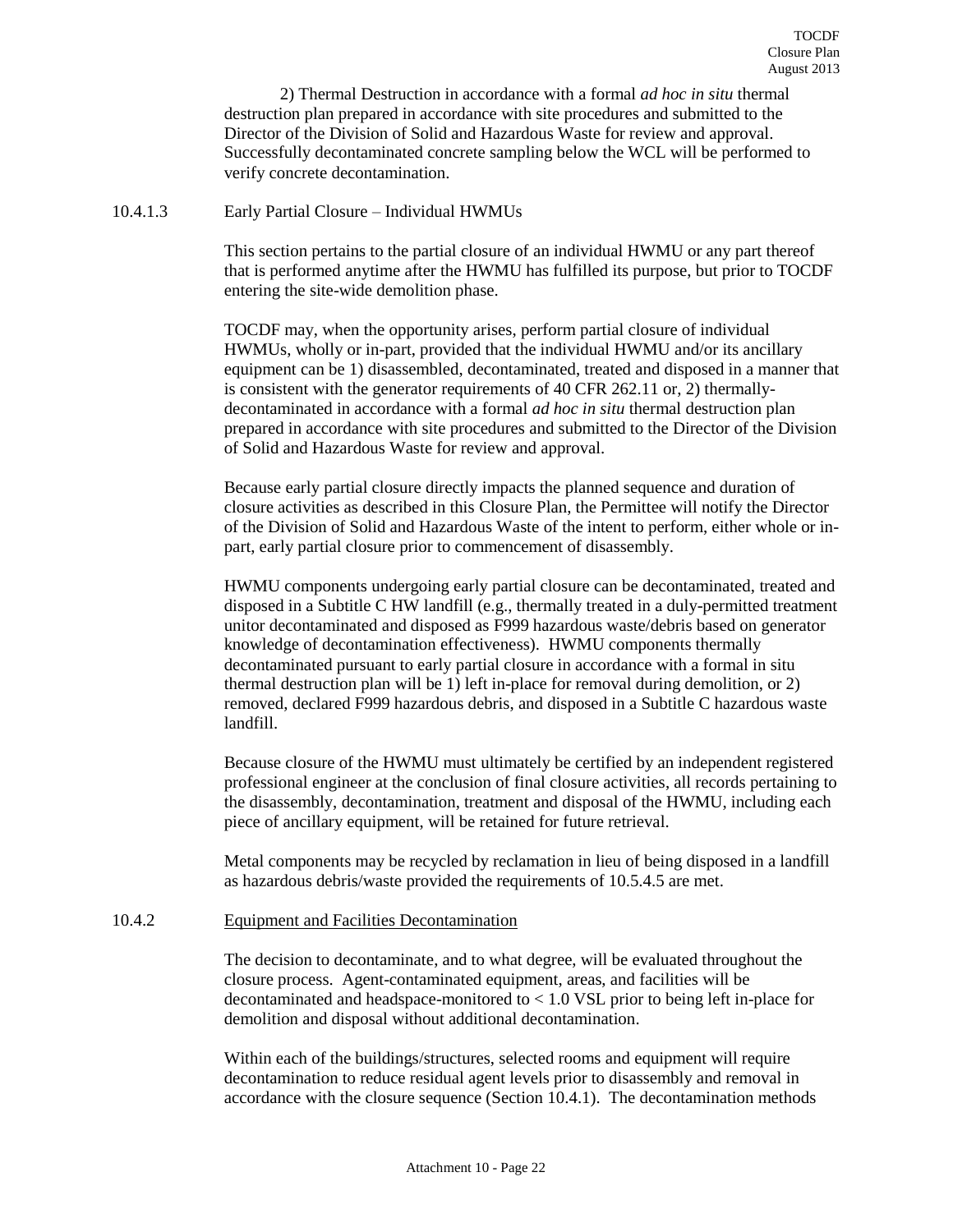will be compatible with the individual systems and will not cause imminent failure or breach of the system's primary containment.

Decontamination of non agent-contaminated areas addresses hazardous waste and hazardous material residue other than agent. For areas/systems that are also contaminated with agent, the non-hazardous waste/material may be completely or partially removed with the same decontamination technique(s) used for agent.

Many support buildings at TOCDF were never used for or exposed to chemical agents, hazardous materials, or hazardous wastes. These areas include the CON, modular office "T" buildings, some stationary "S" buildings, the Entry Control Facility, etc. Gross decontamination of these facilities will be limited to collection and removal of loose debris, as necessary. No further decontamination is anticipated prior to bulk demolition.

Non-agent contamination existing outside facility buildings is assumed to be minimal and to require limited decontamination effort, if any. Decontamination of non agentcontaminated areas will be conducted to support removal of the protective containment boundaries and allow demolition of the equipment and structures, and to support the various disposal options for the generated waste streams. Additionally, coatings, insulation, and building materials will be evaluated for presence of lead-based paint, asbestos-containing material, and other regulated materials. Stripping and segregation of these regulated materials, if necessary to ensure proper debris disposal, will take place prior to building demolition. Regulated materials and associated demolition debris will be shipped offsite for disposal in accordance with applicable regulations.

#### 10.4.2.1 General Decontamination Approach

Equipment, buildings and structures will ultimately be declared hazardous debris upon demolition, characterized based on generator knowledge, and disposed as hazardous debris. Therefore, decontamination of equipment, buildings and structures will be conservatively based on methods listed in 40 CFR 268.45, Table 1 Alternative Treatment Standards for Hazardous Debris.

Decontamination will proceed in a specific sequence/order, based on conditions at each area, to allow the most effective, easiest and safest decontamination and/or disassembly. Equipment and material may be disassembled and thermally decontaminated in the MPF or Autoclave permitted units in accordance with the WAP. Alternatively, surfaces that have been in contact with liquid agent may first be decontaminated using mechanical means, such as wiping the surface to remove particulates, grease, and other surface debris, or by scarifying to remove surface coatings that may have been contaminated with agent. Following mechanical decontamination, equipment and surfaces may be chemically decontaminated with a neutralization solution or may be size reduced, packaged as appropriate, and sent to permitted storage awaiting further treatment. If chemical decontamination occurs, decontamination solution will be used in such a manner as to prevent the spread of contamination. Newly generated residual decontamination solution will be managed in accordance with the generator requirements of 40 CFR 262.11.

After chemical decontamination is complete, decontaminated surfaces will be air dried and equipment and areas will be tented and air monitored to determine if the "unventilated monitoring criterion" of <1.0 VSL for chemical agent has been achieved. Equipment that meets the agent screening criterion of <1.0 VSL may be packaged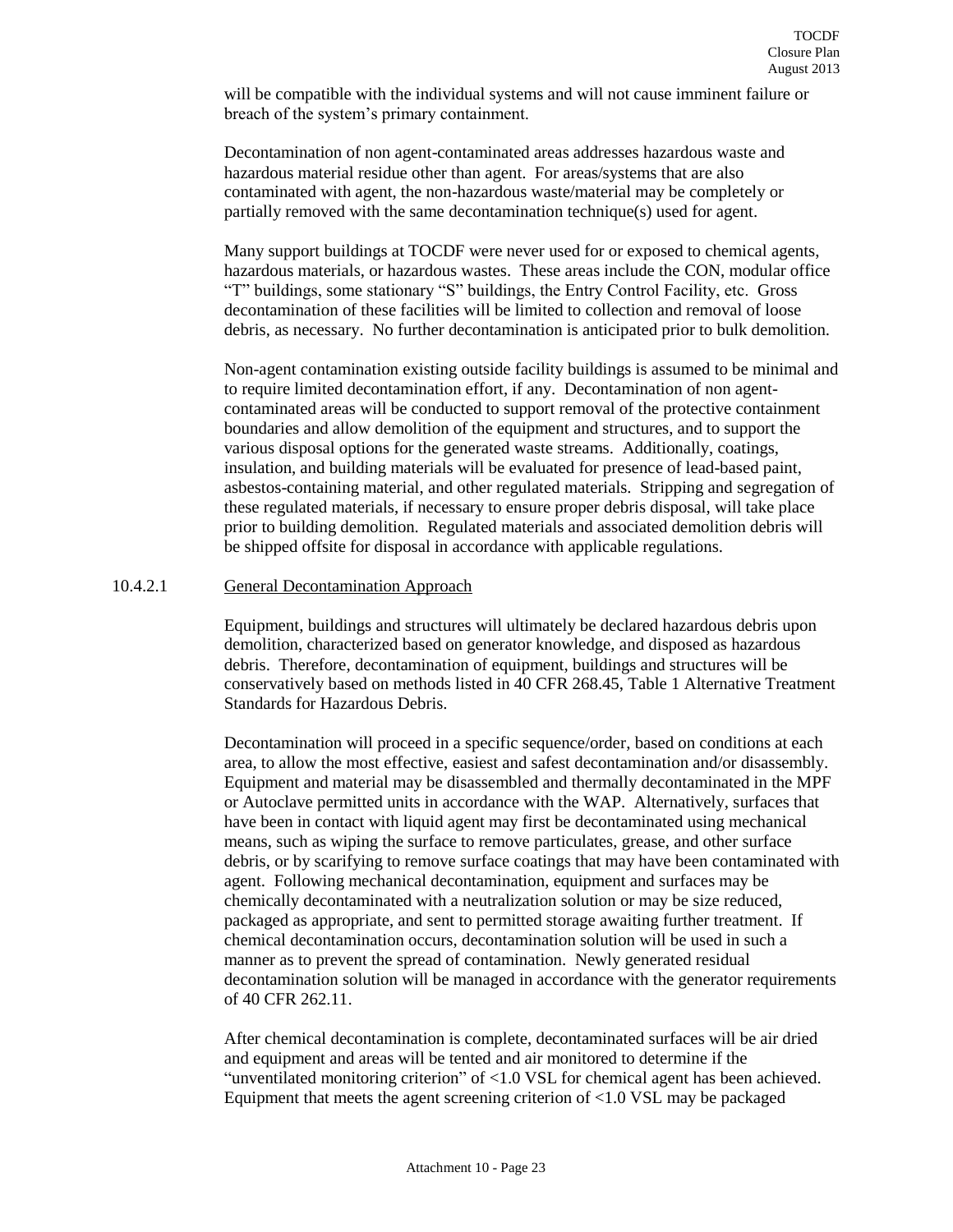appropriately and shipped offsite in accordance with its planned disposition or may be left in place for future removal during site-wide demolition. Equipment and areas failing the "action level criterion for disposal" of  $< 1.0$  VSL will be evaluated to determine whether additional chemical, mechanical or in situ thermal decontamination is viable to achieve the criterion, or whether formal HW treatment in an active HWMU is necessary.

## 10.4.2.2 Decontamination Techniques

This section describes the various methods that will be employed for decontamination. The methods may be employed, either singularly or in combination, to decontaminate the equipment, building or structure. Any wastes newly-generated from decontamination activities (e.g., rinsate, DPE, etc.) will be managed in accordance with the generator requirements of 40 CFR 262.11.

# 10.4.2.2.1 Water/Steam Flushing

Water and/or steam flushing has both chemical and mechanical decontamination properties. This technique involves flooding a surface with water (typically hot) or steam. The water or steam removes the contaminants and the resulting wastewater is collected for treatment or disposal. This technique may be used with detergents or other chemicals that enhance the effectiveness of the technique. The flushing action may also erode and remove loose debris from the exposed surface area. Steam cleaning may be used to physically extract contamination from building and equipment surfaces. This technique combines the solvent action of water with the kinetic energy effect of blasting and elevated temperature. Effectiveness of steam cleaning as a decontamination method for agent is further increased by localized hydrolysis of the residual agent. The steam may be applied using hand-held wands or automated systems, and the condensate is collected in room sumps for treatment and/or disposal.

# 10.4.2.2.2 Chemical Decontamination Solutions

Sodium hydroxide (NaOH, caustic) and bleach solution (calcium hypochlorite, sodium hypochlorite) are recognized as effective decontamination solutions for the chemical destruction of agent contamination. The chemical decontamination technique involves the application of caustic, bleach, or other similar solutions to the contaminated surface. The surface may be scrubbed with the solutions and/or allowed to stand for a period of time, and then flushed thoroughly with water. These solutions may also be used in combination with detergents and surfactants.

# 10.4.2.2.3 Detergents and Surfactants

Most commercial detergents are formulations of a detergent (sodium laurel sulfate, sodium oleate, alkyl aryl sulphonate) that also acts as a wetting agent or surfactant, a phosphorous or carbonate salt ( $Na<sub>3</sub>PO<sub>4</sub>$ ,  $Na<sub>2</sub>CO<sub>3</sub>$ ), a thickening agent (carboxyl methyl cellulose), and other fillers. Unlike the decontamination solutions described above that effectively destroy the agent contamination, detergents are used in decontamination to physically remove surface contaminants (e.g., agent) and capture them in the resulting spent solution. Surfactants work by lowering liquid surface tension and providing better contact between the surface and the liquid. Detergents are effective, mild, all-purpose cleaners for all facility surfaces and equipment. They can be used to increase the effect of water, steam, and solvents, and their effectiveness is increased by mechanical agitation. Detergents may not be effective on metal corrosion and long standing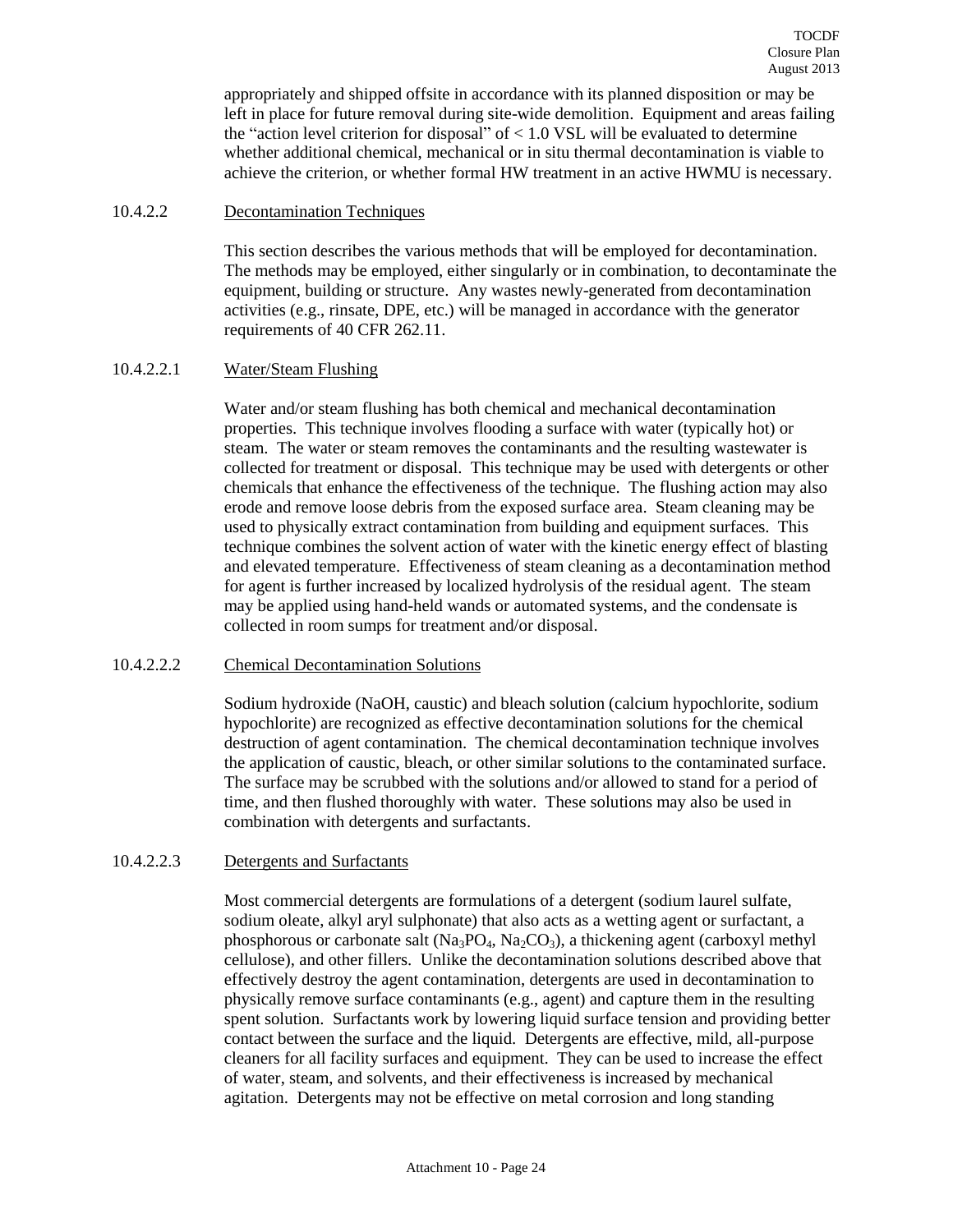contamination. Commercial all-purpose cleaner/surfactants (e.g., CFB-1551, Whistle®) have been used successfully to decontaminate items during TOCDF plant operations.

## 10.4.2.2.4 Foam Decontamination

Foam, such as that produced by detergents and wetting agents, can be used as a carrier mechanism for chemical decontamination agents. They can be applied in different depths and surface orientations. The foam decontamination method can effectively decontaminate metallic walls and parts of complex components. Surfactants in the foaming agent can enhance the effect by increasing contact with the surface. The primary mode of action of the decontaminant is based on oxidizing properties of hydrogen peroxide. A surfactant and an accelerant increase the rate of peroxide activity and allow the decontaminant to be applied as stable foam.

#### 10.4.2.2.5 Physical / Mechanical Scrubbing

Physical/mechanical scrubbing with brushes or other devices was found to be extremely beneficial and most likely necessary, in the decontamination of other demilitarization sites. Combining scrubbing of surfaces with the appropriate decontamination solution increases the efficiency of the decontamination solution in removing and destroying residual agent by enhancing contact between the solution and the agents.

## $10.4.2.2.6$  CO<sub>2</sub> Blasting

 $CO<sub>2</sub>$  blasting (also known as dry ice blasting) is a decontamination technique used to physically remove contaminated surfaces. The method utilizes compressed air to accelerate frozen carbon dioxide  $(CO<sub>2</sub>)$  pellets, at supersonic speeds, towards a surface. The impact of the  $CO<sub>2</sub>$  pellets creates mini-explosions on the surface and results in the lifting/removal of the topmost layer of a substrate.  $CO<sub>2</sub>$  blasting is a non-abrasive, nonflammable and nonconductive cleaning method which is environmentally-friendly and contains no secondary contaminants such as solvents or grit media. The method allows most items to be cleaned in place and can be used without damaging active electrical or mechanical parts or creating fire hazards. Additionally,  $CO<sub>2</sub>$  blasting can be used to remove production residues, release agents, contaminants, paints, oils and biofilms from surfaces.

#### 10.4.2.2.7 Mechanical Surface Removal

Mechanical surface removal, such as grinding, scraping, or scarifying, is a decontamination option to physically remove contaminated surfaces. These techniques may be used to decontaminate areas intended for reuse or to achieve a prerequisite condition to support removal of protective containment boundaries. Surface removal may also be used to reduce the volume of hazardous waste by removing only the contaminated fraction and allowing disposal of the uncontaminated substrate as nonhazardous waste or leaving the uncontaminated substrate in place. Grinding with grinding wheels or surfacing discs removes thin layers of surface contamination from concrete where contamination is limited to the coating or sealant finish. Scarifiers physically abrade both coated and uncoated concrete and steel surfaces. The scarification process removes the top layers of contaminated surfaces down to the depth of sound, uncontaminated surfaces. Scabbling is a scarification process used to remove concrete surfaces. Needle scaling is a scarification process for both concrete and steel surface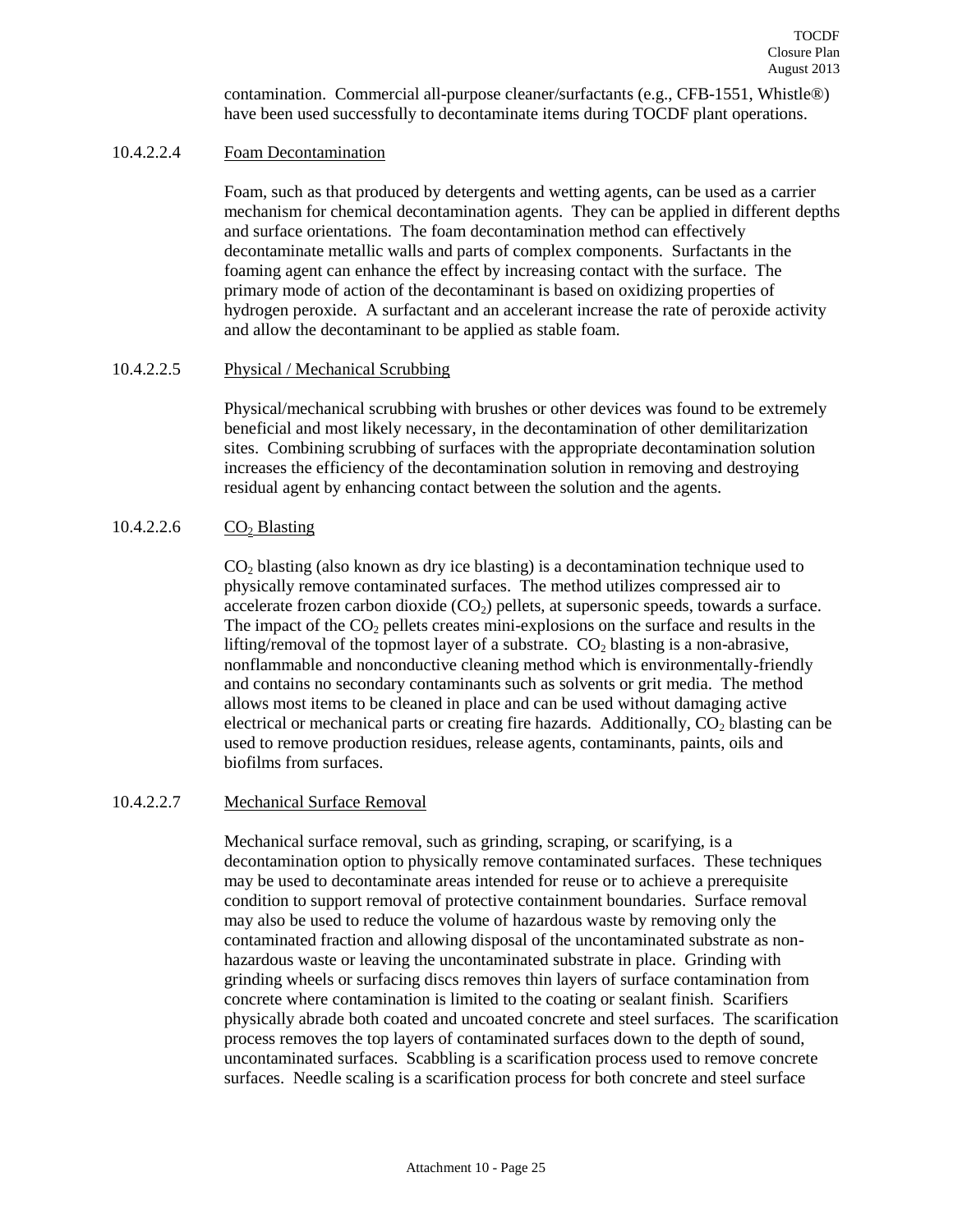removal. The removed surface material is then collected by sweeping or use of a vacuum system for treatment and/or disposal.

## 10.4.2.2.8 Surface Coating (Encapsulation)

Coatings may be used on contaminated surfaces to fix or stabilize the contamination in place. The intent is to decrease or eliminate the exposure hazard, and reduce the potential spread of contamination. Although no removal of contamination occurs, the stabilized contaminants can be left in place and removed with the substrate for further treatment or disposal. This may be used to achieve a condition that allows removal of the protective containment boundaries if the substrate can be safely removed later without those boundaries in place.

#### 10.4.2.2.9 In-Situ Thermal Destruction

Chemical warfare agents GB, VX and Mustard are susceptible to molecular destruction at elevated temperatures. At TOCDF, thermal destruction in subpart O incinerators is the prescribed method for permitted-treatment of liquid chemical agents, as described in Module V and VI of this permit. The residence time necessary to destroy agent at the elevated temperature is generally an inverse function of the temperature. Hence, the 1000+ °F temperatures in the *incinerators* results in a very rapid destruction of agent (e.g., seconds). In contrast, lower temperatures used during *in situ* thermal destruction results in a relatively long residence time (e.g.,minutes or hours).

Although more complex to perform than surface decontamination, the *in situ* thermal destruction of chemical agent contaminants on equipment greatly reduces the need to disassemble complex equipment in order to reveal agent-harboring crevices. This is due to the ability of heat to effectively penetrate by conduction into crevices and drive the local temperature up.

Based on the "Alternative Treatment Standard for Hazardous Debris" B.3, *in situ* thermal destruction, when utilized for hazardous debris, is subject to verification of localized temperature and residence time. Only with verified localized temperature and verified residence time can *in situ* thermal destruction be reliably effective. Hence, the use of this technology as a means to decontaminate potentially agent-bearing crevices, occluded spaces, complex equipment or concrete requires

1) the performance of a "treatability study" as defined in 40 CFR 260.10 wherein optimal process conditions or minimum effective process conditions (i.e., minimum residence time as a function of local temperature, or minimum local temperature as a function of residence time) are determined in order to achieve the desired agent destruction effectiveness, and

2) a rigorous situational-specific engineering application combined with objective data collection *during actual thermal treatment* (e.g., conservative thermocouple placement, conservative thermal dosimeter, or the use of spiked samples) in order to verify that the optimal or minimum effective process conditions were met or exceeded.

#### 10.4.2.2.10 Natural Attenuation/Volatilization

Analogous to the "Alternative Treatment Standard for Hazardous Debris" A.3.b "Thermal Desorption", Natural Attenuation represents the extraction of volatile hazardous contaminants (e.g., agent) from the debris surfaces and subsequent capture of the contaminants from the exhaust gas (e.g., the carbon adsorption HVAC filtration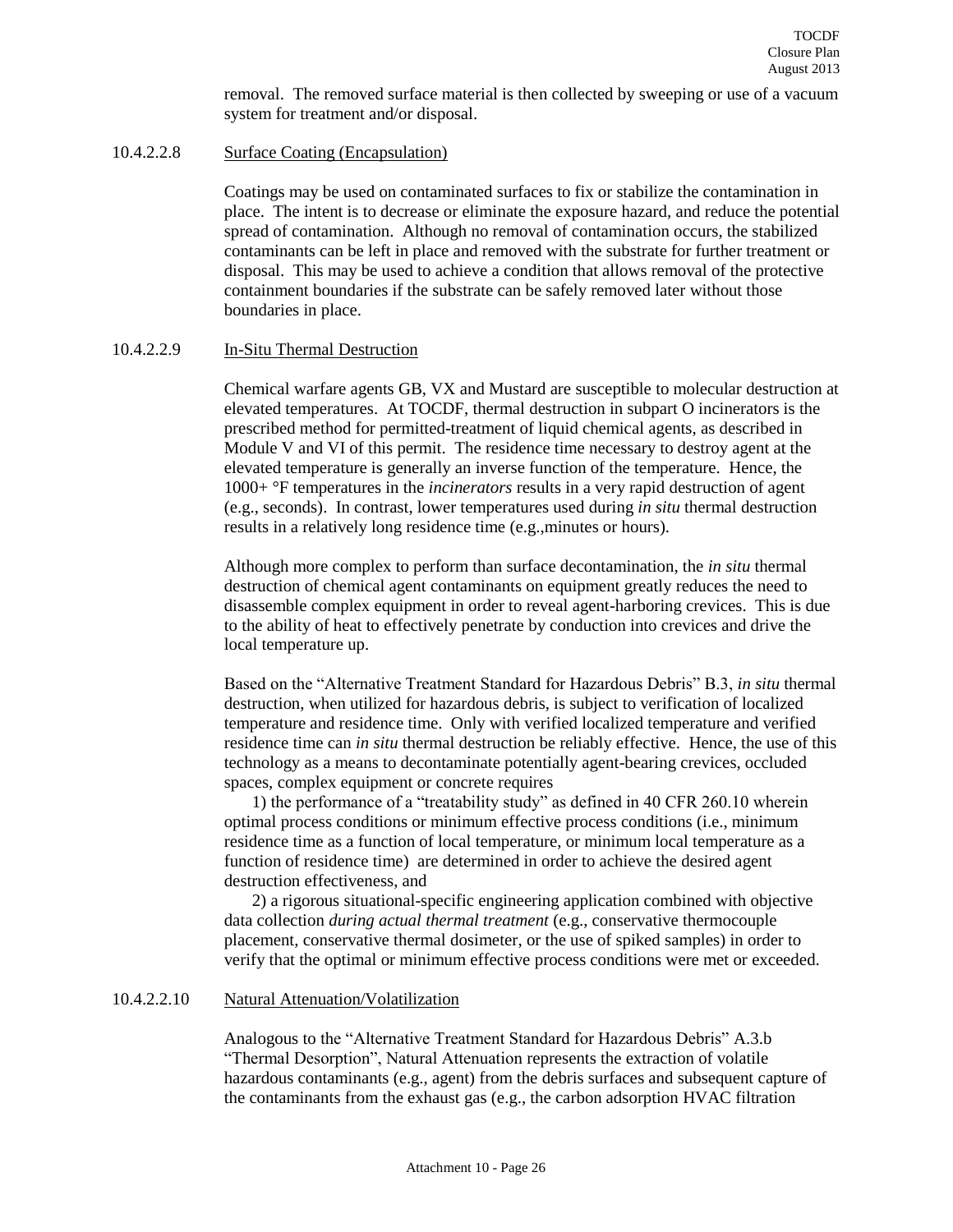system). Natural Attenuation occurs at ambient temperatures within the normal HVAC airflow. Natural attenuation is the result of mass transfer by evaporation of agent from debris surfaces to the surrounding air, and is not necessarily effective for materials such as bare concrete, wood or materials possessing occluded spaces. Hence, natural attenuation as a means of decontamination will only be effective for non-porous or painted surfaces and only upon verification by headspace monitoring to <1.0 VSL.

#### <span id="page-26-0"></span>10.4.3 Schedule for Closure, Time Allowed for Closure, and Extension of Closure [40 CFR 270.14(b)(13); 264.112(b)(6); 264.112(b)(2); 264.113(a) and (b)]

The anticipated TOCDF facility closure schedule is presented in Figure 10-1. Decommissioning within the MDB, which houses the vast majority of HWMUs, will proceed in an area-by-area manner based primarily on ventilation category. Hence, a *specific* sequence of HWMU decommissioning is not provided since a given HWMU's ancillary equipment is oftentimes spread throughout multiple areas of the MDB. However, the *general* decommissioning sequence of the HWMUs' primary elements is provided in Figure 10-2.

The closure of TOCDF will occur in four distinct phases:

Phase 0, *Pre Closure Planning and Early Opportunity Work*

This phase occurs prior to the completion of munitions processing and official commencement of closure operations. Along with administrative planning and preparations, other activities to take advantage of time and resource availability and to prepare the plant for closure after the end of munitions processing will be planned and executed. Early Partial Closure, in accordance with conditions described in 10.4.1.3, will occur during this phase.

## Phase 1, *Decommissioning and Decontamination*

During this phase, equipment, buildings and structures are decontaminated, dismantled, verified decontaminated and characterized as necessary to prepare the facility for demolition and disposal, or turnover to other tenants. For agent contaminated facilities, this includes successfully completing Unventilated Monitoring Testing (UMT) and final isolation of utilities and systems for demolition. The objective of the D&D phase is to decontaminate the facility to a level that is protective of the demolition crew, the HW transporter, the disposal facility workers and the environment, and meets the regulatory requirements for disposal.

Phase 2, *Demolition and Facilities Disposition*

During this phase a demolition subcontractor will demolish, package, offer for transport and offer for disposal of equipment, buildings and structures in order to achieve the physical end-state of the facility in accordance with regulatory plans and permits.

Phase 3, *Administrative Closeout*

During this phase, the risk-based residential closure end-state of the facility will be verified through completion of the CVSAP. In addition, completion of facility closure will be certified by an independent registered Professional Engineer. Accordingly, the TOCDF RCRA TSDF Permit will be terminated.

Figure 10-1 TOCDF Closure Planning Schedule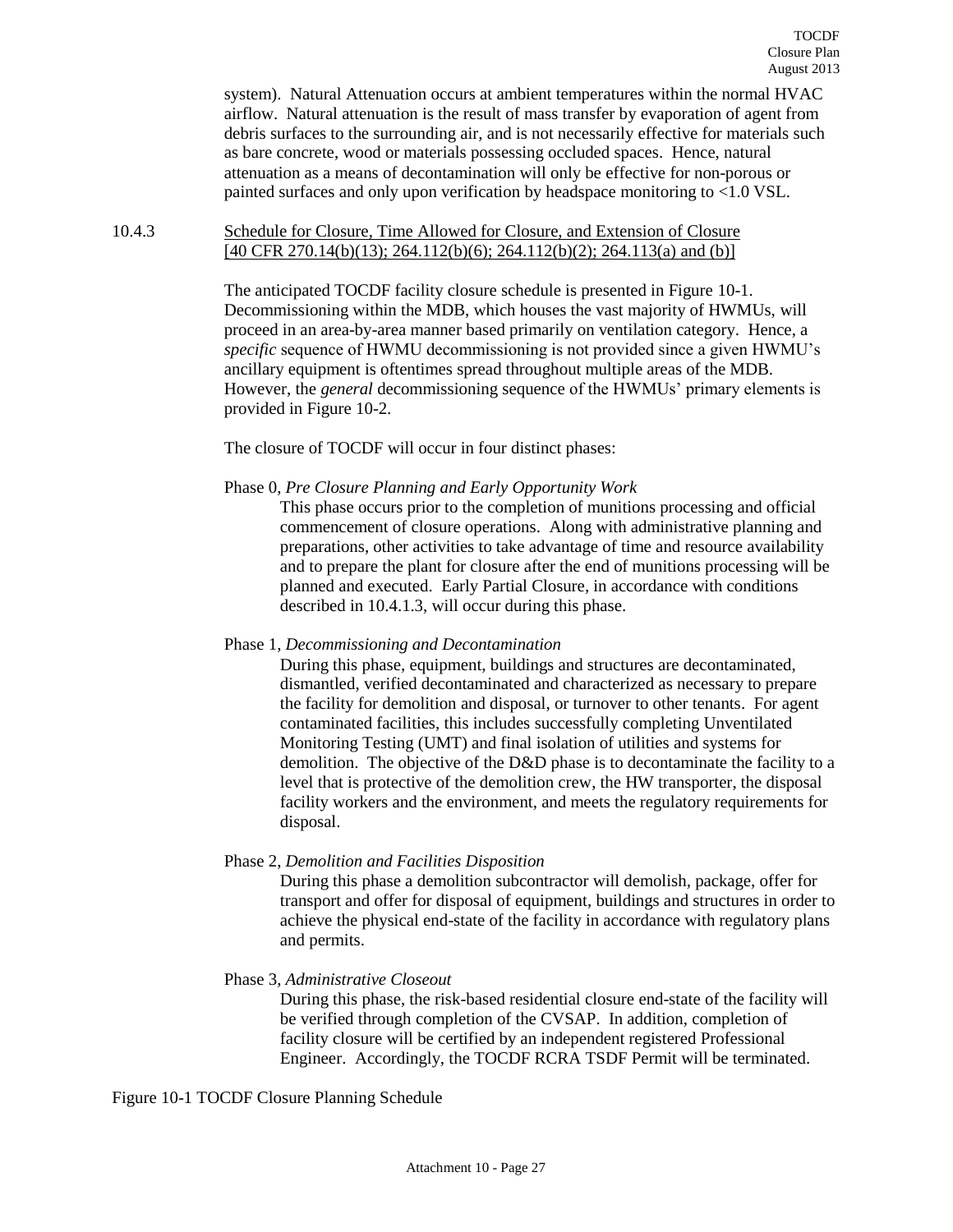

# **TOCDF RCRA Closure Planning Schedule**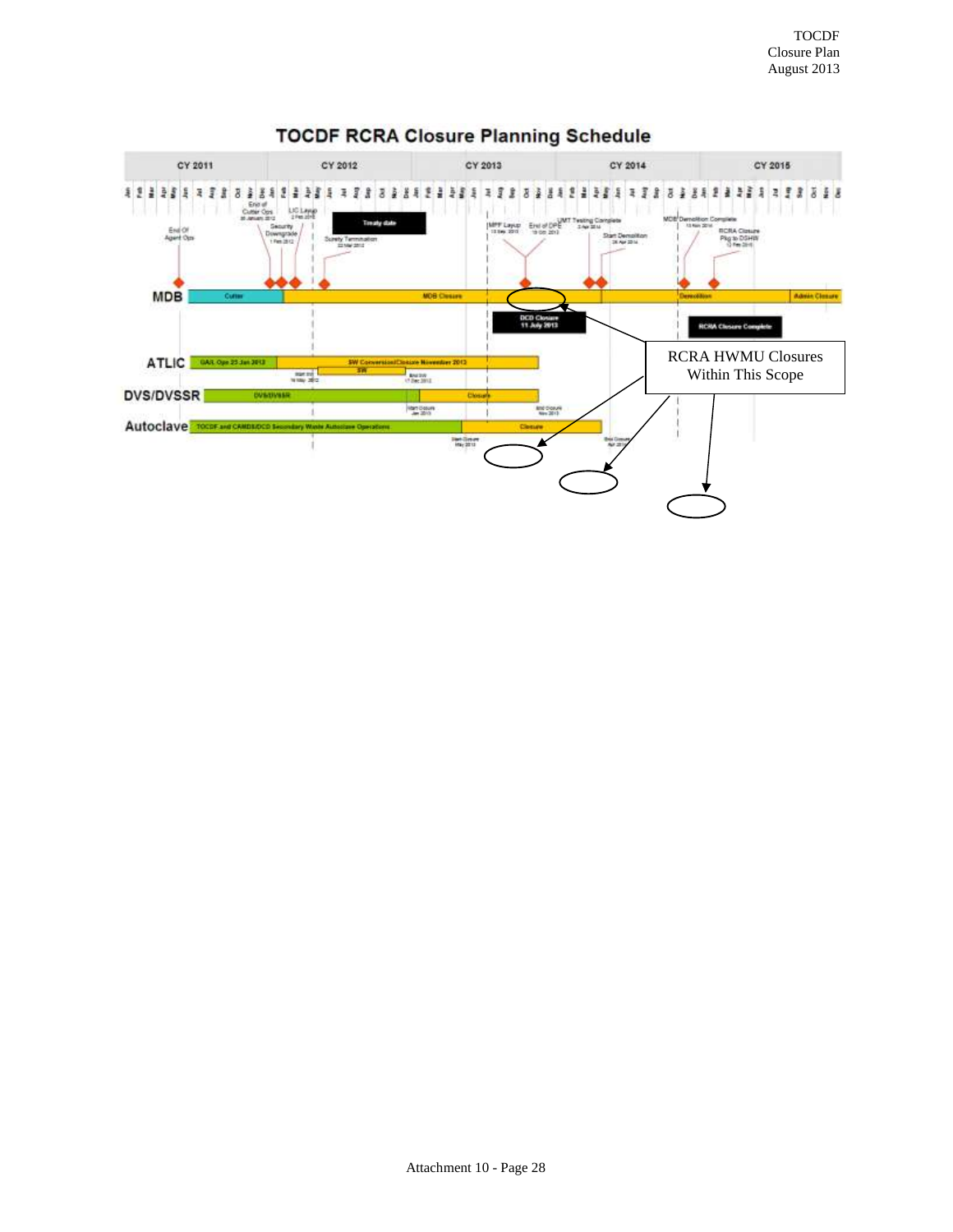TOCDF Closure Plan August 2013

|                | <b>HWMUs</b>                                                                      |                                                                               |                                                                            |                                                                                    |                  |                                                                |
|----------------|-----------------------------------------------------------------------------------|-------------------------------------------------------------------------------|----------------------------------------------------------------------------|------------------------------------------------------------------------------------|------------------|----------------------------------------------------------------|
| General Area   |                                                                                   | Container<br>Storage                                                          | Tank                                                                       | Sump                                                                               | Incinerator      | Miscellaneous<br>Unit                                          |
|                |                                                                                   |                                                                               | MDB and Vicinity, June 2011 - October 2013                                 |                                                                                    |                  |                                                                |
| 1              | <b>Container Handling</b><br>Building                                             | <b>CHB</b>                                                                    |                                                                            |                                                                                    |                  |                                                                |
| $\overline{2}$ | <b>Munitions Processing</b><br>Bay                                                |                                                                               |                                                                            | 145, 146, 147, 148,<br>149, 168, 175                                               |                  | MDM-101,<br>MDM-102,<br>MDM-103,<br>BDS-101,<br><b>BDS-102</b> |
| 3              | <b>Toxic Cubicle</b>                                                              |                                                                               | ACS-TANK-101,<br>ACS-TANK-102                                              | 151                                                                                |                  |                                                                |
| 4              | <b>ECRA</b>                                                                       |                                                                               |                                                                            | 107                                                                                |                  | PMD-101,<br>Projo Cutters                                      |
| 5              | Category C<br>Observation Corridors,<br>Laboratory, and<br><b>Monitoring Room</b> |                                                                               |                                                                            | 167, 131, 133, 193,<br>173, 192, 136, 137,<br>138, 139, 140, 141,<br>142, 130, 197 |                  |                                                                |
| 6              | LIC <sub>1</sub>                                                                  |                                                                               |                                                                            | 156, 180, 188                                                                      | LIC <sub>1</sub> |                                                                |
| 7              | <b>ECRB</b>                                                                       |                                                                               |                                                                            | 106                                                                                |                  | <b>PMD-102</b><br>Projo Cutters                                |
| 8              | LIC <sub>2</sub>                                                                  |                                                                               |                                                                            | 144, 157                                                                           | LIC <sub>2</sub> |                                                                |
| 9              | Spent Decon System<br>Room                                                        |                                                                               | SDS-TANK-101,<br>SDS-TANK-102,<br>SDS-TANK-103,                            | 150                                                                                |                  |                                                                |
| 10             | <b>Explosive Containment</b><br>Vestibule                                         | <b>ECV</b>                                                                    |                                                                            | 108, 109, 110                                                                      |                  |                                                                |
| 11             | <b>DFS Primary Room</b>                                                           |                                                                               |                                                                            | 132, 161                                                                           | <b>DFS</b>       |                                                                |
| 12             | <b>Upper Munitions</b><br>Corridor                                                | <b>UPMC</b>                                                                   |                                                                            | 112, 113, 114, 115,<br>116, 117, 118, 169,<br>174, 189                             |                  |                                                                |
| 13             | <b>Toxic Maintenance</b><br>Area                                                  | TMA-A                                                                         |                                                                            | 135, 154                                                                           |                  |                                                                |
| 14             | 255 Airlocks                                                                      |                                                                               |                                                                            | 123, 124                                                                           |                  |                                                                |
| 15             | <b>Toxic Maintenance</b><br>Area Airlock                                          | TMA-<br>A/B &<br>TMA-C<br>(as well<br>as Sec.<br>Containm<br>ent Sump<br>152) |                                                                            | 153                                                                                |                  |                                                                |
| 16             | Lower Buffer Storage                                                              |                                                                               |                                                                            | 164, 190                                                                           |                  |                                                                |
| 17             | 265 Airlocks                                                                      |                                                                               |                                                                            | 126, 127                                                                           |                  |                                                                |
| 18             | <b>Unpack Area</b>                                                                | <b>UPA</b>                                                                    |                                                                            | 101, 102, 103, 104                                                                 |                  |                                                                |
| 19             | 123 Airlocks                                                                      |                                                                               |                                                                            | 125, 182                                                                           |                  |                                                                |
| $20\,$         | <b>HVAC Structure</b>                                                             |                                                                               | Major Ancillary Equipment (Subpart CC) of ACS-101, ACS-102 and Cat A Sumps |                                                                                    |                  |                                                                |
| 21             | <b>Lower Munitions</b><br>Corridor                                                |                                                                               |                                                                            | 179, 184                                                                           |                  |                                                                |
| 22             | 111 Airlocks                                                                      |                                                                               |                                                                            | 134, 160                                                                           |                  |                                                                |
| 23             | <b>Metal Parts Furnace</b>                                                        |                                                                               |                                                                            | 187                                                                                | <b>MPF</b>       |                                                                |
| 24             | <b>Pollution Abatement</b>                                                        |                                                                               | Major Ancillary Equipment of MPF, LIC 1, LIC 2, and DFS Incinerators       |                                                                                    |                  |                                                                |

## Figure 10-2 General Sequence of HWMU Decommissioning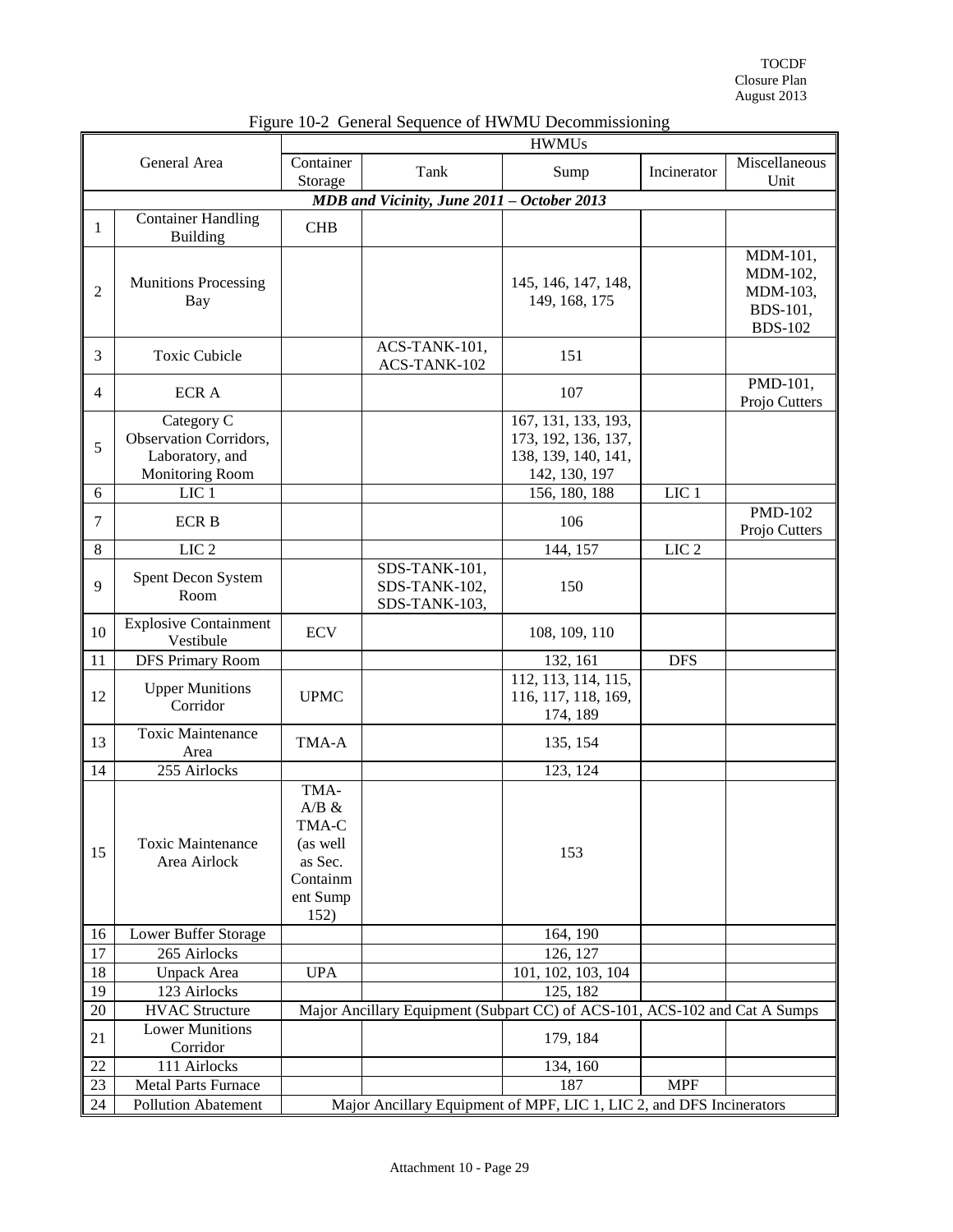TOCDF Closure Plan August 2013

| General Area |                                                                                            |                                           | <b>HWMUs</b>                                                                      |      |              |                                                                |
|--------------|--------------------------------------------------------------------------------------------|-------------------------------------------|-----------------------------------------------------------------------------------|------|--------------|----------------------------------------------------------------|
|              |                                                                                            | Container<br>Storage                      | Tank                                                                              | Sump | Incinerator  | Miscellaneous<br>Unit                                          |
|              | <b>System Building</b>                                                                     |                                           |                                                                                   |      |              |                                                                |
| 25           | S-2 Warehouse                                                                              | $S-2$                                     |                                                                                   |      |              |                                                                |
| 26           | Brine Surge Tank Farm                                                                      |                                           | BRA-TANK-101,<br>BRA-TANK-102,<br>BRA-TANK-201,<br>BRA-TANK-202                   |      |              |                                                                |
| 27           | <b>BRAPAS</b>                                                                              |                                           |                                                                                   |      |              | <b>BRA</b><br>(Remnants)                                       |
|              |                                                                                            |                                           | Area 10 DVS/DVSSR, December 2012 - April 2013                                     |      |              |                                                                |
| 1            | <b>Secondary Waste</b><br><b>Sorting Operations</b><br>Igloo 1632                          | Igloo<br>1632                             |                                                                                   |      |              | DVS-101,<br>DVS-102,<br><b>DVSSR</b>                           |
|              |                                                                                            |                                           | Area 10 Autoclave, November 2013 - April 2014                                     |      |              |                                                                |
| 1            | Secondary Waste<br><b>Autoclave Operations</b><br>Igloo 1631, 1633, 1634,<br>1635 and 1636 | Igloos<br>1633,<br>1634,<br>1635,<br>1636 |                                                                                   |      |              | Autoclave                                                      |
|              | Area 10 ATLIC, February 2012 - December 2012                                               |                                           |                                                                                   |      |              |                                                                |
| 1            | <b>GA/L ATLIC</b><br>Operations                                                            | Igloo<br>1639/AT<br>LIC.<br>Room          | LCS-TANK-8511<br>SDS-TANK-8523<br>NSF-TANK-8514<br>LCS-TANK-8516<br>LCS-TANK-8534 |      | <b>ATLIC</b> | <b>ATLIC TC</b><br>Glovebox 1<br><b>ATLIC TC</b><br>Glovebox 2 |

# <span id="page-29-0"></span>10.4.4 Scope of Ancillary Equipment

This section describes the minimum extent of what is considered "ancillary equipment" for the purposes of this closure plan. Hence, a HWMU will be defined as the primary HWMU element (e.g., wetted tank vessel, incinerator combustion chambers) in addition to all of its ancillary equipment.

#### 10.4.4.1 Conventional Tank Systems

| <b>Table 10-7</b><br><b>Equipment Constituting Subpart J Tank Systems (Brine Surge Tanks, ACS Tanks, SDS Tanks,</b> |                                |                                                                                                                                                                      |  |  |
|---------------------------------------------------------------------------------------------------------------------|--------------------------------|----------------------------------------------------------------------------------------------------------------------------------------------------------------------|--|--|
|                                                                                                                     |                                | <b>ATLIC Tanks</b> )                                                                                                                                                 |  |  |
| <b>Portion</b>                                                                                                      | <b>Sub-Portion</b>             | <b>Boundaries/Extent</b>                                                                                                                                             |  |  |
| Primary<br>Containment                                                                                              | Vessel                         | Entire vessel including nozzles, lids, manhole covers, vent<br>pipe, conservation vent                                                                               |  |  |
|                                                                                                                     | Floor and<br>walls/berms/dikes | Entire floor and wall/berm within the credited required<br>secondary containment volume calculation.                                                                 |  |  |
| Secondary<br>Containment                                                                                            | Sump system<br>(BSTs Only)     | Entire sump internal surface                                                                                                                                         |  |  |
|                                                                                                                     |                                | All piping, fittings, flanges, valves, filters and pumps from<br>pump suction to vessel connection.                                                                  |  |  |
| Hazardous Waste<br>Conveyance                                                                                       | Supply (Inflow)                | All piping, fittings, flanges, valves, filters and pumps from<br>boundary with upstream conterminous HWMU or<br>collection points (e.g., sumps) to vessel connection |  |  |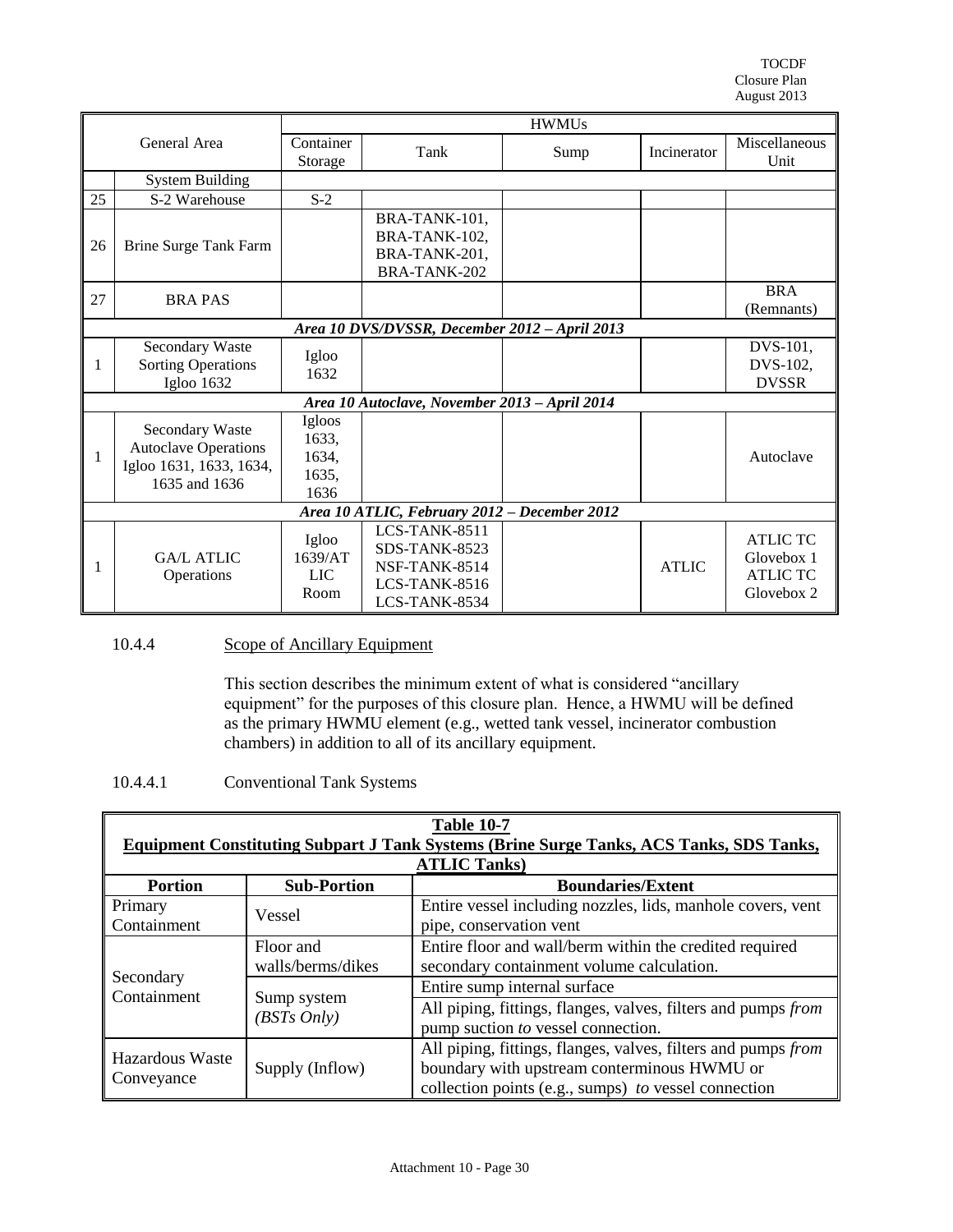TOCDF Closure Plan August 2013

| <b>Table 10-7</b>                                                        |                                                                                                |                                                                                                                                                                                                                                   |  |  |  |  |
|--------------------------------------------------------------------------|------------------------------------------------------------------------------------------------|-----------------------------------------------------------------------------------------------------------------------------------------------------------------------------------------------------------------------------------|--|--|--|--|
|                                                                          | <b>Equipment Constituting Subpart J Tank Systems (Brine Surge Tanks, ACS Tanks, SDS Tanks,</b> |                                                                                                                                                                                                                                   |  |  |  |  |
|                                                                          |                                                                                                | <b>ATLIC Tanks</b> )                                                                                                                                                                                                              |  |  |  |  |
| <b>Portion</b>                                                           | <b>Sub-Portion</b>                                                                             | <b>Boundaries/Extent</b>                                                                                                                                                                                                          |  |  |  |  |
|                                                                          | Discharge (Outflow)                                                                            | All piping, fittings, flanges, valves, filters and pumps from<br>vessel connection to boundary with conterminous<br>downstream HWMU or unload station.                                                                            |  |  |  |  |
|                                                                          | Recirculation                                                                                  | All piping, fittings, flanges, valves, filters and pumps from<br>vessel discharge connection to vessel input connection.                                                                                                          |  |  |  |  |
| Subpart CC Air<br>Pollutant<br><b>Emissions System</b><br>(ACS and ATLIC | Closed vent                                                                                    | (ACS Only) MDB HVAC ducting from MDB exit to<br>connection to each of nine carbon adsorption filter<br>housings. (ATLIC Only) HVAC ducting from LCS-<br>TANK-8511 enclosure to each of three carbon adsorption<br>filter housings |  |  |  |  |
| Tanks Only)                                                              | Emissions control<br>device                                                                    | HVAC carbon adsorption filter housings from incoming<br>ducting connections to discharge ducting connections.                                                                                                                     |  |  |  |  |

10.4.4.2 Sump Systems With Secondary Containment

| <b>Table 10-8</b>                                              |                             |                                                                                                                                                                |  |  |
|----------------------------------------------------------------|-----------------------------|----------------------------------------------------------------------------------------------------------------------------------------------------------------|--|--|
|                                                                |                             | <b>Equipment Constituting Subpart J ICU Tank Systems Possessing a Steel Liner</b>                                                                              |  |  |
| <b>Portion</b>                                                 | <b>Sub-Portion</b>          | <b>Boundaries/Extent</b>                                                                                                                                       |  |  |
| Primary<br>Containment                                         | Sump liner                  | Entire steel liner                                                                                                                                             |  |  |
| Secondary<br>Containment                                       | Concrete vault              | Entire concrete vault internal surface                                                                                                                         |  |  |
| Hazardous Waste                                                | Supply (Inflow)             | Floor surfaces that channel liquid toward the primary<br>containment.                                                                                          |  |  |
| Conveyance                                                     | Discharge (Outflow)         | All piping, fittings, flanges, valves, filters and pumps from<br>sump pump suction $to$ boundary with conterminous<br>downstream HWMU (e.g., SDS Tank System). |  |  |
| Subpart CC Air<br>Pollutant                                    | Closed vent                 | MDB HVAC ducting from MDB exit to connection to each<br>of nine carbon adsorption filter housings.                                                             |  |  |
| <b>Emissions System</b><br>$(P999 \, \textit{Sumps})$<br>Only) | Emissions control<br>device | HVAC carbon adsorption filter housings from incoming<br>ducting connections to discharge ducting connections.                                                  |  |  |

10.4.4.3 Sump Systems Without Secondary Containment

| <b>Table 10-9</b><br><b>Equipment Constituting Subpart J ICU Tank Systems with No Liner</b> |                     |                                                                                                                                                              |  |  |
|---------------------------------------------------------------------------------------------|---------------------|--------------------------------------------------------------------------------------------------------------------------------------------------------------|--|--|
| <b>Sub-Portion</b><br><b>Boundaries/Extent</b><br><b>Portion</b>                            |                     |                                                                                                                                                              |  |  |
| Primary<br>Containment                                                                      | Concrete vault      | Entire concrete vault internal surface                                                                                                                       |  |  |
| Hazardous Waste<br>Conveyance                                                               | Discharge (Outflow) | All piping, fittings, flanges, valves, filters and pumps from sump<br>pump suction to boundary with conterminous downstream<br>HWMU (e.g., SDS Tank System). |  |  |
| Subpart CC Air<br><b>Pollutant Emissions</b>                                                | Closed vent         | MDB HVAC ducting from MDB exit to connection to each of<br>nine carbon adsorption filter housings.                                                           |  |  |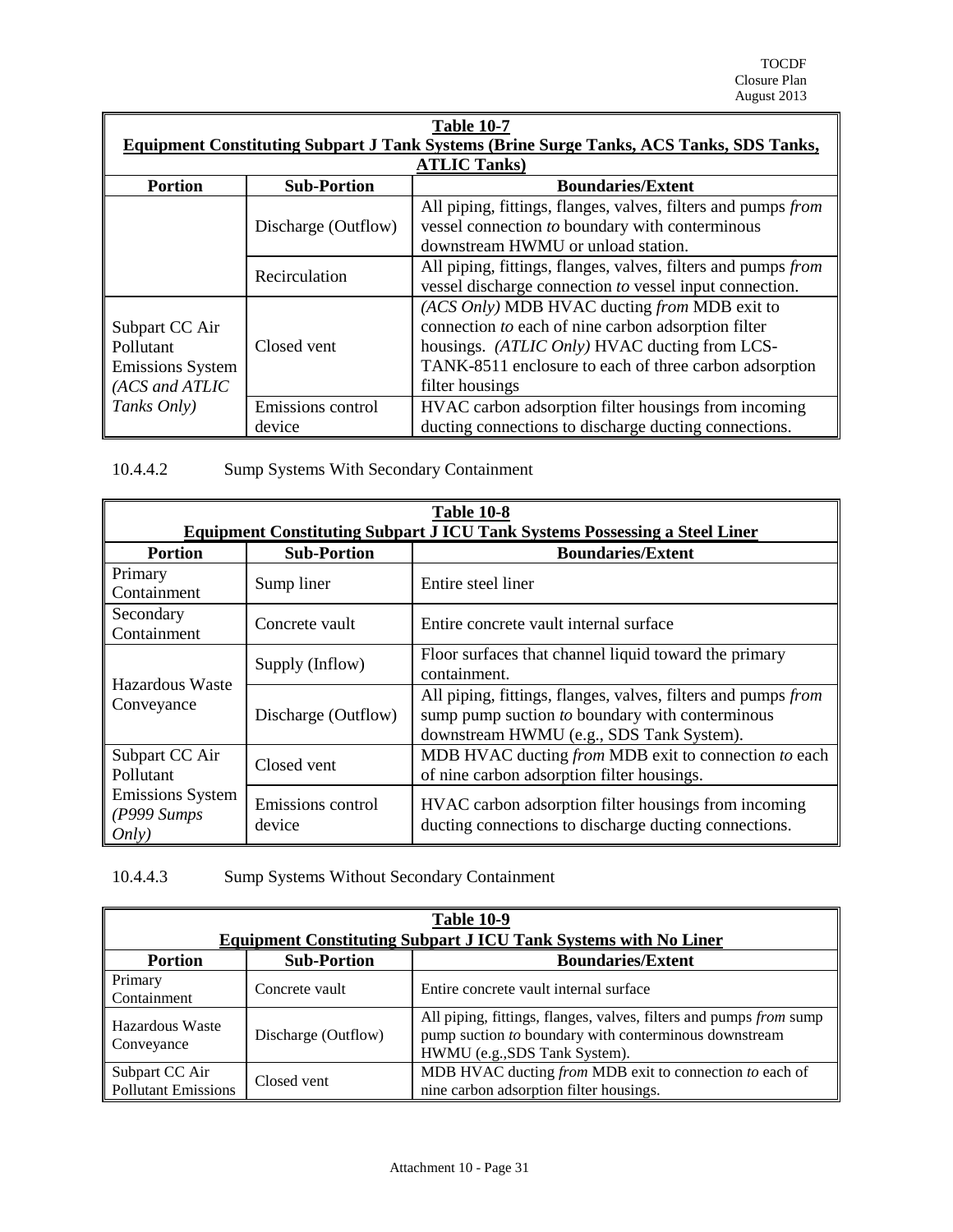| System                           | Emissions control | <b>HVAC</b> carbon adsorption filter housings from incoming |
|----------------------------------|-------------------|-------------------------------------------------------------|
| (P999 Sumps Only) $\vert$ device |                   | ducting connections to discharge ducting connections.       |

# 10.4.4.4 Container Storage Areas with Fixed Secondary Containment

| <b>Table 10-10</b>                                         |                                                |                                                                                                               |  |  |
|------------------------------------------------------------|------------------------------------------------|---------------------------------------------------------------------------------------------------------------|--|--|
|                                                            |                                                | <b>Equipment Constituting Subpart I Container Storage Areas)</b>                                              |  |  |
| <b>Portion</b>                                             | <b>Sub-Portion</b><br><b>Boundaries/Extent</b> |                                                                                                               |  |  |
| Primary<br>Containment                                     | Containers                                     | All containers will have been removed from the storage<br>unit prior to closure.                              |  |  |
| Floor and<br>Secondary<br>Containment<br>walls/berms/dikes |                                                | Entire floor and wall/berm within the credited required<br>secondary containment volume calculation.          |  |  |
| Subpart CC Air<br>Pollutant                                | Closed vent                                    | MDB HVAC ducting from MDB exit to connection to each<br>of nine carbon adsorption filter housings.            |  |  |
| Emissions control<br><b>Emissions System</b><br>device     |                                                | HVAC carbon adsorption filter housings from incoming<br>ducting connections to discharge ducting connections. |  |  |

10.4.4.5 Container Storage Areas Without Fixed Secondary Containment

| <b>Table 10-11</b><br><b>Equipment Constituting Subpart I Container Storage Areas without Fixed Secondary</b> |                                |                                                                                                                                 |  |
|---------------------------------------------------------------------------------------------------------------|--------------------------------|---------------------------------------------------------------------------------------------------------------------------------|--|
|                                                                                                               |                                | Containment)                                                                                                                    |  |
| <b>Portion</b>                                                                                                | <b>Sub-Portion</b>             | <b>Boundaries/Extent</b>                                                                                                        |  |
| Primary<br>Containment                                                                                        | Containers                     | All containers will have been removed from the storage<br>unit prior to closure.                                                |  |
| Secondary<br>Containment                                                                                      | Containment<br>Pallets/Devices | All secondary containment pallets and devices (e.g.,<br>ONCs) will have been removed from the storage unit prior<br>to closure. |  |

# 10.4.4.6 Incinerator Systems

| <b>Table 10-12</b> |                                                     |                                                            |  |  |  |
|--------------------|-----------------------------------------------------|------------------------------------------------------------|--|--|--|
|                    | <b>Equipment Constituting Subpart O Incinerator</b> |                                                            |  |  |  |
| <b>Portion</b>     | <b>Sub-Portion</b>                                  | <b>Boundaries/Extent</b>                                   |  |  |  |
|                    |                                                     | (LICs Only) Entire primary chamber vessel from             |  |  |  |
|                    |                                                     | combustion fan inlet to secondary chamber inlet.           |  |  |  |
|                    | Primary Chamber                                     | (MPF Only) Entire primary chamber furnace from             |  |  |  |
|                    |                                                     | combustion chamber blowers to secondary chamber inlet.     |  |  |  |
|                    |                                                     | (DFS Only) Entire kiln to connection with secondary        |  |  |  |
|                    |                                                     | chamber (includes BLAD).                                   |  |  |  |
| Combustion         |                                                     | (ATLIC Only) Entire primary chamber vessel from            |  |  |  |
| <b>Chambers</b>    |                                                     | combustion fan inlet to secondary chamber inlet.           |  |  |  |
|                    |                                                     | (LICs Only) Entire secondary chamber vessel from flue      |  |  |  |
|                    |                                                     | gas inlet to flue gas outlet.                              |  |  |  |
|                    |                                                     | $(MPF \text{ Only})$ Entire secondary chamber from primary |  |  |  |
|                    | <b>Secondary Chamber</b>                            | chamber to PAS gas train.                                  |  |  |  |
|                    |                                                     | (DFS Only) Entire secondary chamber.                       |  |  |  |
|                    |                                                     | (ATLIC Only) Entire secondary chamber vessel from flue     |  |  |  |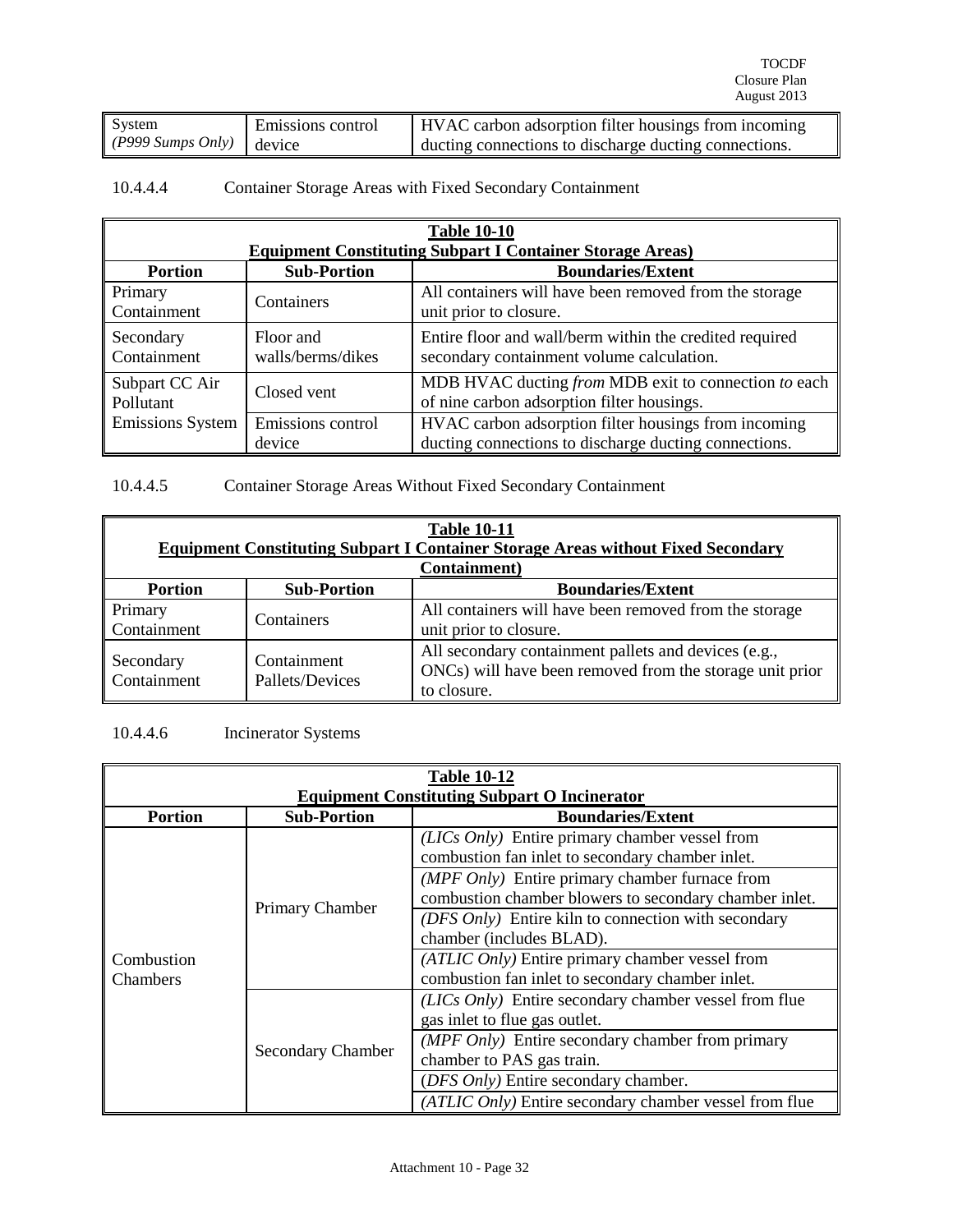| <b>Table 10-12</b>                                  |                     |                                                                |  |  |
|-----------------------------------------------------|---------------------|----------------------------------------------------------------|--|--|
| <b>Equipment Constituting Subpart O Incinerator</b> |                     |                                                                |  |  |
| <b>Portion</b><br><b>Sub-Portion</b>                |                     | <b>Boundaries/Extent</b>                                       |  |  |
|                                                     |                     | gas inlet to flue gas outlet.                                  |  |  |
|                                                     |                     | (LICs Only) All piping, fittings, flanges, valves, filters and |  |  |
|                                                     |                     | pumps from ACS tanks to primary injection nozzles.             |  |  |
|                                                     |                     | (MPF Only) Immediate feed conveyor.                            |  |  |
| Hazardous Waste                                     | Supply (Inflow)     | (DFS Only) Feed chutes from slide gates to kiln.               |  |  |
| Conveyance                                          |                     | (ATLIC Only) All piping, fittings, flanges, valves, filters    |  |  |
|                                                     |                     | and pumps from connections with ACS-TANK-8511,                 |  |  |
|                                                     |                     | Glovebox 1 and Glovebox 2 to primary injection nozzle.         |  |  |
|                                                     |                     | (MPF Only) Immediate discharge conveyor.                       |  |  |
|                                                     | Discharge (Outflow) | (DFS Only) Entire heated discharge conveyor.                   |  |  |
|                                                     |                     | (LICs Only) Entire gas train from LIC secondary chamber        |  |  |
|                                                     |                     | to common stack (includes quench tower, venturi scrubber,      |  |  |
|                                                     |                     | scrubber, demisters and induction fans).                       |  |  |
|                                                     |                     | (MPF Only) Entire gas train from secondary chamber             |  |  |
|                                                     |                     | exhaust to common stack (includes quench tower, venturi        |  |  |
|                                                     |                     | scrubber, scrubber, demisters and induction fans).             |  |  |
|                                                     | PAS Flue Gas Train  | (DFS Only) Entire gas train from secondary chamber             |  |  |
|                                                     |                     | exhaust to common stack (cyclone, quench tower, venturi        |  |  |
|                                                     |                     | scrubber, scrubber, demisters and induction fans).             |  |  |
| Pollution                                           |                     | (ATLIC Only) Entire gas train from ATLIC secondary             |  |  |
| Abatement                                           |                     | chamber to discharge stack (includes quench tower, venturi     |  |  |
| System                                              |                     | scrubber, scrubbers, demisters, carbon filter unit, baghouse   |  |  |
|                                                     |                     | and induction fan)                                             |  |  |
|                                                     |                     | (LICs, MPF and DFS)All piping, fittings, flanges, valves,      |  |  |
|                                                     |                     | filters and pumps comprising the quench brine system and       |  |  |
|                                                     |                     | scrubber brine system, including brine piping to the BST       |  |  |
|                                                     | PAS Liquid Train    | inlets and PAS condensate lines to PAS-TANK-103.               |  |  |
|                                                     |                     | (ATLIC Only) All piping, fittings, flanges, valves, filters    |  |  |
|                                                     |                     | and pumps comprising the scrubber brine system, including      |  |  |
|                                                     |                     | scrubber blowdown piping to the spent brine accumulation       |  |  |
|                                                     |                     | tank inlet.                                                    |  |  |

# 10.4.4.7 Miscellaneous Units

| <b>Table 10-13</b> |                                                                                                               |                                                                            |  |  |
|--------------------|---------------------------------------------------------------------------------------------------------------|----------------------------------------------------------------------------|--|--|
| <b>Portion</b>     | <b>Equipment Constituting Subpart X Miscellaneous Units</b><br><b>Sub-Portion</b><br><b>Boundaries/Extent</b> |                                                                            |  |  |
|                    | <b>PMD</b> Machine                                                                                            | Entire machine (not including electrical and<br>hydraulic support systems) |  |  |
| <b>PMD</b>         | Supply (Munition)                                                                                             | Immediate conveyor                                                         |  |  |
|                    | Discharge (Munition)                                                                                          | Immediate conveyor                                                         |  |  |
|                    | Discharge (Energetics)                                                                                        | None                                                                       |  |  |
|                    | <b>MDM</b> Machine                                                                                            | Entire machine (not including electrical and<br>hydraulic support systems) |  |  |
| $\mathsf{I}$ MDM   | Supply (Munition)                                                                                             | Pick and Place Machine                                                     |  |  |
|                    | Discharge (Munition)                                                                                          | Pick and Place Machine                                                     |  |  |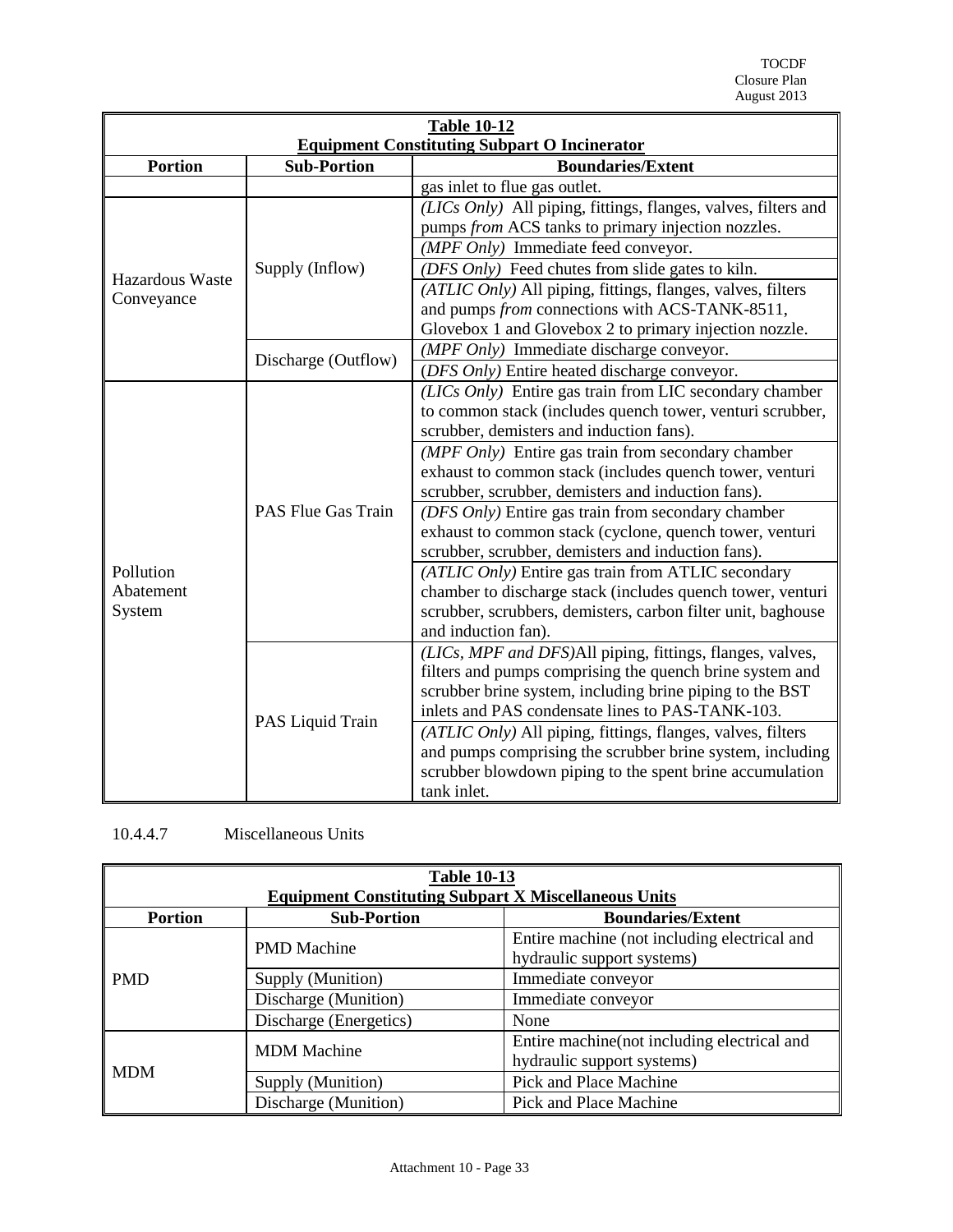|                                   | <b>Table 10-13</b><br><b>Equipment Constituting Subpart X Miscellaneous Units</b> |                                                                                                                                                                                                  |  |  |  |
|-----------------------------------|-----------------------------------------------------------------------------------|--------------------------------------------------------------------------------------------------------------------------------------------------------------------------------------------------|--|--|--|
| <b>Portion</b>                    | <b>Sub-Portion</b>                                                                | <b>Boundaries/Extent</b>                                                                                                                                                                         |  |  |  |
|                                   | Discharge (Burster Well)                                                          | <b>BWIC Assembly</b>                                                                                                                                                                             |  |  |  |
|                                   | Discharge (Agent)                                                                 | All piping, fittings, flanges, valves, filters and<br>pumps from agent pump suction to boundary<br>with conterminous downstream HWMU<br>(ACS Tank System)                                        |  |  |  |
|                                   | <b>BDS</b> Machine                                                                | Entire machine (not including electrical and<br>hydraulic support systems) including the Heel<br>Transfer System and all its associated piping,<br>fittings, flanges, valves, filters and pumps. |  |  |  |
| <b>BDS</b>                        | Supply (Bulk Container)                                                           | Immediate conveyor                                                                                                                                                                               |  |  |  |
|                                   | Discharge (Bulk Container)                                                        | Immediate conveyor                                                                                                                                                                               |  |  |  |
|                                   | Discharge (Agent)                                                                 | All piping, fittings, flanges, valves, filters and<br>pumps from agent pump suction to boundary<br>with conterminous downstream HWMU<br>(ACS Tank System))                                       |  |  |  |
| Projo Cutter                      | <b>Entire Assembly</b>                                                            | Entire Projo Cutter Machine                                                                                                                                                                      |  |  |  |
| <b>DVS</b>                        | Multi-Compartment Enclosure                                                       | Entire structure including spent decon<br>collection and transfer system up to but not<br>including the receiving <90-day<br>accumulation tank.                                                  |  |  |  |
|                                   | Subpart CC Air Pollutant<br><b>Emissions System</b>                               | Entire ductwork system from enclosure<br>compartments, through carbon filter system<br>and discharge of the ID fans.                                                                             |  |  |  |
| <b>DVSSR</b>                      | Multi-Compartment Enclosure                                                       | Entire structure including spent decon<br>collection and transfer system up to but not<br>including the receiving <90-day accumulation<br>tank.                                                  |  |  |  |
|                                   | Subpart CC Air Pollutant<br><b>Emissions System</b>                               | Entire ductwork system from enclosure<br>compartments, through carbon filter system<br>and discharge of the ID fans.                                                                             |  |  |  |
|                                   | Pressure/Vacuum Vessel                                                            | Entire vessel (not including electrical and<br>hydraulic support systems).                                                                                                                       |  |  |  |
| Autoclave                         | <b>Condensate Collection System</b>                                               | From condenser discharges up to but not<br>including the receiving <90-day accumulation<br>tank.                                                                                                 |  |  |  |
|                                   | Subpart CC Air Pollutant<br><b>Emissions System</b>                               | Entire ductwork system from vessel, through<br>ejector, condensers, carbon filter system and<br>discharge of the ID fans.                                                                        |  |  |  |
| <b>BRA PAS</b>                    | Remaining Equipment                                                               | All equipment remaining in place.                                                                                                                                                                |  |  |  |
| <b>ATLIC TC</b><br>Glovebox 1 & 2 | <b>Entire Enclosure</b>                                                           | Entire glovebox structure including transfer<br>piping to downstream connection to HWMU<br>(e.g., tank or incinerator)                                                                           |  |  |  |

# <span id="page-33-0"></span>10.5 **CLOSURE WASTE MANAGEMENT**

This section describes the methods which will be utilized during closure for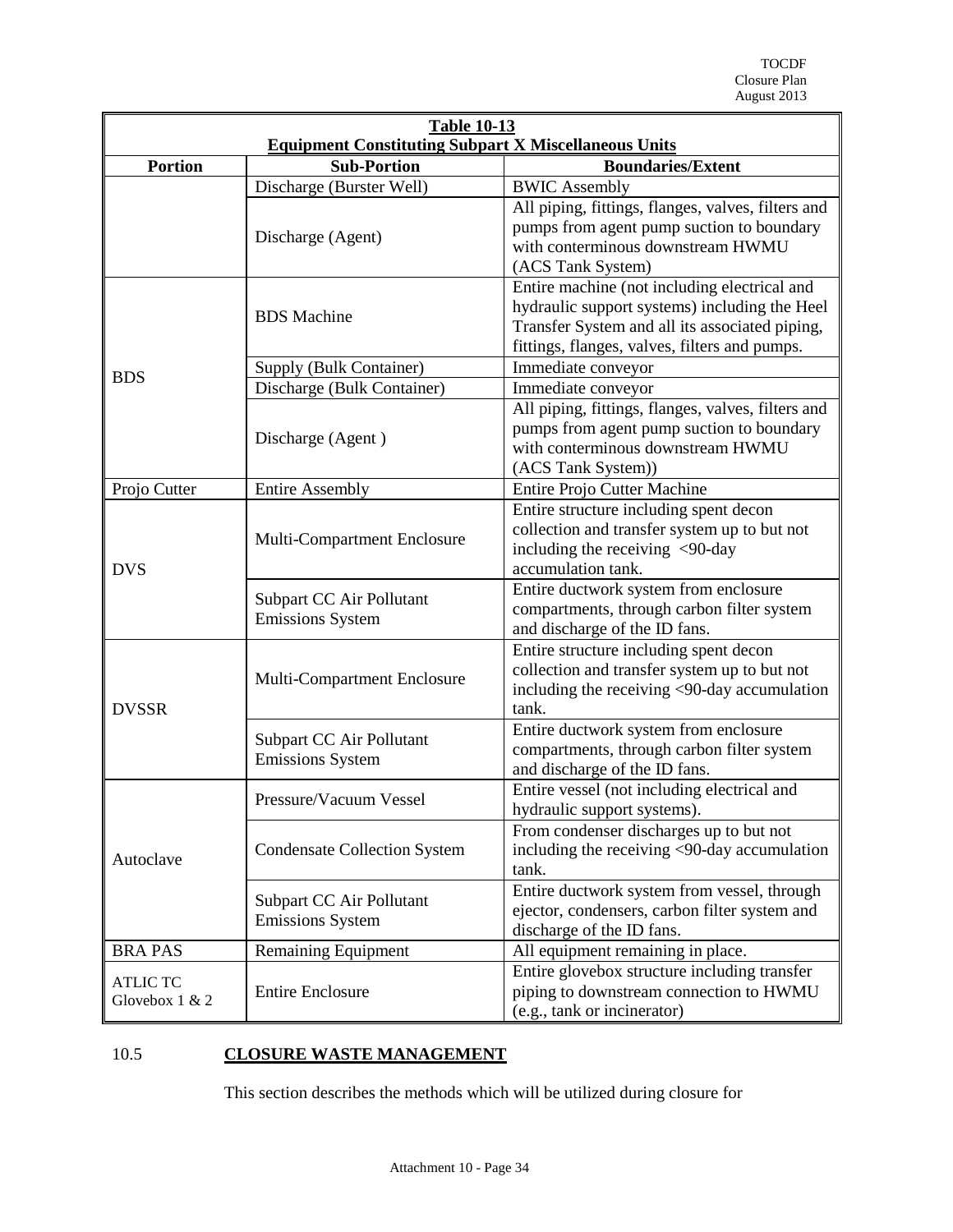- 1) removing, transporting, treating, storing or disposing of the hazardous waste inventory,
- 2) determining the agent-exposure status of newly-generated wastes and debris, and
- 3) determining the agent-exposure status of equipment, buildings and structures that will be subject to general demolition.

#### <span id="page-34-0"></span>10.5.1 Wastes Generated During Closure

Hazardous waste and hazardous debris generated during closure decommissioning, dismantling and decontamination activities that is not intended to be left in place for demolition will be managed and disposed of as prescribed for that applicable waste stream in accordance with R315-5-1.11 [40 CFR 262.11] for newly-generated waste. Any remaining inventory of hazardous waste in the permitted storage will also be removed and managed in accordance with the generator requirements of 40 CFR 262.11. Equipment, structures and building materials that are left in place for demolition will not be declared as F999 hazardous waste/debris until demolition of that part of the applicable building area or structure begins and the material has been containerized for transportation.

Table 10-14 summarizes the most common types of wastes that will be generated while performing decommissioning, dismantling and decontamination activities, but is not intended to be all inclusive. Waste and debris generated during closure decontamination and decommissioning, prior to demolition, will be initially divided into three major categories: liquid agent-exposed, vapor agent-exposed and non agent-exposed. The methodology for the evaluation and determination of agent exposure status is presented in Section 10.5.2.

Although equipment, buildings and structures will not have been declared hazardous debris prior to demolition provided the building and structure are intact, the status of the equipment, buildings and structures will be determined using the same methodology presented in Section 10.5.2.

Newly-generated wastes and debris will be categorized based on their agentexposure status as determined in Section 10.5.2 and will be in accordance with Section 10.5.3.

## **TABLE 10-14 TYPES OF WASTE GENERATED DURING CLOSURE DECONTAMINATION AND DECOMMISSIONING (PRIOR TO DEMOLITION)**

Spent decontaminant/rinsate

Residue sludges

Housekeeping waste

Spent hydraulic fluid

Electrical sensors not intended for reuse

Concrete chips and residue resulting from scabbling, scarification, coring

Tools, contaminated or no longer useful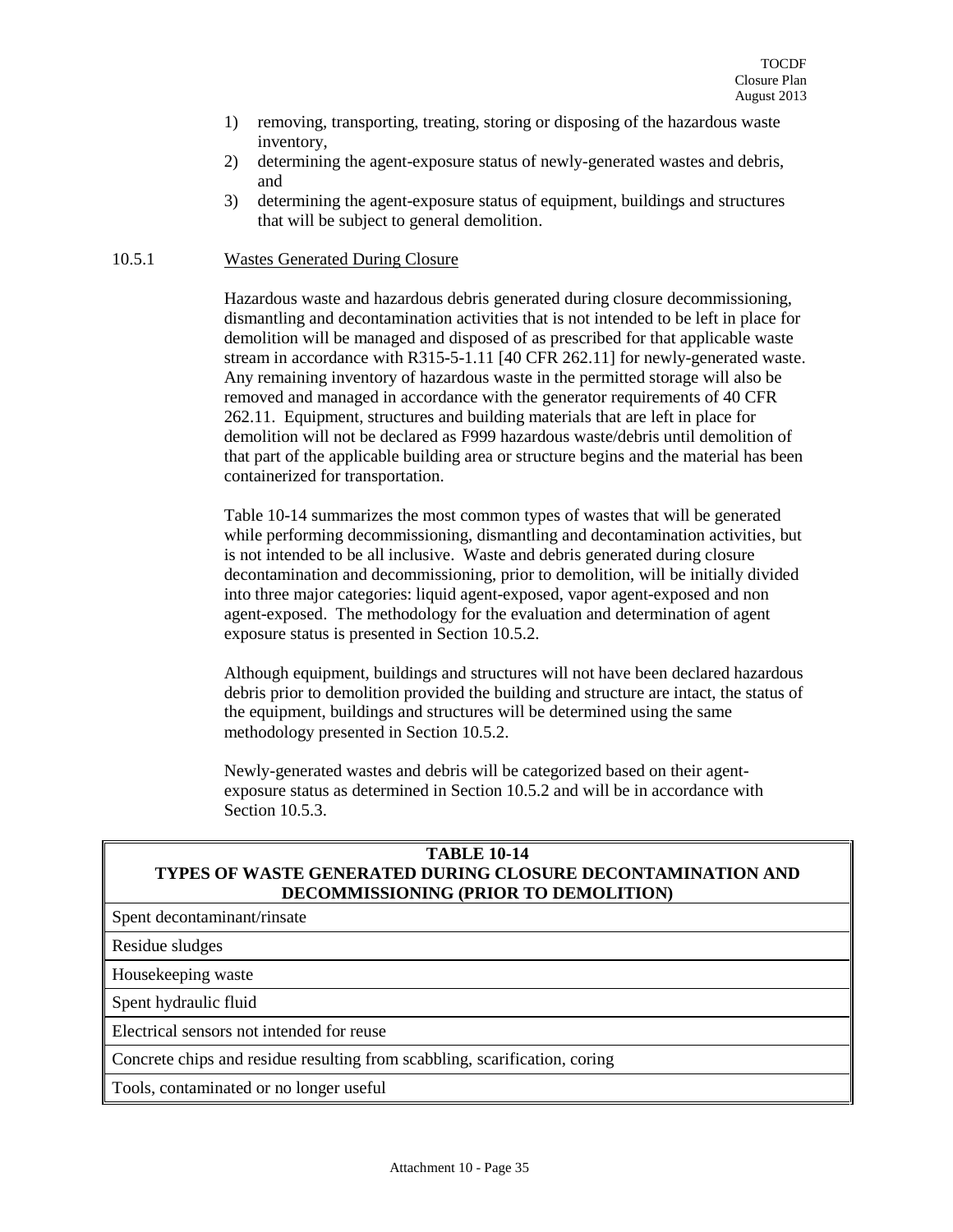#### **TABLE 10-14 TYPES OF WASTE GENERATED DURING CLOSURE DECONTAMINATION AND DECOMMISSIONING (PRIOR TO DEMOLITION)**

#### DPE suits

TAP gear not reusable

Paint and coating residue removed pursuant to concrete sampling

Conveyors, hydraulic components, cranes removed from building, contaminated or not intended for reuse (debris)

HWMU piping, valves, fittings removed from building

Non-HWMU piping, valves, fittings removed from building, contaminated or not intended for reuse

Concrete chunks removed from building

#### <span id="page-35-0"></span>10.5.2 Evaluation and Determination of Agent-Exposure Status

Equipment and areas exposed to chemical agent will not automatically be considered agent-contaminated. The decision making process to determine whether equipment or waste (i.e., "material") is agent-contaminated is based on generator knowledge of the process, operational history, contamination and exposure history, agent monitoring and/or sampling and analysis results. Wastes generated outside the buildings that house HWMUs (e.g., miscellaneous support buildings) are unlikely to be agent contaminated; however, these wastes will undergo the process described in this section. The following steps will be used in the contamination assessment.

- 1. *Step 1, Determination of Liquid Agent or Agent Aerosol Exposure* The first step in the contamination assessment will be to determine whether the material has historically been exposed to liquid agent or agent aerosol. Any material exposed to liquid agent or agent aerosol will be assumed to be liquid agent exposed and will be managed in accordance with Section 10.5.3.1. Rooms that are known to have specific areas that have been exposed to liquid agent or agent arerosol include the TOX, TMA-A, LIC-1 Primary Room, LIC-2 Primary Room, MPB, UMC, UPA, ECR-A, ECR-B and the ECV. Otherwise, materials will be evaluated in Step 2.
- 2. *Step 2, Determination of Agent Vapor Exposure* In step two, materials that have not been exposed to liquid agent or agent aerosol will be assessed for historical exposure to agent vapor. Materials with adequate historical monitoring records that have been historically exposed to agent vapors less than 1.0 VSL will be assumed to be currently agent-uncontaminated and will be managed in accordance with Section 10.5.3.3. Materials exposed to agent vapors  $\geq 1.0$  VSL will be evaluated in Step 3. A qualitative evaluation, as described in Step 4, will be required for materials that lack adequate historical monitoring data.
- 3. *Step 3, Determination of Agent Vapor Exposure ≥ 1.0 VSL* In step three, a determination of whether the material has been exposed to agent vapors  $\geq$ 1.0 VSL must be made. If the material has been exposed to agent vapors  $\geq$ 1.0 VSL, and reliable and thorough historical monitoring records are available, then the material will be considered vapor-agent exposed and will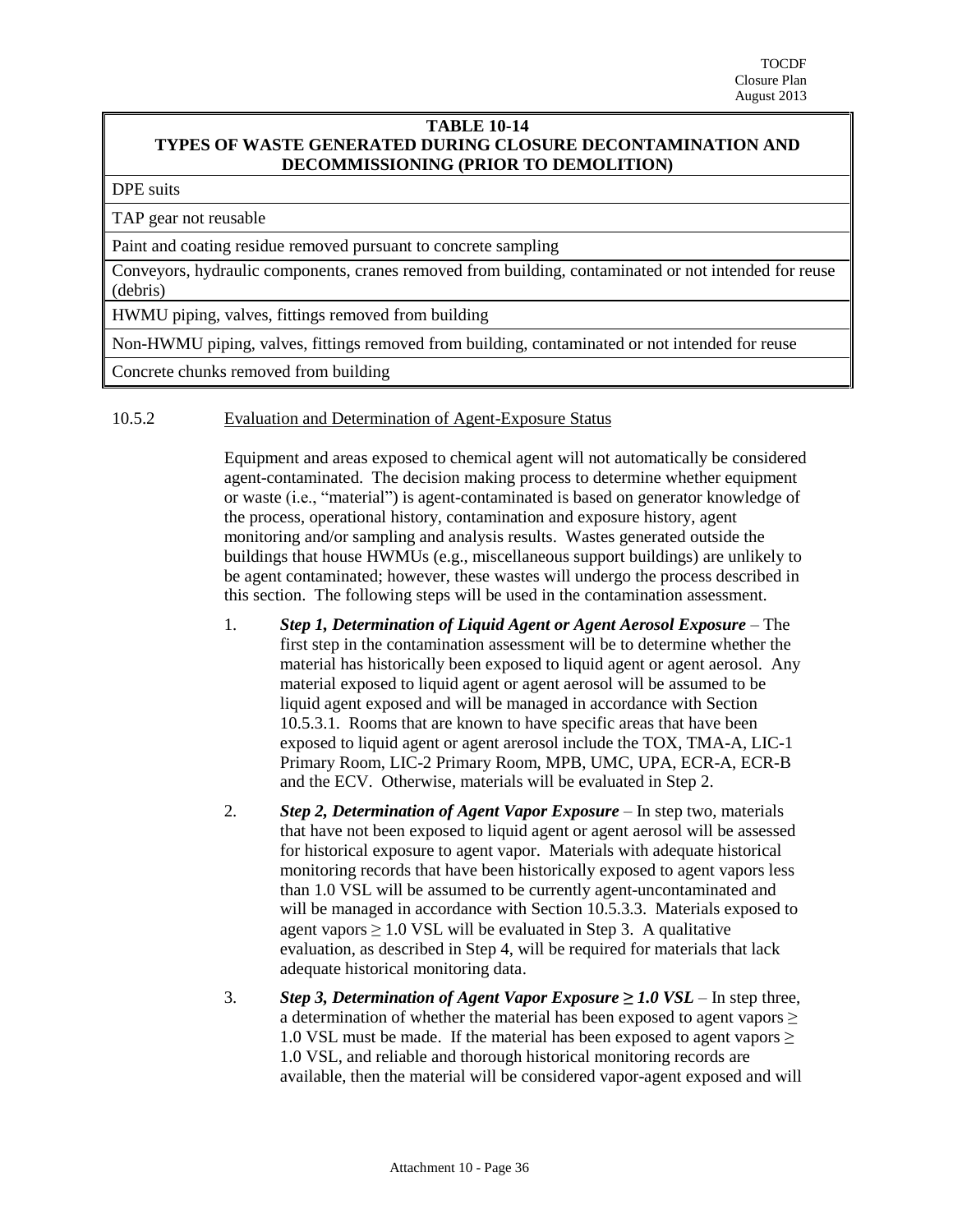be managed in accordance with 10.5.3.2. Otherwise, the material will be evaluated in Step 4.

- 4. *Step 4, Conduct Qualitative Evaluation*  In step four, materials for which historical monitoring records do not exist will undergo a qualitative evaluation. The qualitative evaluation will be used to determine the possibility of existing agent contamination on surfaces. The assessment considers the following:
	- Utilization of the equipment, unit, and/or area (i.e., type of process,  $\bullet$ operation, or risk)
	- Historical documentation for similar operations
	- Concentration of agent and duration of exposure  $\bullet$
	- $\bullet$ Confidence in the monitoring data and in past management practices
	- Material of composition (porosity, density, etc.)  $\bullet$
	- Temperature of the environment  $\bullet$
	- Location of equipment or item considering the source of the agent vapor and the air flow direction

Materials determined to be potentially liquid agent-exposed through the qualitative evaluation will be managed as liquid agent-exposed. All wastes will be managed in accordance with their agent exposure determination, as specified in Section 10.5.3.

## <span id="page-36-0"></span>10.5.3 Decontamination & Decommissioning of Equipment, Buildings and Structures

The strategy for decontamination and decommissioning of equipment, buildings and structures is based primarily upon their agent-exposure status.

#### 10.5.3.1 Management of Aerosol and Liquid Agent-Exposed Surfaces

One of the initial steps in the management of liquid agent-exposed equipment, buildings and structures is to conduct an occluded space survey. The occluded space survey will be used in order to identify confined areas within equipment, building surfaces and structures that were exposed, or potentially exposed, to liquid or aerosol agent and that have (or have had) the potential to contain liquid agent. The survey will consider operational knowledge as well as information gathered through site walkovers and/or facility drawing reviews. If the survey reveals that occluded spaces exist, steps such as equipment disassembly may be taken to reveal these spaces for decontamination.

Upon completion of the occluded space survey, a determination will be made whether to 1) decontaminate liquid or aerosol agent-exposed items or 2) declare them as P999 hazardous waste/debris and treat them in a permitted treatment unit. These liquid or aerosol agent-exposed materials will not remain in-place for general demolition unless they are *effectively* decontaminated and demonstrated to meet the < 1.0 VSL screening criteria.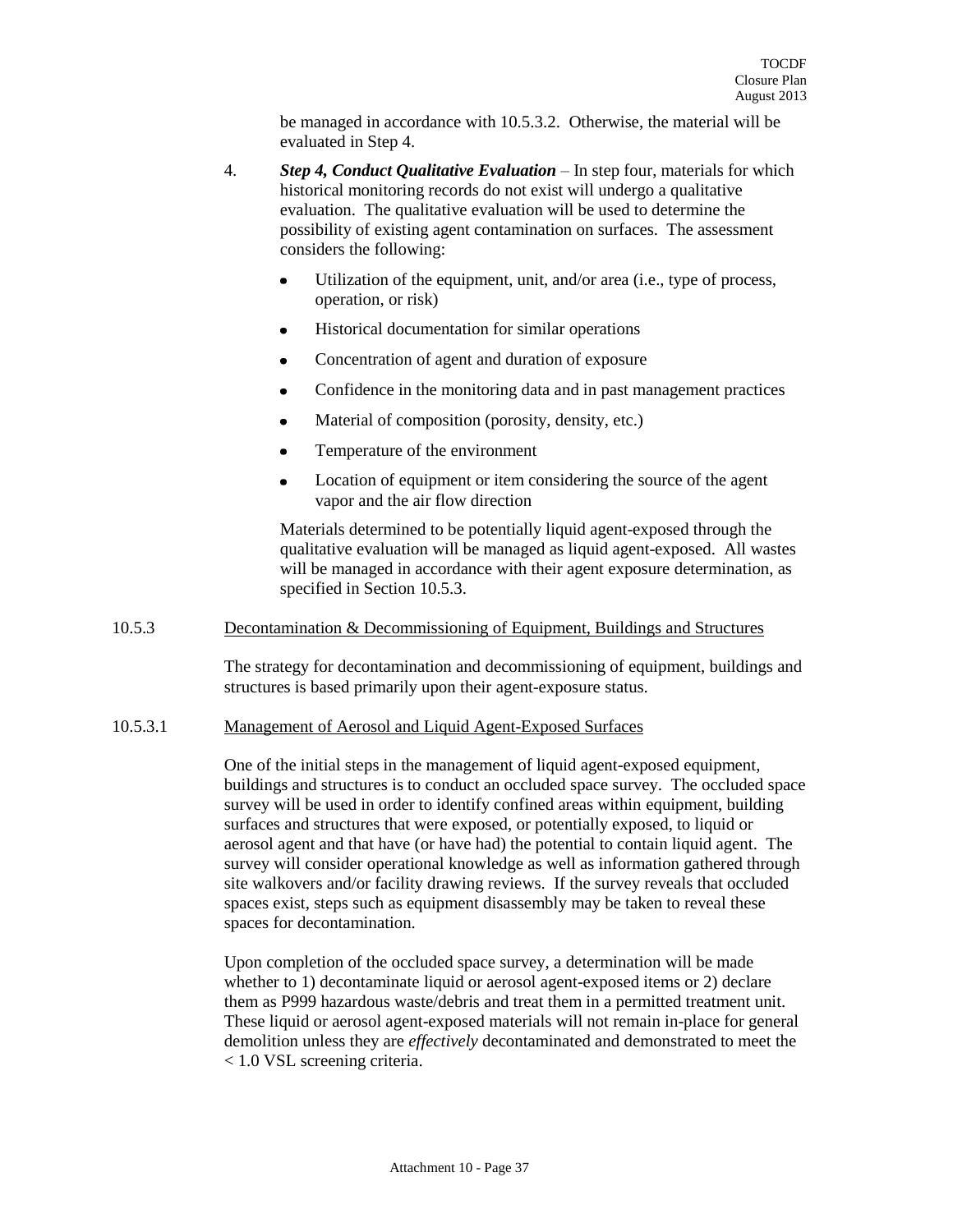Materials that will remain in-place for general demolition may have been decontaminated in the past (e.g., during agent operations) or may be decontaminated during closure. During demolition, the resulting newly-generated demolition debris will have been air monitored (prior to commencement of demolition) as described in 10.4.1 in order to be disposed at a permitted TSDF as F999 hazardous waste/debris.

Rooms within the MDB that are known to have been exposed to liquid agent or agent aerosol include the TOX, TMA-A, LIC-1 Primary Room, LIC-2 Primary Room, MPB, UMC, ECR-A, ECR-B and the ECV. At a minimum, the liquid or aerosol-exposed areas within these rooms will be pressure washed or sprayed with the appropriate decontamination solution identified in 10.4.2 in order to decontaminate any residual liquid or aerosol agent contamination resulting from agent destruction operations. Successful surface headspace monitoring below the VSL or sample analysis for the rinseate below 20 ppb for agents GB and VX and 200 ppb for mustard will indicate successful surface decontamination.

Concrete Consideration - Liquid agent-exposed concrete that underlies an applied coating (e.g., Epoloid) is subject to augmented direct sampling and analysis to verify that the coating successfully performed its function as an impervious layer. Only with this verification of the coating (to include cracks) will surface decontamination be deemed effective. Otherwise, the agent-contaminated concrete will be subject to additional decontamination techniques as described in section 10.4.1.2.

## 10.5.3.2 Management of Vapor Agent-Exposed Surfaces

Buildings, structures and equipment that were only exposed to vapor agent < IDLH which can be demonstrated to meet the unventilated monitoring screening criteria of < 1.0 VSL do not require additional decontamination prior to demolition and disposal.

If it is determined that vapor agent-exposed materials will likely be difficult to decontaminate to the  $< 1.0$  VSL criterion, the materials may 1) be assumed to be agent-contaminated, removed, declared P999 hazardous waste/debris, treated in a permitted treatment unit and disposed, or 2) undergo decontamination in accordance with 10.4.2 along with additional air monitoring. Additionally, vapor agent-exposed materials destined for thermal treatment as P999 hazardous waste/debris must meet waste acceptance criteria of the treating TSDF. Materials that are assumed to be vapor agent-exposed which will be removed for treatment at TOCDF will be declared as P999 hazardous waste and will be treated in a permitted treatment unit or placed in TOCDF permitted storage until permitted-treatment is possible.

#### 10.5.3.3 Management of Non Agent-Exposed Surfaces

Prior to final disposition of non agent-exposed equipment, buildings, and structures (i.e., not subject to P999 and F999 waste codes), a determination of whether the material contains any other listed or characteristic RCRA hazardous waste must be made. Those materials that do not contain any listed or characteristic hazardous waste may be removed and shipped offsite for reuse or recycling, may be removed and shipped to a solid waste landfill (i.e., Subtitle D Landfill), or may be left in place for future demolition. This will not include any TOCDF facilities where agent was stored or treated, or housed any HWMUs.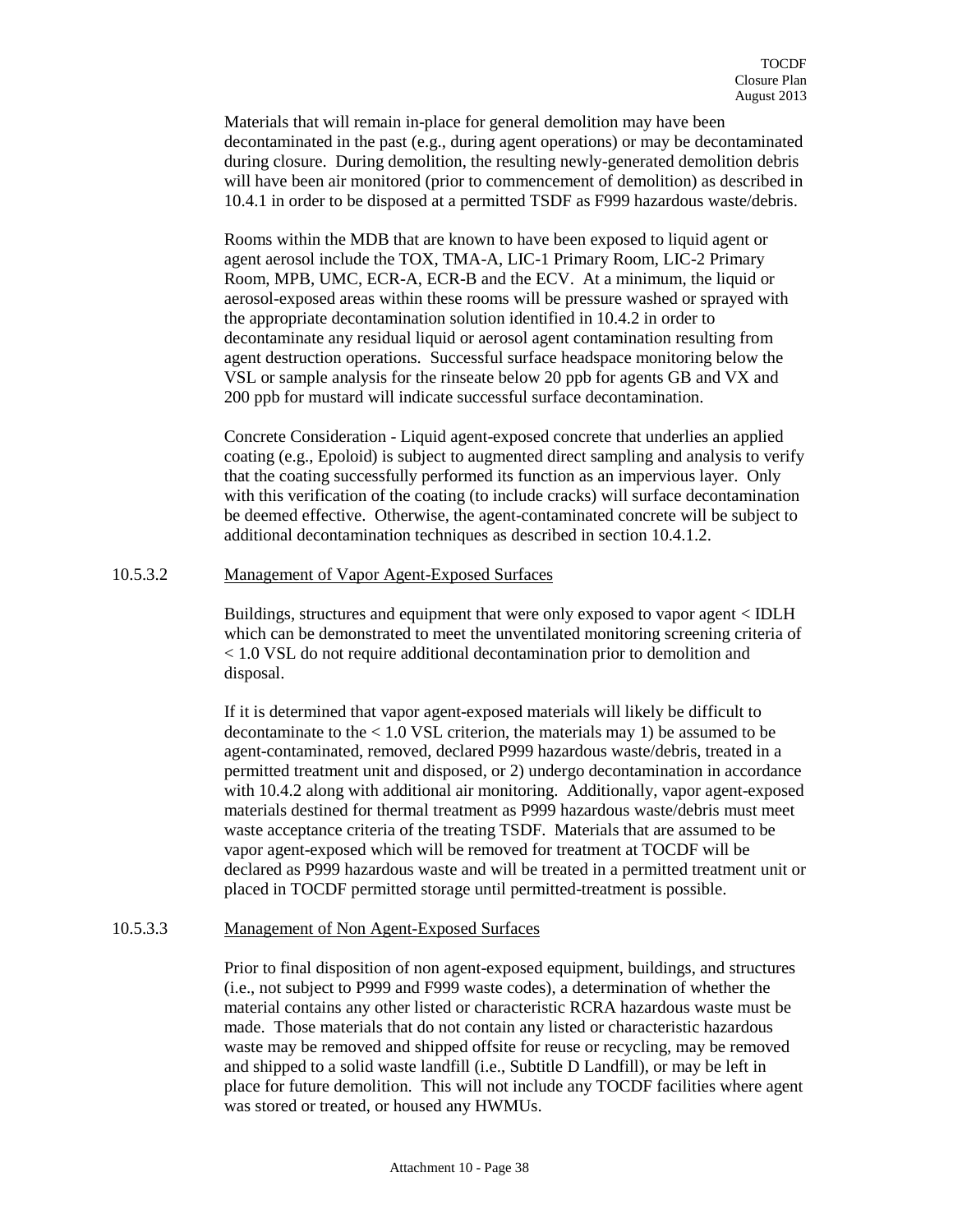#### <span id="page-38-0"></span>10.5.4 Special Handling of Waste During Site-Wide Demolition Phase

#### 10.5.4.1 Demolition Waste Strategy

During in-process demolition and preparation-for-shipment activities (e.g., size reduction), the resultant debris will be segregated to remove large and odd shaped solid materials such as steel structure and sheeting, equipment, rebar, concrete, asphalt and the like ("hard materials") leaving materials such as wood, insulation and the like in a separate pile ("soft materials"). Hard and soft materials will be recombined during container-loading as necessary to minimize void spaces within the loaded container. Should size reduction of the hard materials be unnecessary, they may be loaded for shipment directly without segregation. Relocation of debris materials within the site will be permissible provided dust control and wind-driven material mitigation measures are employed, as described in 10.5.4.2.

All newly-generated F999 hazardous demolition waste will be containerized and accumulated onsite in accordance with the "generator" requirements of 40 CFR 262.34. until such time within 90 days that the containers are transported to an offsite Permitted Hazardous Waste facility.

#### 10.5.4.2 Dust Suppression and Mitigation of Wind-driven Materials

Dust abatement during demolition and size-reduction activities will be accomplished through the use of water sprays sparingly applied so as to avoid run-off out of the HWMU-building footprint. Any resulting run-off of dust suppression water from the debris pile to surrounding soil will be recorded. Judgmental closure verification samples will be subsequently collected in areas where dust suppression water run-off may have accumulated in order to verify that the activity did not contaminate the soil.

The "soft materials" will be dampened with water as necessary during the work day and off-shift to prevent them from becoming wind-driven insofar as practicable. Efforts will be made during in-process segregation to shake soft materials from hard materials such that hard materials can undergo size reduction without dampening.

#### 10.5.4.3 Building Component and Equipment Temporary Laydown

Large building components and equipment in need of size reduction (to fit into rolloff containers) may be placed upon:

- 1) concrete slabs that are themselves destined for disposal under TOCDF closure, and
- 2) concrete slabs, asphalt, or soil, provided the location is recorded and subsequent additional judgmental closure verification sampling is performed in order to verify that the activity did not contaminate the concrete, asphalt, or soil.

10.5.4.4 Timely Containerization of Demolition Waste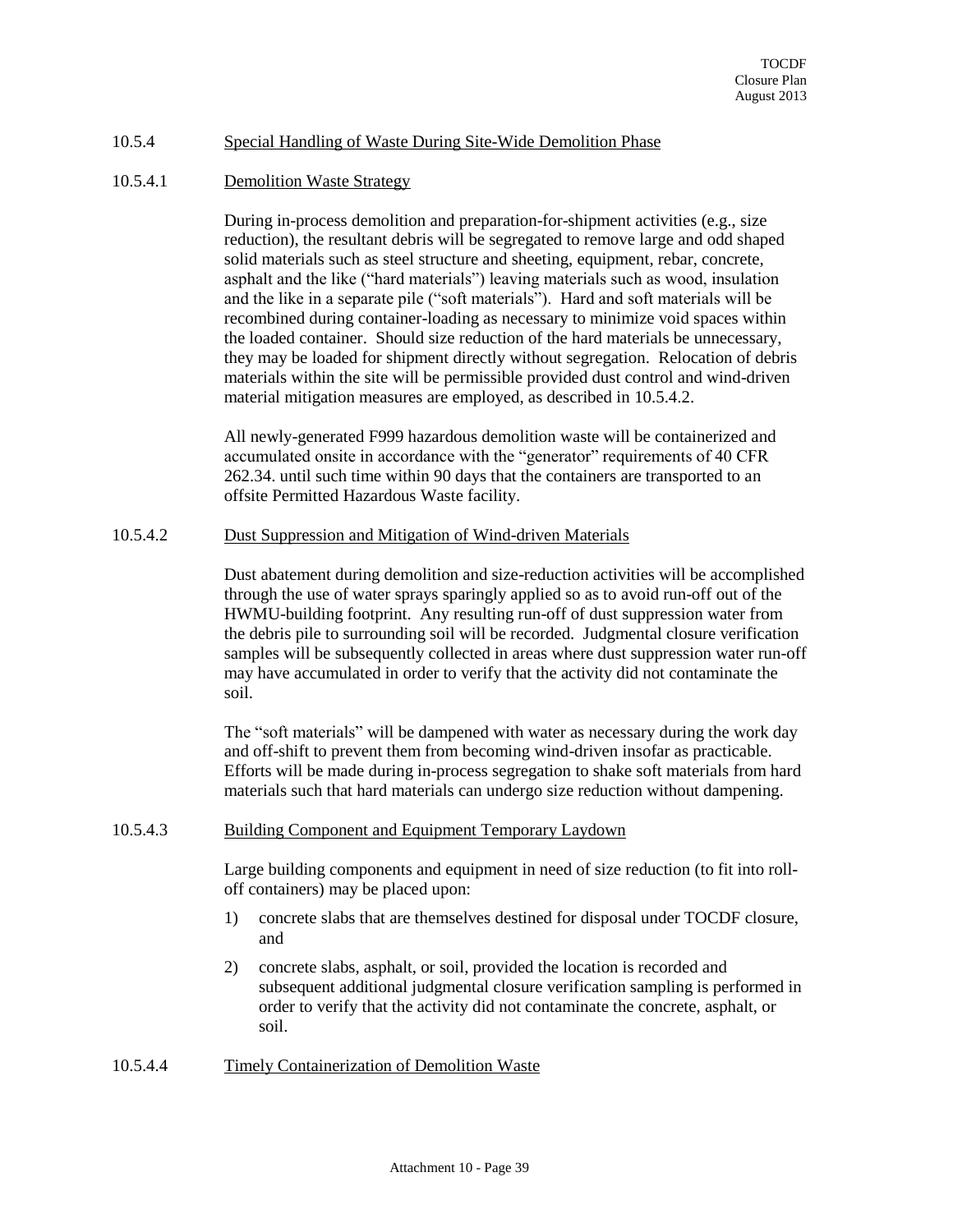Once demolition has commenced, placement of the resulting debris into approved DOT containers (e.g., roll-offs, end-dumps) will be accomplished in as timely a manner as demolition and size reduction activities allow. All soft materials susceptible to becoming wind-driven in spite of dampening will be containerized prior to the end-of-shift each day.

#### 10.5.4.5 Recycling/Reclamation of Metal Components in Lieu of Disposal

Metal equipment and building pieces that are recyclable by reclamation (i.e., recovery of the metal content) are exempted from RCRA Subtitle C hazardous waste regulation per 40 CFR 261.6(a)(3)(ii). In order for the scrap metal to be recycled by reclamation in lieu of disposed as hazardous debris, all of the following requirements will be met:

- 10.5.4.5.1 The scrap metal shall have met the requirements of this closure plan for disposal.
- 10.5.4.5.2 The permittee shall evaluate the potential for any agent hazards to demolition, transportation, and recycler personnel.
- 10.5.4.5.3 The permittee shall be able to demonstrate a known market for the scrap metal.
- 10.5.4.5.4 The permittee shall possess a contract with a legitimate recycler for receipt of the scrap metal including provisions for assurance of reclamation.

#### <span id="page-39-0"></span>10.6 **GROUND-WATER MONITORING AND RUN-ON & RUN-OFF CONTROL**

There are no disposal units associated with the TOCDF RCRA permit. No groundwater contamination is expected as a result of the TOCDF operations. Hence, although ground-water monitoring may be performed by TEAD-S as a result of TEAD-S operations, this closure plan does not address ground-water monitoring or any other long-term monitoring associated with the TEAD-S Permit and previously identified SWMUs.

During the closure period, precipitation run-on and run-off control will continue to be accomplished through the maintenance of site grading and containment structures. During the demolition phase, run-off of demolition personnel-applied dust-suppression water and precipitation out of HWMU buildings and structures will be managed as described in 10.5.4.

## <span id="page-39-1"></span>10.7 **CLOSURE PLAN COST ESTIMATE**

A closure cost estimate is not required for this RCRA Permit. State and federal governments are exempt from the financial requirements of 40 CFR 264 Subpart H in accordance with 40 CFR 264.140(c).

## <span id="page-39-2"></span>10.8 **POST CLOSURE**

The closure plan is designed to accomplish a safe, risk-based residential closure of the site. Further post-closure actions at the site are not anticipated. Any postclosure care resulting from activities not conducted pursuant to the TOCDF TSDF Permit will be addressed under the TEAD-S Environmental Restoration Program.